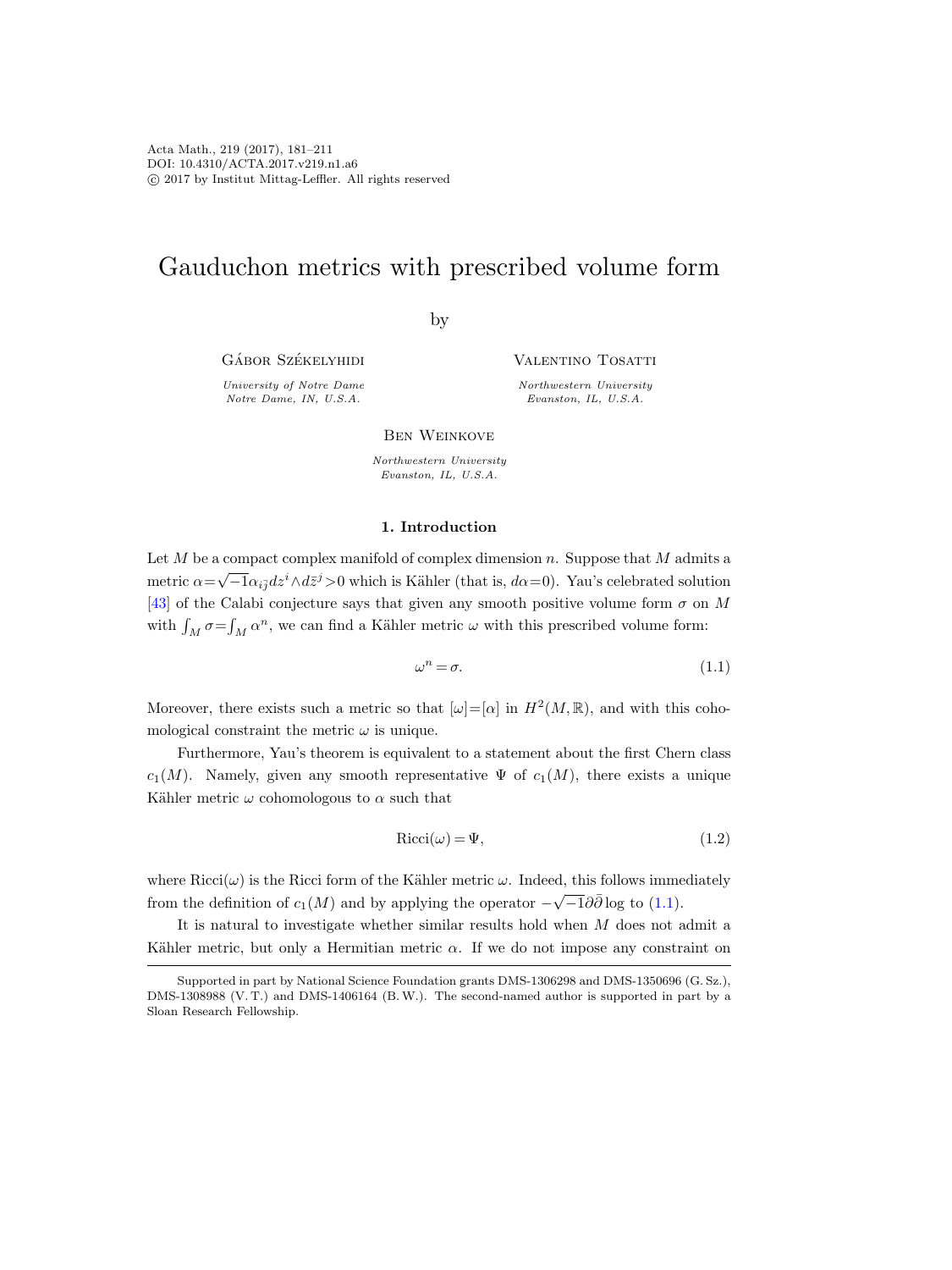the class of Hermitian metrics that we consider, then [\(1.1\)](#page-0-0) can be trivially solved by a conformal change of metric. However, there is a natural class of Hermitian metrics which exist on all compact complex manifolds, namely Gauduchon metrics. A Hermitian metric  $\alpha$  is called *Gauduchon* if

$$
\partial\bar{\partial}(\alpha^{n-1}) = 0,
$$

and a classical result of Gauduchon [\[12\]](#page-29-0) says that every Hermitian metric is conformal to a Gauduchon metric (uniquely up to scaling, when  $n\geqslant 2$ ). In particular, if we restrict our attention to Gauduchon metrics, then we cannot use non-trivial conformal changes.

Motivated by Yau's theorem, in 1984 Gauduchon [\[13,](#page-29-1) §IV.5] posed the following conjecture.

<span id="page-1-0"></span>Conjecture 1.1. Let M be a compact complex manifold and  $\Psi$  be a closed real (1, 1)form on M with  $[\Psi]=c_1^{\text{BC}}(M)\in H^{1,1}_{\text{BC}}(M,\mathbb{R})$ . Then there is a Gauduchon metric  $\omega$  on M with

<span id="page-1-3"></span>
$$
Ricci(\omega) = \Psi.
$$
\n(1.3)

To explain our notation here,

$$
H^{1,1}_{\mathrm{BC}}(M,\mathbb{R}) = \frac{\{d\text{-closed real } (1,1)\text{-forms}\}}{\{\sqrt{-1}\partial\bar{\partial}\psi : \psi \in C^{\infty}(M,\mathbb{R})\}}
$$

denotes the (finite-dimensional) Bott–Chern cohomology group, and  $Ricci(\omega)$  is the Chern– Ricci form of  $\omega$ , which is locally given by

$$
Ricci(\omega) = -\sqrt{-1}\partial\bar{\partial}\log\det g,
$$

where we write  $\omega = \sqrt{-1}g_{i\bar{j}}dz^i \wedge d\bar{z}^j$ . It is a closed real (1, 1)-form and its first Bott–Chern cohomology class  $c_1^{BC}(M) = [\text{Ricci}(\omega)] \in H^{1,1}_{BC}(M,\mathbb{R})$  is immediately seen to be independent of the choice of  $\omega$ .

In the spirit of Yau's theorem, we restate Conjecture [1.1](#page-1-0) as an equivalent statement about the existence of Gauduchon metrics with prescribed volume form.

<span id="page-1-2"></span>Conjecture 1.2. Let M be a compact complex manifold and  $\sigma$  be a smooth positive volume form. Then, there is a Gauduchon metric  $\omega$  on M with

<span id="page-1-1"></span>
$$
\omega^n = \sigma. \tag{1.4}
$$

The equivalence with Conjecture [1.1](#page-1-0) follows by applying the operator  $-\sqrt{-1}\partial\bar{\partial}\log$ to [\(1.4\)](#page-1-1).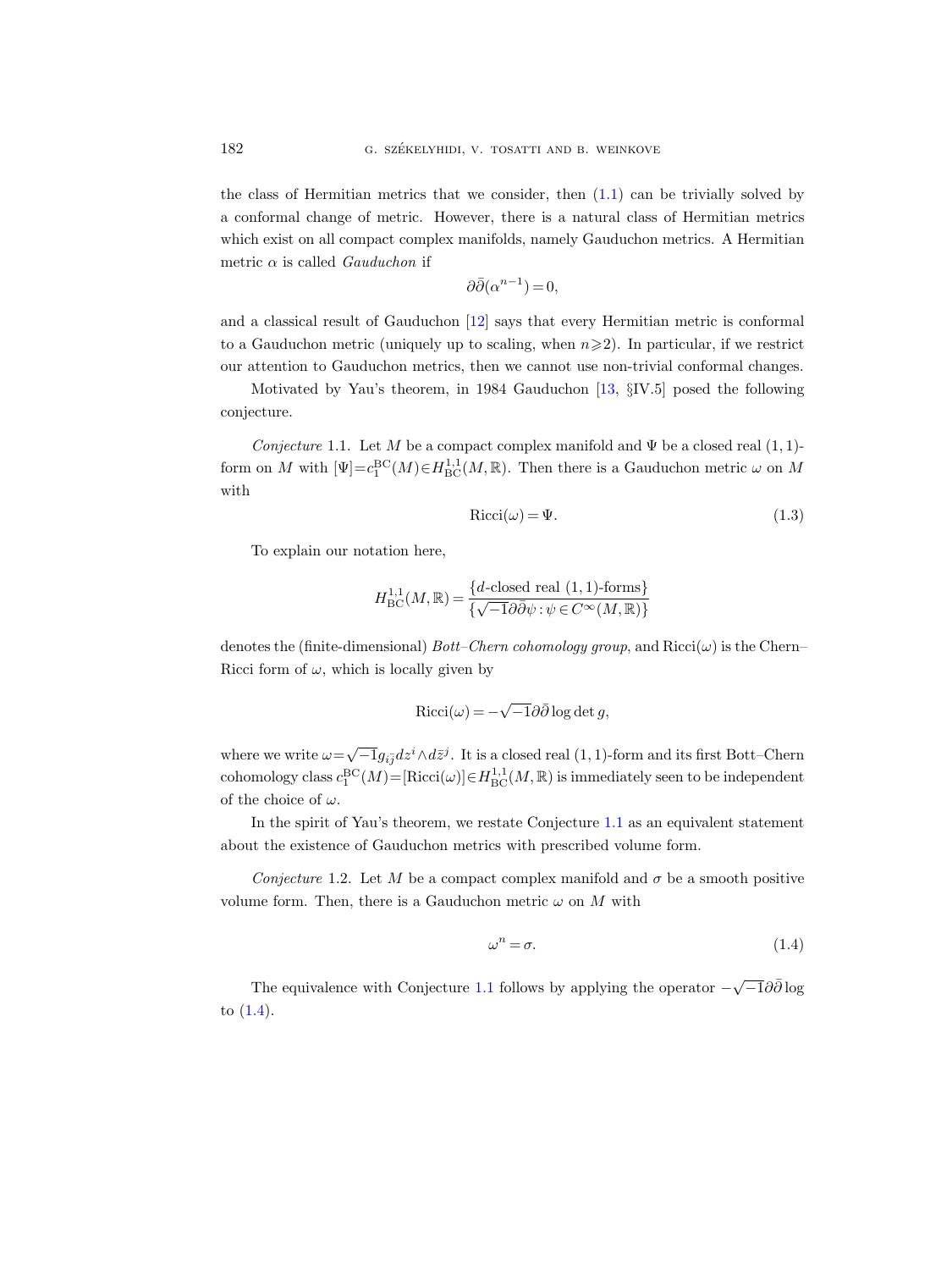Our result, Theorem [1.3](#page-2-0) below, gives a proof of Conjecture [1.1](#page-1-0) (and hence also of Conjecture [1.2\)](#page-1-2). Moreover, our result strengthens the conjecture by imposing a cohomological constraint on the solution  $\omega$ . Before we state our results, we make some remarks about Conjecture [1.1.](#page-1-0)

(1) When  $M$  is Kähler, this conjecture follows from Yau's theorem.

(2) When  $n=2$ , the conjecture was proved by Cherrier [\[4\]](#page-28-0) in 1987 by solving a complex Monge–Ampère equation (see also  $[38]$  and  $[17]$  for different proofs).

(3) More recently, the second- and third-named authors [\[40\]](#page-30-2) proved Conjecture [1.1](#page-1-0) when M admits an astheno-Kähler metric, i.e. a Hermitian metric  $\alpha$  with  $\partial \bar{\partial}(\alpha^{n-2})=0$ (a condition introduced in [\[21\]](#page-29-3)).

(4) Clearly, there can be no uniqueness in Conjecture [1.1](#page-1-0) as stated.

(5) In [\[37\]](#page-30-3) the second- and third-named authors proved that given a Hermitian metric  $\alpha$ , one can always find another Hermitian metric  $\omega$  of the form  $\omega = \alpha + \sqrt{-1}\partial\bar{\partial}u$ , for  $u \in C^{\infty}(M,\mathbb{R})$ , solving [\(1.3\)](#page-1-3). If  $n=2$ , then  $\alpha$  Gauduchon implies that  $\omega$  is also Gauduchon (and this equation was solved in [\[4\]](#page-28-0)), but this is no longer the case when  $n\geqslant 3$ . Hence, the result of [\[37\]](#page-30-3) does not help to solve Conjecture [1.1](#page-1-0) in dimension 3 or higher.

(6) A consequence of Conjecture [1.1](#page-1-0) is that  $c_1^{BC}(M)=0$  holds if and only if there exist Chern–Ricci-flat Gauduchon metrics on M. More information about these "non-Kähler Calabi–Yau" manifolds can be found in [\[35\]](#page-30-4).

We now state our main results. We first introduce some terminology concerning cohomology classes of  $(n-1, n-1)$ -forms. Define the Aeppli cohomology group

$$
H_{\mathcal{A}}^{n-1,n-1}(M,\mathbb{R}) = \frac{\{\partial \bar{\partial}\text{-closed real } (n-1,n-1)\text{-forms}\}}{\{\partial \gamma + \overline{\partial} \gamma : \gamma \in \Lambda^{n-2,n-1}(M)\}}.
$$

This space is naturally in duality with the Bott–Chern cohomology group we considered earlier, with the non-degenerate pairing  $H_{\rm A}^{n-1,n-1}(M,\mathbb{R})\otimes H_{\rm BC}^{1,1}(M,\mathbb{R})\to\mathbb{R}$  given by wedge product and integration over M (see e.g. [\[1\]](#page-28-1)). If  $\alpha_0$  is a Gauduchon metric, then  $\alpha_0^{n-1}$  defines a class  $[\alpha_0^{n-1}] \in H^{n-1,n-1}_{\mathcal{A}}(M,\mathbb{R}).$ 

We prove the following result.

<span id="page-2-0"></span>THEOREM 1.3. Let M be a compact complex manifold with a Gauduchon metric  $\alpha_0$ , and  $\Psi$  be a closed real (1, 1)-form on M with  $[\Psi]=c_1^{\text{BC}}(M)\in H_{\text{BC}}^{1,1}(M,\mathbb{R})$ . Then, there exists a Gauduchon metric  $\omega$  satisfying  $[\omega^{n-1}] = [\alpha_0^{n-1}]$  in  $H_{\rm A}^{n-1,n-1}(M,{\mathbb R})$  and

<span id="page-2-1"></span>
$$
Ricci(\omega) = \Psi.
$$
\n(1.5)

This result immediately implies Conjectures [1.1](#page-1-0) and [1.2.](#page-1-2)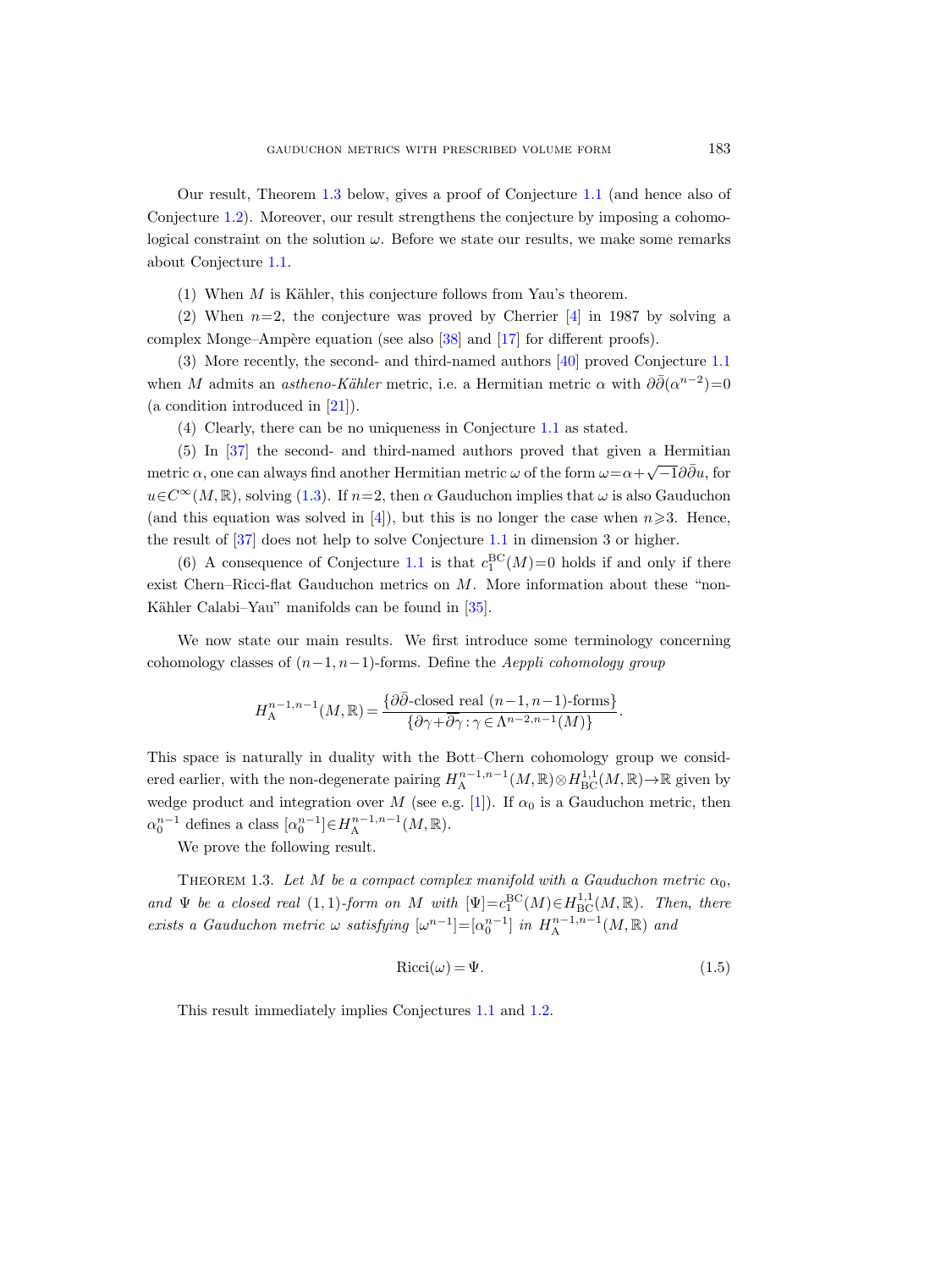In [\[40\]](#page-30-2), the second- and third-named authors observed that to solve Theorem [1.3](#page-2-0) it is enough to solve a certain partial differential equation, which was also independently introduced by Popovici [\[30\]](#page-29-4). This equation is a variant of one introduced by Fu–Wang– Wu [\[10\]](#page-28-2) and related to Harvey–Lawson's notion of  $(n-1)$ -plurisubharmonic functions [\[18\]](#page-29-5), [\[19\]](#page-29-6).

Namely, we seek a Hermitian metric  $\omega$  on M with the property that

$$
\omega^{n-1} = \alpha_0^{n-1} + \partial \gamma + \overline{\partial \gamma},
$$

where

$$
\gamma = \frac{1}{2}\sqrt{-1}\bar{\partial}u \wedge \alpha^{n-2},
$$

 $u\in\mathbb{C}^{\infty}(M,\mathbb{R})$  and  $\alpha$  is a background Gauduchon metric. Clearly, by construction, the metric  $\omega$  is Gauduchon assuming that  $\alpha_0$  is Gauduchon. Substituting, we see that

<span id="page-3-2"></span>
$$
\omega^{n-1} = \alpha_0^{n-1} + \sqrt{-1}\partial\bar{\partial}u \wedge \alpha^{n-2} + \text{Re}(\sqrt{-1}\partial u \wedge \bar{\partial}(\alpha^{n-2})),\tag{1.6}
$$

while if we write

$$
Ricci(\omega) = \Psi + \sqrt{-1}\partial \bar{\partial}F,
$$

then  $(1.5)$  is equivalent to

$$
\omega^n = e^{F+b} \alpha^n,
$$

for some constant  $b \in \mathbb{R}$ . This is exactly the equation that we solve, thus resolving [\[40,](#page-30-2) Conjecture 1.5] and [\[30,](#page-29-4) Question 1.2].

<span id="page-3-0"></span>THEOREM 1.4. Let M be a compact complex manifold with dim<sub>C</sub>  $M=n \geq 2$ , equipped with a Hermitian metric  $\alpha_0$  and a Gauduchon metric  $\alpha$ . Given a smooth function F on M, we can find a unique  $u \in C^{\infty}(M, \mathbb{R})$  with  $\sup_M u=0$ , and a unique  $b \in \mathbb{R}$  such that the Hermitian metric  $\omega$  defined by

$$
\omega^{n-1} := \alpha_0^{n-1} + \sqrt{-1} \partial \bar{\partial} u \wedge \alpha^{n-2} + \text{Re}(\sqrt{-1} \partial u \wedge \bar{\partial}(\alpha^{n-2})) > 0
$$

satisfies

<span id="page-3-1"></span>
$$
\omega^n = e^{F+b} \alpha^n. \tag{1.7}
$$

Clearly, as we just described, Theorem [1.3](#page-2-0) follows from this result if we take  $\alpha_0 = \alpha$ Gauduchon. We make some remarks about Theorem [1.4.](#page-3-0)

(1) In the case when  $\alpha$  is Kähler, or more generally if the linear term involving  $\partial u$  is removed, the equation [\(1.7\)](#page-3-1) reduces to the Monge–Ampère equation for  $(n-1)$ plurisubharmonic functions, solved by the second- and third-named authors [\[39\]](#page-30-5), [\[40\]](#page-30-2) (see also [\[11\]](#page-28-3) for earlier partial results).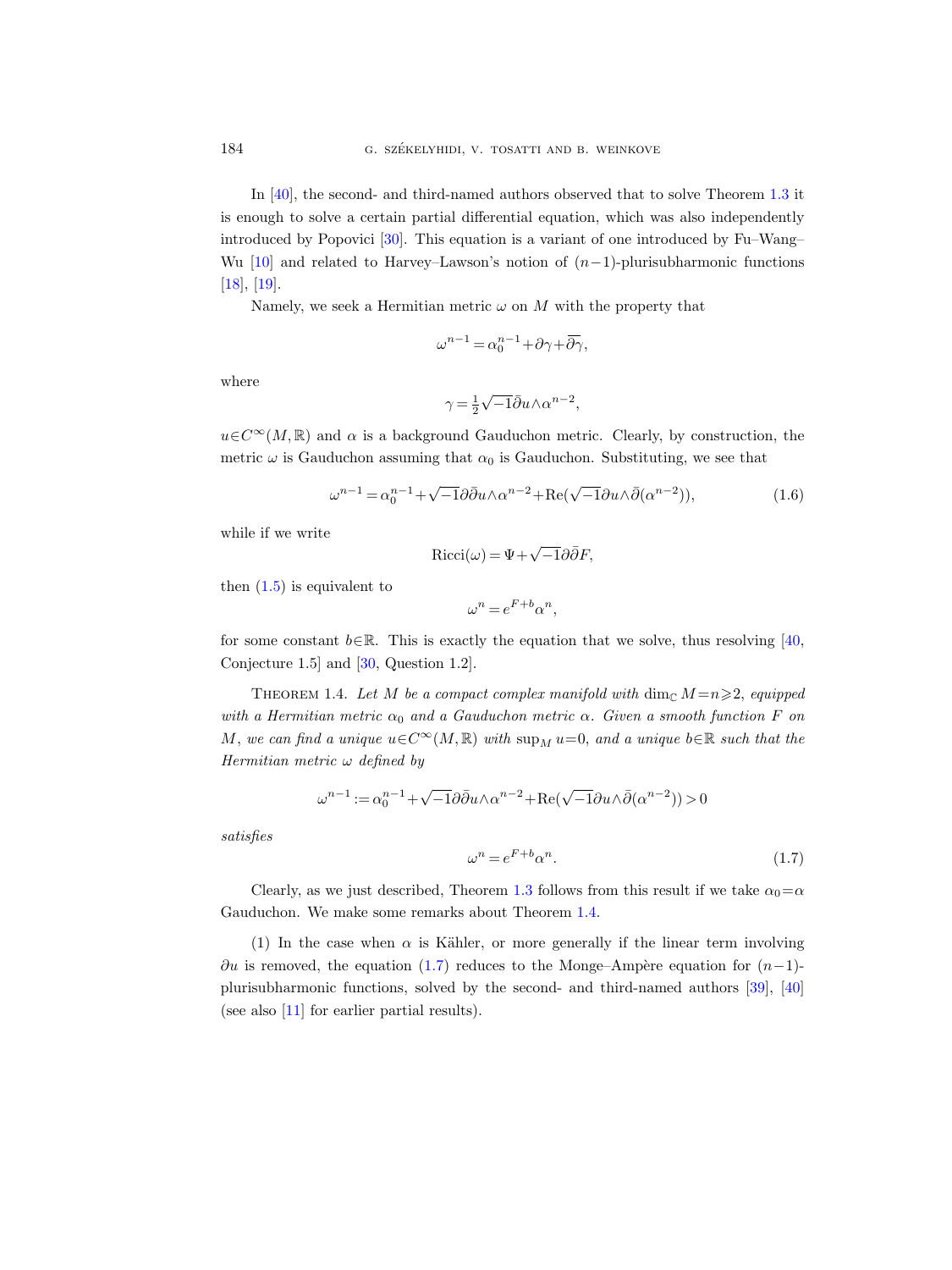(2) In the case when  $n=2$ , this equation reduces to the complex Monge–Ampère equation solved in  $[4]$  (see also  $[38]$ ).

(3) It was shown in [\[40\]](#page-30-2) that Theorem [1.4](#page-3-0) can be reduced to a second-order a-priori estimate of the form (cf. [\[20\]](#page-29-7))

$$
\sup_M |\sqrt{-1}\partial\bar{\partial} u|_\alpha\leqslant C\Big(1+\sup_M |\nabla u|_\alpha^2\Big),
$$

for solutions  $u$  of  $(1.7)$ . This is precisely the estimate we prove in this paper.

(4) If in Theorem [1.4](#page-3-0) we assume that  $\alpha_0$  is *strongly Gauduchon* in the sense of Popovici [\[29\]](#page-29-8), namely that  $\bar{\partial}(\alpha_0^{n-1})$  is  $\partial$ -exact, then, by construction, so is the solution  $\omega$ . Thus, we also get a Calabi–Yau-type theorem for strongly Gauduchon metrics. More applications of this theorem can be found in [\[30\]](#page-29-4).

(5) Our method of proof of Theorem [1.4](#page-3-0) can also be used to solve an equation introduced by Fu–Wang–Wu [\[10\]](#page-28-2) in certain cases. Suppose we have a compact Hermitian manifold  $(M, \alpha_0)$  and we seek a Hermitian metric  $\omega$  solving [\(1.7\)](#page-3-1) with the property that

$$
\omega^{n-1} = \alpha_0^{n-1} + \sqrt{-1}\partial\bar{\partial}(u \,\alpha^{n-2})
$$

for some  $u \in C^{\infty}(M,\mathbb{R})$  and some Hermitian metric  $\alpha$ . This setup is particularly interesting because if  $\alpha_0$  is balanced (i.e.  $d(\alpha_0^{n-1})=0$ , see [\[26\]](#page-29-9)), then so is  $\omega$ , and one obtains a Calabi–Yau theorem for balanced metrics (see also [\[35,](#page-30-4) §4]). When  $\alpha$  is Kähler, this setup reduces to the setting of item (1). If we instead assume that  $\alpha$  is astheno-Kähler, then we see that

$$
\omega^{n-1} = \alpha_0^{n-1} + \sqrt{-1}\partial\bar{\partial}_u \wedge \alpha^{n-2} + 2\operatorname{Re}(\sqrt{-1}\partial_u \wedge \bar{\partial}(\alpha^{n-2})),\tag{1.8}
$$

which differs from  $(1.6)$  just for a factor of 2. Therefore, this problem falls into our general framework (see Theorem [2.2](#page-8-0) below), and we conclude that we have uniform a-priori estimates for solutions of this equation. The exact same argument as in [\[40,](#page-30-2) Theorem 1.7] using the continuity method then shows that the equation is indeed solvable. In the case when we choose  $\alpha_0$  to be balanced, this gives a proof of [\[35,](#page-30-4) Conjectures 4.1] and 4.2], assuming that  $M$  admits astheno-Kähler metrics. However, we should remark that we are not aware of any example of a non-Kähler compact complex manifold which admits both balanced and astheno-Kähler metrics. $(1)$ 

(6) The same argument as the proof of Theorem [1.4](#page-3-0) also allows us to find a Gauduchon metric  $\omega$  solving the "complex-Hessian" equation

$$
\omega^k \wedge \alpha^{n-k} = e^{F+b} \alpha^n
$$

<span id="page-4-0"></span><sup>(</sup> 1 ) After this paper was posted, and prompted by our remark, explicit examples were constructed in [\[9\]](#page-28-4) and [\[22\]](#page-29-10) in all complex dimensions  $\geq 4$ .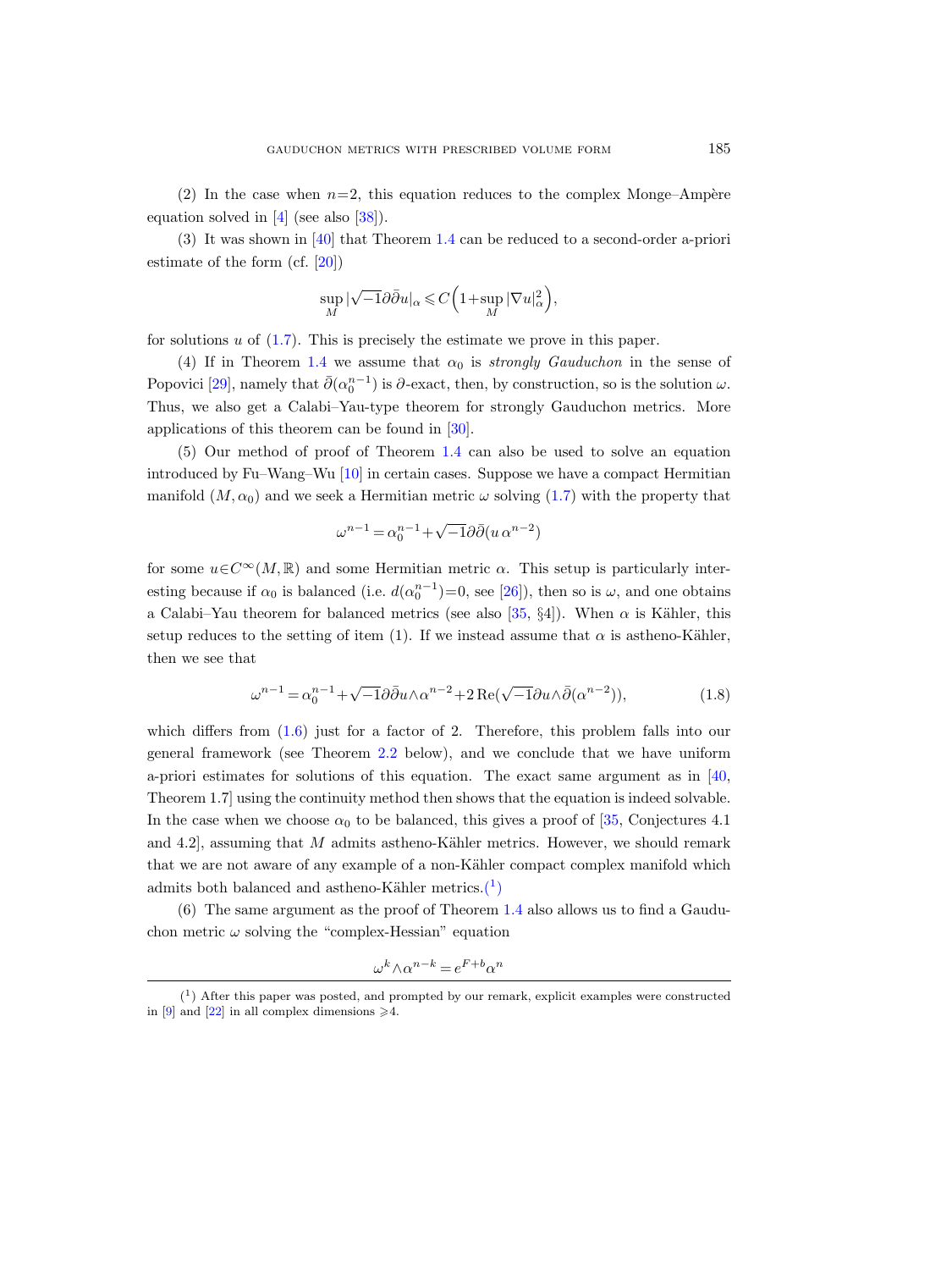for any  $1 \leq k \leq n$ ; see also [\[34,](#page-30-6) Proposition 24] for the case of  $(n-1)$ -plurisubharmonic functions, and [\[8\]](#page-28-5), [\[20\]](#page-29-7) for the standard Kähler case where  $\omega = \alpha + \sqrt{-1}\partial \overline{\partial} u$ .

(7) The complex setting is very different from the real analogue of [\(1.7\)](#page-3-1), treated for example in more generality in [\[16\]](#page-29-11). The underlying reason is the fact that there are two different types of complex derivatives. In our case, the special structure of the gradient term in  $(1.7)$  plays a key role.

In fact, Theorem [1.4](#page-3-0) follows from a much more general result, where we consider a large class of fully non-linear second-order elliptic equations on Hermitian manifolds. This result is analogous to the main result in [\[34\]](#page-30-6), giving a-priori estimates in the presence of a suitable subsolution. We will state this as Theorem [2.2](#page-8-0) in  $\S 2$ . This result fits into a large body of work on fully non-linear second-order elliptic equations, going back to the work of Caffarelli–Nirenberg–Spruck [\[3\]](#page-28-6) on the Dirichlet problem on domains in  $\mathbb{R}^n$ . Some other works on this topic include [\[6\]](#page-28-7), [\[7\]](#page-28-8), [\[14\]](#page-29-12)–[\[17\]](#page-29-2), [\[23\]](#page-29-13)–[\[25\]](#page-29-14), [\[27\]](#page-29-15), [\[28\]](#page-29-16), [\[32\]](#page-29-17), [\[33\]](#page-29-18), [\[41\]](#page-30-7), [\[42\]](#page-30-8), [\[44\]](#page-30-9)–[\[46\]](#page-30-10).

In our proof of Theorem [2.2,](#page-8-0) we use some of the language and approaches of the recent paper of the first-named author [\[34\]](#page-30-6). However, if one is only interested in a direct proof of Theorem [1.4,](#page-3-0) one can equally well use the language of [\[40\]](#page-30-2). In any case, the key new ingredient is an understanding of the structure of the term Re( $\sqrt{-1}\partial u \wedge \bar{\partial}(\alpha^{n-2})$ ).

The paper is organized as follows. In  $\S2$  $\S2$  we will introduce some notation and state our main technical result (Theorem [2.2\)](#page-8-0). The proof of this theorem will be given in §[3,](#page-10-0) and in §[4](#page-26-0) we show how this implies Theorem [1.4.](#page-3-0)

As the present work neared completion, we were informed that Bo Guan and Xiaolan Nie have a work in progress on related results.

Acknowledgments. We thank the referee for useful remarks.

#### 2. Background and the general setting

<span id="page-5-0"></span>Let  $(M, \alpha)$  be a compact Hermitian manifold of complex dimension n and write

$$
\alpha = \sqrt{-1} \alpha_{i\bar{j}} dz^i \wedge d\bar{z}^j > 0.
$$

Fix a background (1, 1)-form  $\chi = \sqrt{-1}\chi_{i\bar{j}}dz^i \wedge d\bar{z}^j$  which is not necessarily positive definite. Let  $W_{i\bar{j}}(\nabla u)$  be a Hermitian tensor which depends linearly on  $\nabla u$ . For  $u: M \to \mathbb{R}$ , define a new tensor  $g_{i,j}$  by

<span id="page-5-1"></span>
$$
g_{i\bar{j}} := \chi_{i\bar{j}} + u_{i\bar{j}} + W_{i\bar{j}}.\tag{2.1}
$$

Note that we do not assume that  $(g_{i\bar{j}})$  is positive definite. We will study equations for g, where W has a special structure related to the equation  $(1.7)$ . To define this, let us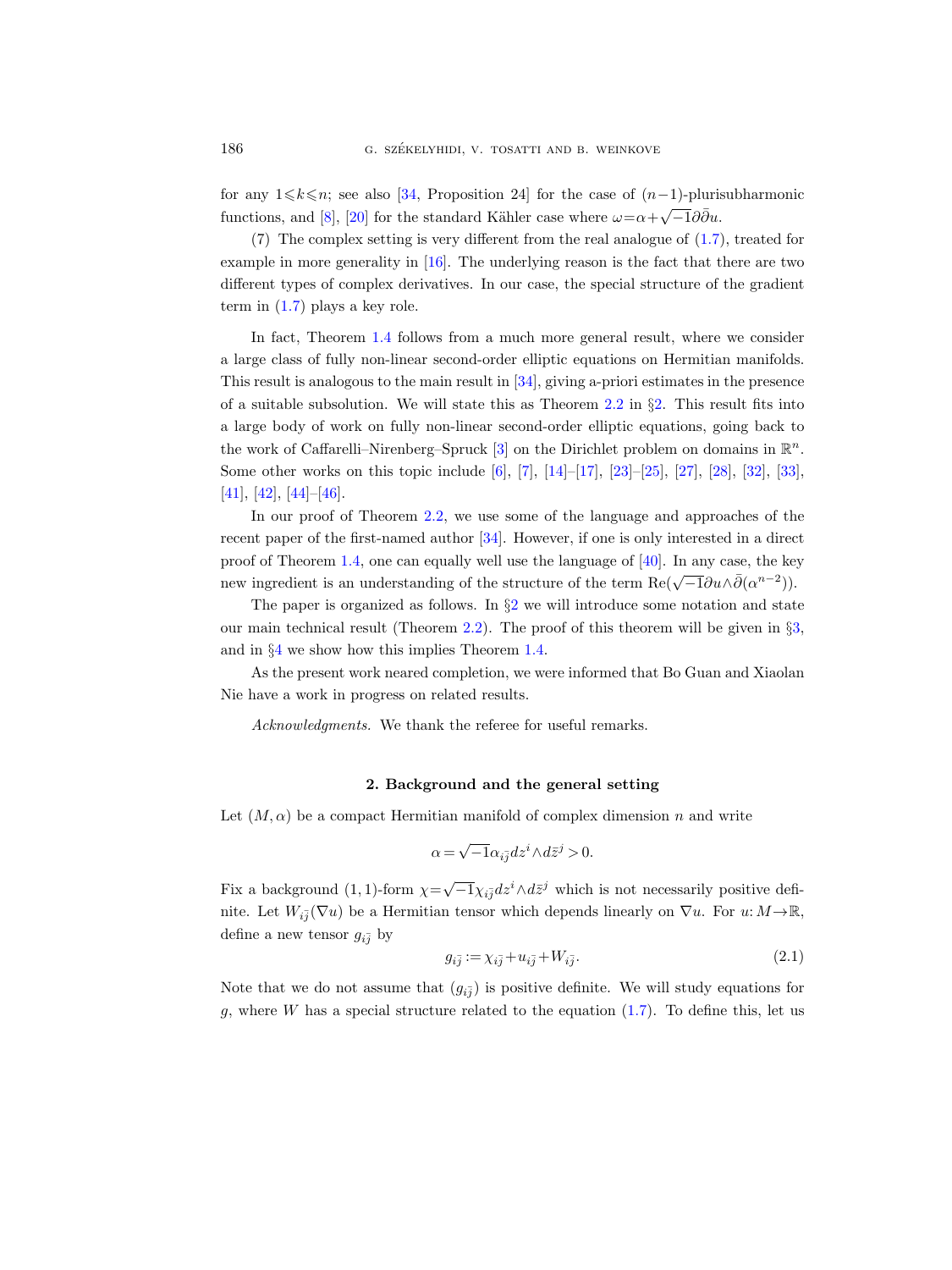write

<span id="page-6-0"></span>
$$
\tilde{g}_{i\bar{j}} := P_{\alpha}(g_{i\bar{j}}) = \frac{1}{n-1} ((\text{tr}_{\alpha} g) \alpha_{i\bar{j}} - g_{i\bar{j}}), \tag{2.2}
$$

where  $P_{\alpha}$  is an operator on tensors, depending on the fixed metric  $\alpha$ , defined by the second equality in [\(2.2\)](#page-6-0). Here  $\text{tr}_{\alpha} g$  is the trace of g with respect to  $\alpha$ . As an aside, if  $\alpha$  is the Euclidean metric on  $\mathbb{C}^n$ , then the condition  $P_\alpha(u_{i\bar{j}}) \geqslant 0$  is equivalent to saying that u is  $(n-1)$ -plurisubharmonic, in the sense of Harvey–Lawson [\[18\]](#page-29-5).

Observe that, writing  $\Delta = \alpha^{k\bar{\ell}} \partial_k \partial_{\bar{\ell}},$ 

<span id="page-6-2"></span>
$$
\tilde{g}_{i\bar{j}} = \tilde{\chi}_{i\bar{j}} + \frac{1}{n-1}((\Delta u)\alpha_{i\bar{j}} - u_{i\bar{j}}) + Z_{i\bar{j}} \tag{2.3}
$$

for  $Z$  given by

$$
Z_{i\bar{j}} := P_{\alpha}(W_{i\bar{j}}) = \frac{1}{n-1}((\text{tr}_{\alpha} W)\alpha_{i\bar{j}} - W_{i\bar{j}}),
$$
\n(2.4)

and similarly,  $\tilde{\chi}_{i\bar{j}} = P_{\alpha}(\chi_{i\bar{j}})$ . Note that we can also write W explicitly in terms of Z:

<span id="page-6-3"></span>
$$
W_{i\bar{j}} = (\text{tr}_{\alpha} Z)\alpha_{i\bar{j}} - (n-1)Z_{i\bar{j}}.
$$
\n
$$
(2.5)
$$

A crucial assumption we make is that W depends on  $\nabla u$  in the following way: we assume that the tensor Z has the form

<span id="page-6-1"></span>
$$
Z_{i\overline{j}} = Z_{i\overline{j}}^p u_p + \overline{Z_{j\overline{i}}^p} u_p,\tag{2.6}
$$

for some tensor  $Z_{i\bar{j}}^p$  independent of u. In addition we have the following.

Assumption for W. In orthonormal coordinates for  $\alpha$  at any given point, the component  $Z_{i\bar{j}}$  is independent of  $u_{\bar{i}}$  and  $u_j$  (in other words,  $Z_{i\bar{j}}^j=0$  for all i and j), and  $\nabla_i Z_{i\bar{i}}$ is independent of  $u_i$  (in other words,  $\nabla_{\bar{i}} Z^i_{i\bar{i}} = 0$  for all *i*).

Here,  $\nabla$  is the Chern connection of  $\alpha$ . This assumption expresses a certain skewsymmetry requirement for the tensor W. This assumption is satisfied for the  $(n-1)$ plurisubharmonic Monge–Ampère equation, the case of most interest to us, see  $(4.3)$ below, the key reason being that the torsion tensor is skew-symmetric.

Let us record here a few consequences of this assumption, which will be used later. Taking  $\nabla_p$  of [\(2.6\)](#page-6-1), setting  $i=j$ , evaluating at that point and using that  $Z_{i\bar{i}}^i=0$ , we see that  $\nabla_p Z_{i\bar{i}}$  is independent of  $u_{ii}$  and  $u_{i\bar{i}}$  (at that point, in orthonormal coordinates for  $\alpha$ ). Here, the subscripts of u denote ordinary partial derivatives. Similarly,  $\nabla_i Z_{p\bar{i}}$  is independent of  $u_{ii}$ . Taking two covariant derivatives, we have

$$
\begin{split} \nabla_{\bar{i}}\nabla_i Z_{i\bar{i}}=&\nabla_{\bar{i}}\nabla_i Z^p_{i\bar{i}}u_p+Z^p_{i\bar{i}}\nabla_{\bar{i}}\nabla_i u_p+\nabla_i Z^p_{i\bar{i}}\nabla_{\bar{i}}u_p+\nabla_{\bar{i}} Z^p_{i\bar{i}}\nabla_i u_p\\ &+\nabla_{\bar{i}}\nabla_i \overline{Z^p_{i\bar{i}}u}_{\bar{p}}+\overline{Z^p_{i\bar{i}}}\nabla_{\bar{i}}\nabla_i u_{\bar{p}}+\nabla_i \overline{Z^p_{i\bar{i}}}\nabla_{\bar{i}}u_{\bar{p}}+\nabla_{\bar{i}} \overline{Z^p_{i\bar{i}}}\nabla_i u_{\bar{p}}, \end{split}
$$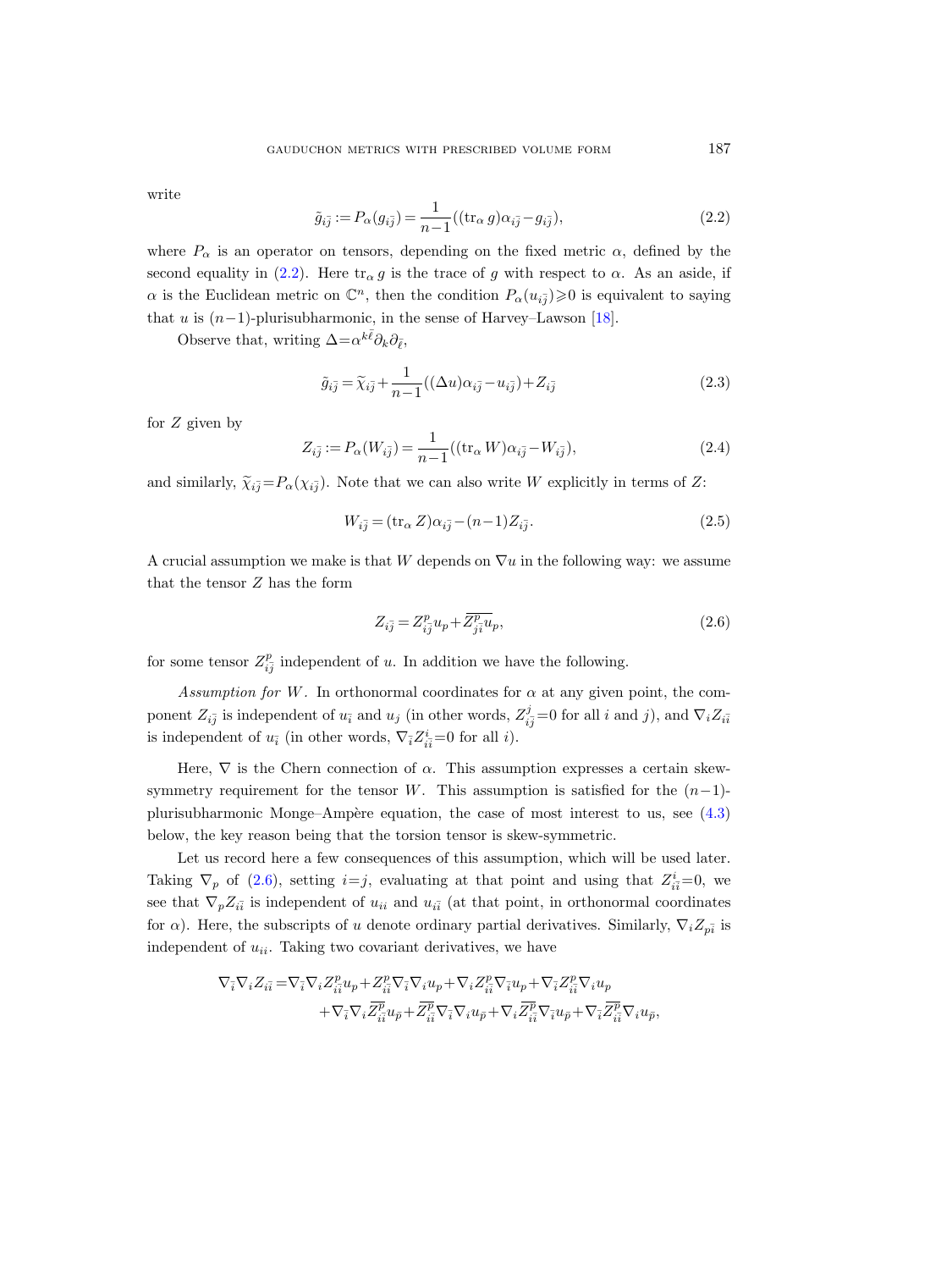and evaluating at our point and using the assumptions  $\nabla_{\bar{i}} Z^i_{i\bar{i}}=0$  and  $Z^i_{i\bar{i}}=0$ , we see that  $\nabla_{\bar{i}}\nabla_i Z_{i\bar{i}}$  is independent of  $u_{ii}$ ,  $u_{\bar{i}\bar{i}}$ ,  $u_{ii\bar{i}}$  and  $u_{i\bar{i}\bar{i}}$ .

Given a smooth function  $h$ , we study equations of the form

$$
F(A) = h,
$$

where A is the endomorphism  $A_j^i = \alpha^{i\bar{p}} g_{j\bar{p}}$  of the holomorphic tangent bundle, which is Hermitian with respect to the inner product defined by  $\alpha$ , and  $F(A)$  is a symmetric function of the eigenvalues  $\lambda_1, ..., \lambda_n$  of A:

<span id="page-7-1"></span>
$$
F(A) = f(\lambda_1, \dots, \lambda_n). \tag{2.7}
$$

We assume that our operator F has the special form  $F(M)=\widetilde{F}(P(M))$ , where

$$
P(M) = (n-1)^{-1}(\text{Tr}(M)I - M),
$$

analogous to  $P_{\alpha}$  above (here writing Tr(M) for the trace of the matrix M), and

$$
\widetilde{F}(B) = \widetilde{f}(\mu_1, ..., \mu_n),
$$

where  $\mu_1, ..., \mu_n$  are the eigenvalues of B, and  $\tilde{f}$  is another symmetric function. In terms of eigenvalues, this means that

$$
f(\lambda_1, ..., \lambda_n) = (\tilde{f} \circ P)(\lambda_1, ..., \lambda_n),
$$
\n(2.8)

where we are writing P for the map  $\mathbb{R}^n \to \mathbb{R}^n$  induced on diagonal matrices by the matrix map P above. Explicitly, writing  $\mu = P(\lambda)$  for the corresponding n-tuples  $\lambda, \mu \in \mathbb{R}^n$ , we have

<span id="page-7-0"></span>
$$
f(\lambda_1, ..., \lambda_n) = \tilde{f}(\mu_1, ..., \mu_n), \text{ for } \mu_k = \frac{1}{n-1} \sum_{i \neq k} \lambda_i.
$$
 (2.9)

Assumptions for  $\tilde{f}$  and h. We make the following assumptions on  $\tilde{f}$ , and the function  $h$  in our equation:

(i)  $\tilde{f}$  is defined on an open symmetric convex cone  $\tilde{\Gamma} \subsetneq \mathbb{R}^n$ , containing the positive orthant  $\Gamma_n = \{(x_1, ..., x_n) \in \mathbb{R}^n : x_i > 0, i = 1, ..., n\}.$ 

(ii)  $\tilde{f}$  is symmetric, smooth, concave and increasing, i.e. its partials satisfy  $\tilde{f}_i>0$  for all i.

- (iii)  $\sup_{\partial \widetilde{\Gamma}} \widetilde{f} \le \inf_{\widetilde{\Gamma}} M h.$
- (iv) For all  $\mu \in \widetilde{\Gamma}$ , we have

$$
\lim_{t \to \infty} \tilde{f}(t\mu) = \sup_{\tilde{\Gamma}} \tilde{f},
$$

where both sides are allowed to be  $\infty$ .

(v) h is a smooth function on  $M$ .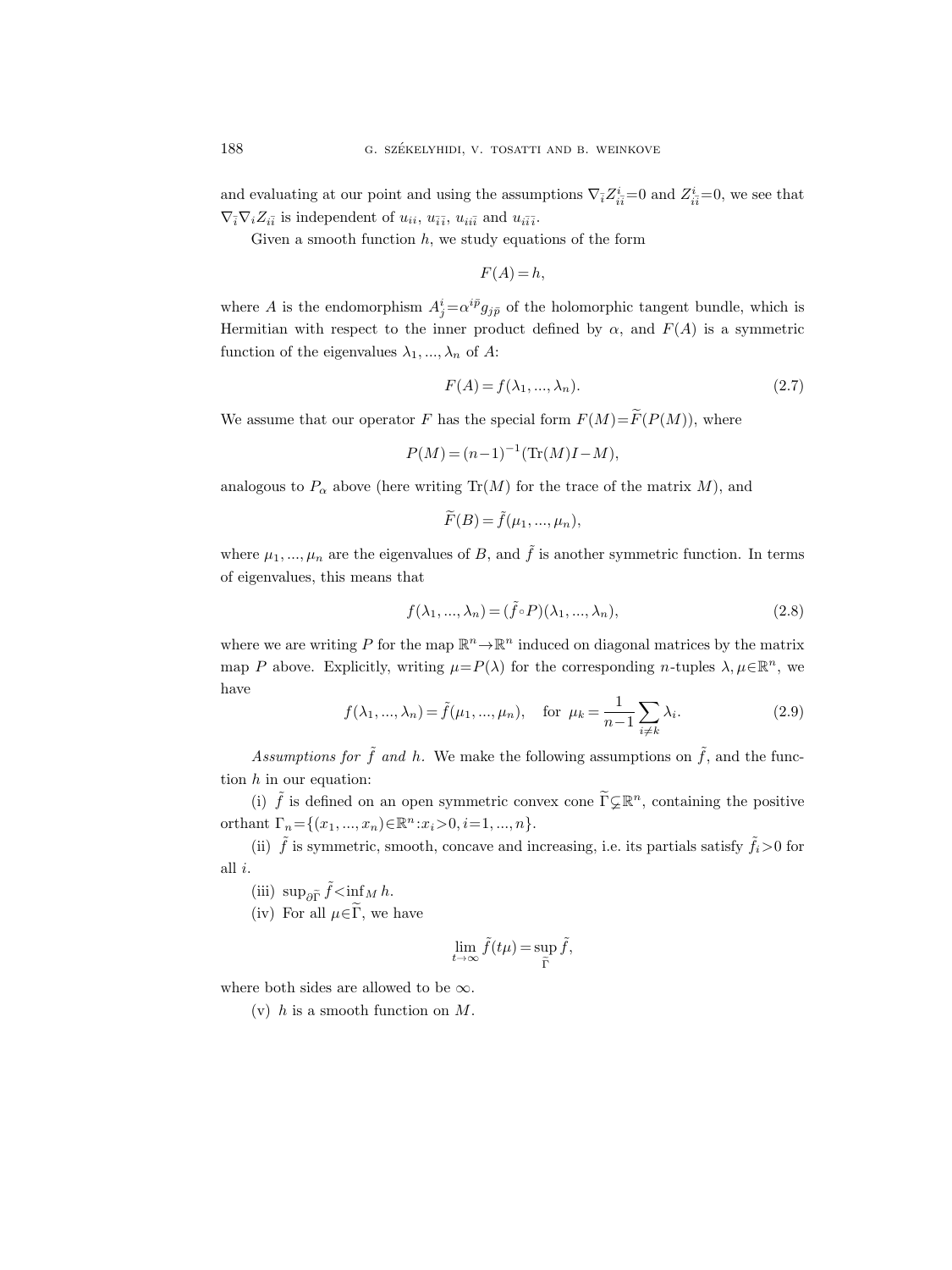Define the cone  $\Gamma \subset \mathbb{R}^n$  by  $\Gamma = P^{-1}(\widetilde{\Gamma})$ . Observe that P maps  $\Gamma_n$  into  $\Gamma_n$ . It is then easy to see that the function  $f = \tilde{f} \circ P : \Gamma \to \mathbb{R}$  satisfies exactly the same conditions as  $\tilde{f}$ . In particular, some of the results of [\[34\]](#page-30-6) can be applied to the equation  $F(A)=h$ . We need the following definition (see [\[34,](#page-30-6) Remark 8] to see the equivalence with the definition there), which is a modification of a notion introduced by Guan [\[14\]](#page-29-12).

Definition 2.1. We say that u is a C-subsolution for the equation  $F(A)=h$  if the following holds. Let  $g_{i\bar{j}}$  be defined as in [\(2.1\)](#page-5-1). We require that for every point  $x \in M$ , if  $\lambda = (\lambda_1, ..., \lambda_n)$  denote the eigenvalues of the endomorphism  $\alpha^{i\bar{p}} g_{j\bar{p}}$  at x, then for all  $i=1, ..., n$  we have

$$
\lim_{t \to \infty} f(\lambda + t\mathbf{e}_i) > h(x).
$$

Here  $e_i$  denotes the *i*th standard basis vector. Note that part of the requirement is that  $\lambda + t\mathbf{e}_i \in \Gamma$  for sufficiently large t, for the limit to be defined.

With this background, our main estimate is the following, analogous to the main result in [\[34\]](#page-30-6). We will give the proof in §[3.](#page-10-0)

<span id="page-8-0"></span>THEOREM 2.2. Suppose that  $\underline{u}$  is a C-subsolution for the equation  $F(A)=h$ , and u is a smooth solution, normalized by  $\sup_M u=0$ . Suppose that F and h satisfy the assumptions above, including the assumption for the gradient term W. Then, for each  $k=0, 1, 2, \ldots$ , we have an estimate  $||u||_{C^k(M,\alpha)} \leq C_k$ , with constant  $C_k$  depending on k, on the background data M,  $\alpha$ ,  $\chi$ , F, h, the coefficients of W and the subsolution  $\underline{u}$ .

The case of primary interest for us is equation  $(1.7)$ , which corresponds to the symmetric function

$$
\tilde{f}(\mu_1, ..., \mu_n) = \log(\mu_1 ... \mu_n)
$$
\n(2.10)

on the positive orthant  $\widetilde{\Gamma}=\Gamma_n$ . It is straightforward to check that  $\widetilde{f}$  satisfies the conditions above. Indeed,  $\tilde{f}$  converges to  $-\infty$  on the boundary  $\partial \Gamma_n$ , so (iii) is satisfied, and for (iv) it is enough to note that  $\tilde{f}(t\mu) = \tilde{f}(\mu) + n \log t$ , which converges to  $\infty$  as  $t \to \infty$ .

In addition, if  $\mu \in \Gamma_n$ , then we also have

$$
\lim_{t\to\infty}\tilde{f}(\mu+t\mathbf{e}_i)=\infty
$$

for all i. This means that for a function  $u$  to be a C-subsolution for this equation, the only requirement is that, at each point, the eigenvalues  $\lambda$  of  $\alpha^{i\bar{p}}g_{j\bar{p}}$  satisfy  $P(\lambda)\in\Gamma_n$ . In other words, the requirement is that  $\tilde{g}_{i\bar{j}}$ , defined in  $(2.2)$ , is positive definite.

Note that, if  $\underline{u}$  is a C-subsolution, then replacing  $\chi$  by

$$
\chi_{i\bar{j}}' = \chi_{i\bar{j}} + \underline{u}_{i\bar{j}} + W_{i\bar{j}}(\nabla \underline{u}),
$$

we may assume that  $\underline{u}=0$ . The important consequence of 0 being a C-subsolution is the following, which follows from [\[34,](#page-30-6) Proposition 6 and Lemma 9].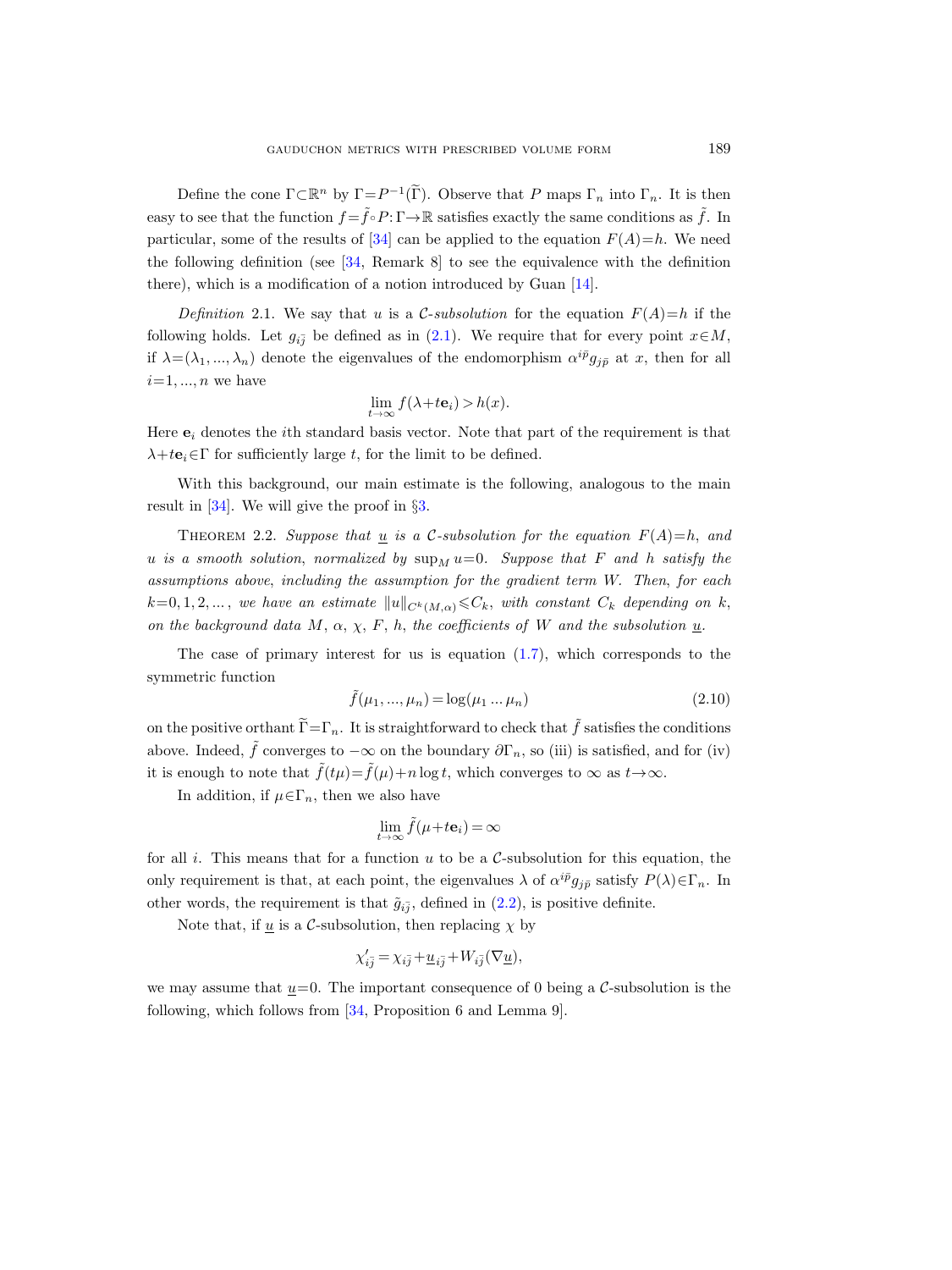<span id="page-9-1"></span>PROPOSITION 2.3. Suppose that 0 is a C-subsolution for the equation  $F(A)=h$ , and u is a solution. Define  $g_{i\bar{j}}$  as in [\(2.1\)](#page-5-1). There are constants  $R, \varkappa >0$ , independent of u, with the following property. Let  $x \in M$ , and choose orthonormal coordinates for  $\alpha$  at x, such that g is diagonal, with eigenvalues  $\lambda = (\lambda_1, ..., \lambda_n)$ . If  $|\lambda| > R$ , then there are two possibilities:

(a) we either have

$$
\sum_{k} f_k(\lambda) [\chi_{k\bar{k}} - \lambda_k] > \varkappa \sum_{k} f_k(\lambda),
$$

(b) or  $f_k(\lambda) > \varkappa \sum_i f_i(\lambda)$  for all k. In addition  $\sum_{k} f_k(\lambda) > \varkappa$ .

We collect some other basic properties of the functions f and  $\tilde{f}$ . Suppose that  $\lambda \in \Gamma$ with  $\lambda_1 \geq \ldots \geq \lambda_n$ . Then  $\mu_1 \leq \ldots \leq \mu_n$ , and so, by property (ii),  $\tilde{f}_1 \geq \ldots \geq \tilde{f}_n > 0$  (see e.g. [\[34,](#page-30-6) p. 12]). We have

<span id="page-9-0"></span>
$$
f_k = \frac{1}{n-1} \sum_{i \neq k} \tilde{f}_i,
$$
\n(2.11)

which implies that  $0 \le f_1 \le \dots \le f_n$ . Also, for  $k > 1$ ,

<span id="page-9-2"></span>
$$
0 < \frac{\tilde{f}_1}{n-1} \leqslant f_k \leqslant \tilde{f}_1,\tag{2.12}
$$

i.e. the  $f_k$  for  $k>1$  are all comparable, while  $f_1$  may be relatively small. In addition, from  $(2.11)$  with  $k=1$ , we obtain

<span id="page-9-3"></span>
$$
\tilde{f}_i \leqslant (n-1)f_1, \quad \text{for } i > 1. \tag{2.13}
$$

Proposition  $2.3$  is easy to verify directly in the case of equation  $(1.7)$ , where

$$
f(\lambda) = \log(\mu_1 \dots \mu_n),
$$

with  $\mu_k$  defined as in [\(2.9\)](#page-7-0). Indeed, in this case

$$
\tilde{f}_i(\mu) = \frac{1}{\mu_i}
$$

and

$$
f_k(\lambda) = \frac{1}{n-1} \sum_{i \neq k} \frac{1}{\mu_i}.
$$

The function 0 being a C-subsolution means that  $\tilde{\chi}$  in [\(2.3\)](#page-6-2) is positive definite. We have

$$
\sum_{k} f_k(\lambda) \chi_{k\bar{k}} = \sum_{i} \frac{1}{\mu_i} \widetilde{\chi}_{i\bar{i}} > \tau \sum_{i} \frac{1}{\mu_i} = \tau \sum_{k} f_k(\lambda),
$$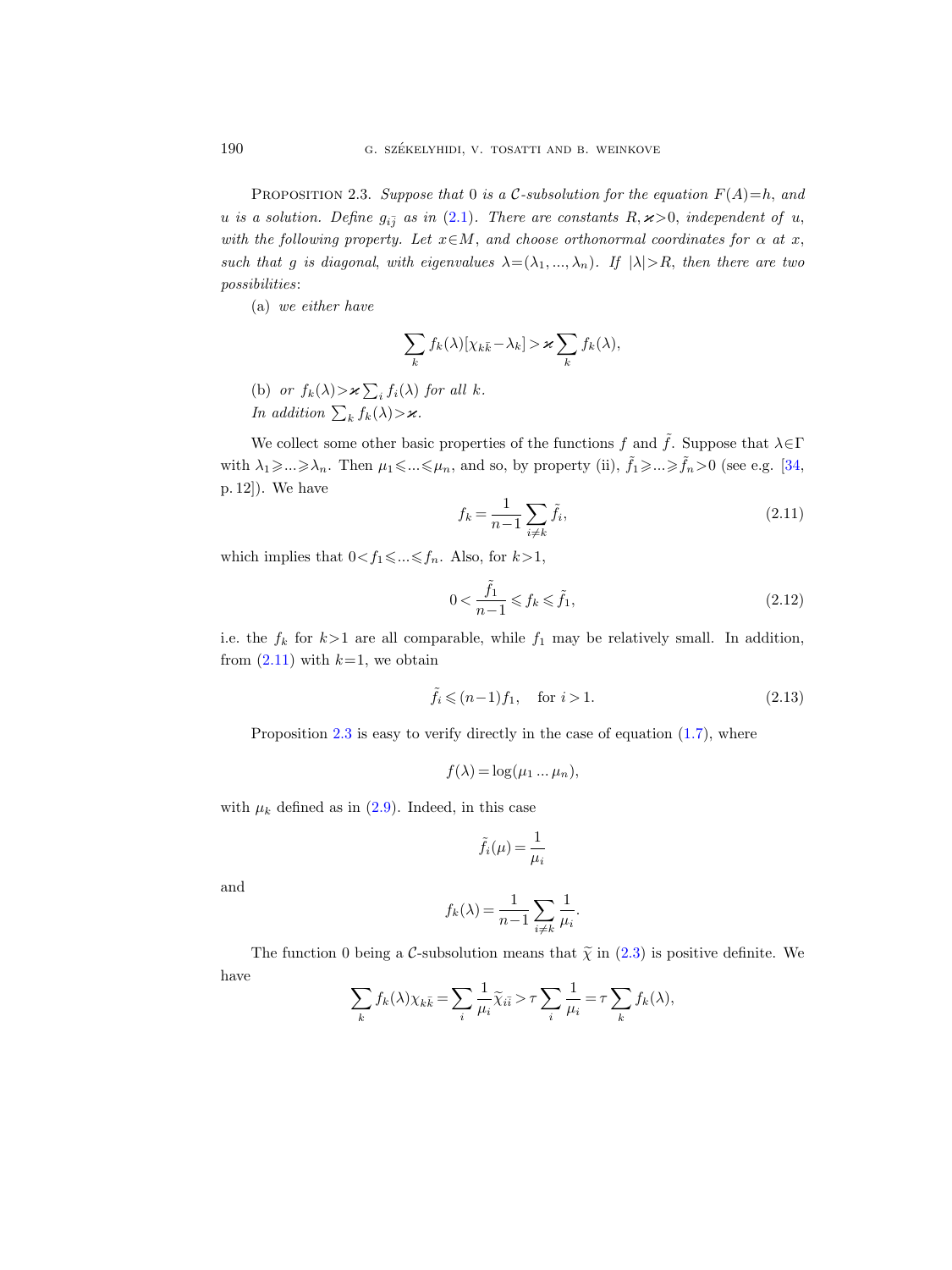for some  $\tau > 0$  depending on a lower bound for  $\tilde{\chi}$ . We also have

$$
\sum_{k} \lambda_{k} f_{k}(\lambda) = n.
$$

It follows that we have the alternative (a) in Proposition [2.3](#page-9-1) whenever there is one sufficiently small  $\mu_i$ , which by the equation  $f(\lambda)=h$  is equivalent to having at least one large  $\mu_i$ , i.e. at least one large  $\lambda_i$ . In addition,

$$
\sum_{k} f_k(\lambda) = \sum_{i=1}^{n} \frac{1}{\mu_i} \geqslant n(\mu_1 \dots \mu_n)^{-1/n} = n e^{-h/n},
$$

so that the final claim in Proposition [2.3](#page-9-1) also holds.

#### 3. Proof of the main estimate

<span id="page-10-0"></span>In this section, we give the proof of Theorem [2.2.](#page-8-0)

First of all, a uniform bound  $||u||_{L^\infty(M)} \leq C$  can be obtained by a simple modification of the argument in  $[34,$  Proposition 10 and Remark 12, which is itself inspired by Blocki's proof of the  $L^{\infty}$  estimate in Yau's theorem [\[2\]](#page-28-9). In the setting of equation [\(1.7\)](#page-3-1), the  $L^{\infty}$ estimate of u was first proved in  $[40]$ , using a different method more analogous to the arguments in [\[4\]](#page-28-0), [\[37\]](#page-30-3), [\[39\]](#page-30-5), [\[43\]](#page-30-0).

Our main goal is the following estimate:

<span id="page-10-1"></span>
$$
\sup_{M} |\sqrt{-1}\partial \bar{\partial} u|_{\alpha} \leqslant C \Big(\sup_{M} |\nabla u|_{\alpha}^{2} + 1\Big),\tag{3.1}
$$

for a constant C depending only on the fixed data of Theorem [2.2.](#page-8-0) We remark that an estimate of this form was proved in the context of the complex Hessian equations by Hou– Ma–Wu [\[20\]](#page-29-7), making use of ideas of Chou–Wang [\[5\]](#page-28-10). For the  $(n-1)$ -plurisubharmonic equation (namely, equation [\(1.7\)](#page-3-1) without the linear term in  $\partial u$ ), an estimate of this type was proved in [\[39\]](#page-30-5), [\[40\]](#page-30-2). This was then generalized much further in [\[34\]](#page-30-6), where the estimate was shown to hold for a large class of equations. Our proof begins along similar lines to these papers. The new difficulty comes from the linear term in  $\partial u$ , which, fortunately, has a special structure that we can exploit.

In fact, the estimate  $(3.1)$  is equivalent to the bound

 $\lambda_1 \leqslant C K$ ,

where  $K=1+\sup_M |\nabla u|_{\alpha}^2$  and  $\lambda_1$  is the largest eigenvalue of  $A=(A_j^i)=(\alpha^{i\bar{p}}g_{j\bar{p}})$ . Indeed, our assumption on the cone Γ implies that  $\sum_i \lambda_i > 0$  (see Caffarelli–Nirenberg–Spruck [\[3\]](#page-28-6)).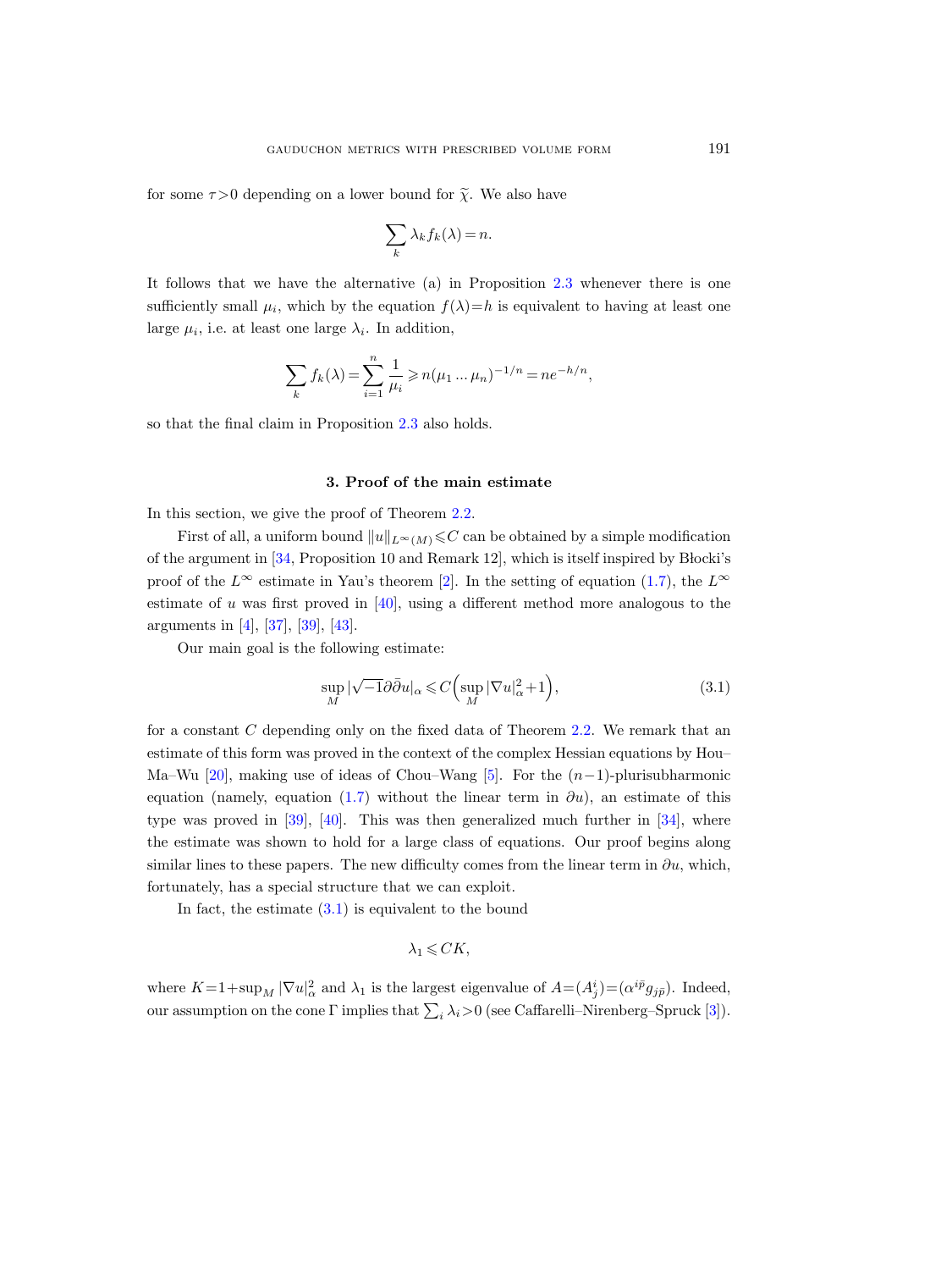Then, if  $\lambda_1$  is bounded from above by CK, so is  $|\lambda_i|$  for all i, giving the same bound for  $\sup_M |\sqrt{-1}\partial\bar{\partial}u|_{\alpha}.$ 

We consider the function

$$
H = \log \lambda_1 + \phi(|\nabla u|_\alpha^2) + \psi(u),
$$

where  $\phi$  is defined by

$$
\phi(t) = -\frac{1}{2}\log\bigg(1 - \frac{t}{2K}\bigg),\,
$$

so that  $\phi(|\nabla u|_{\alpha}^2) \in [0, \frac{1}{2} \log 2]$  satisfies

$$
\frac{1}{4K} < \phi' < \frac{1}{2K}, \quad \phi'' = 2(\phi')^2 > 0,
$$

and  $\psi$  is defined by

$$
\psi(t) = D_1 e^{-D_2 t},\tag{3.2}
$$

for sufficiently large uniform constants  $D_1, D_2>0$  to be chosen later. By the  $L^{\infty}$  bound on u, the quantity  $\psi(u)$  is uniformly bounded.

We remark that we follow [\[34\]](#page-30-6) by computing with the largest eigenvalue  $\lambda_1$  instead of the analogous quantity in  $[40]$ , but in fact either quantity works, at least in the case of equation [\(1.7\)](#page-3-1). Also note that, while the function  $\phi$  here coincides with that in [\[20\]](#page-29-7) (and also in [\[39\]](#page-30-5), [\[40\]](#page-30-2)), our choice of  $\psi$  is crucially different.

We work at a point where  $H$  achieves its maximum, in orthonormal complex coordinates for  $\alpha$  centered at this point, such that g is diagonal and  $\lambda_1 = g_{1\bar{1}}$ . The quantity H need not be smooth at this maximum point, because the largest eigenvalue of A may have eigenspace of dimension larger than 1. To take care of this, we carry out a perturbation argument as in  $[34]$ , choosing local coordinates such that H achieves its maximum at the origin, where A is diagonal with eigenvalues  $\lambda_1 \geq \ldots \geq \lambda_n$ , as before. We fix a diagonal matrix B, with  $B_1^1=0$  and  $0 < B_2^2 < ... < B_n^n$ , and we define  $A = A - B$ , denoting its eigenvalues by  $\tilde{\lambda}_1, ..., \tilde{\lambda}_n$ .

At the origin, we have

$$
\tilde{\lambda}_1=\lambda_1\quad\text{and}\quad \tilde{\lambda}_i=\lambda_i-B_i^i,\;\;i>1,
$$

and  $\tilde{\lambda}_1 > \tilde{\lambda}_2 > ... > \tilde{\lambda}_n$ . As discussed above, our assumption on the cone  $\Gamma$  implies that  $\sum_i \lambda_i > 0$ , and we fix the matrix B small enough so that

$$
\sum_{i} \tilde{\lambda}_i > -1.
$$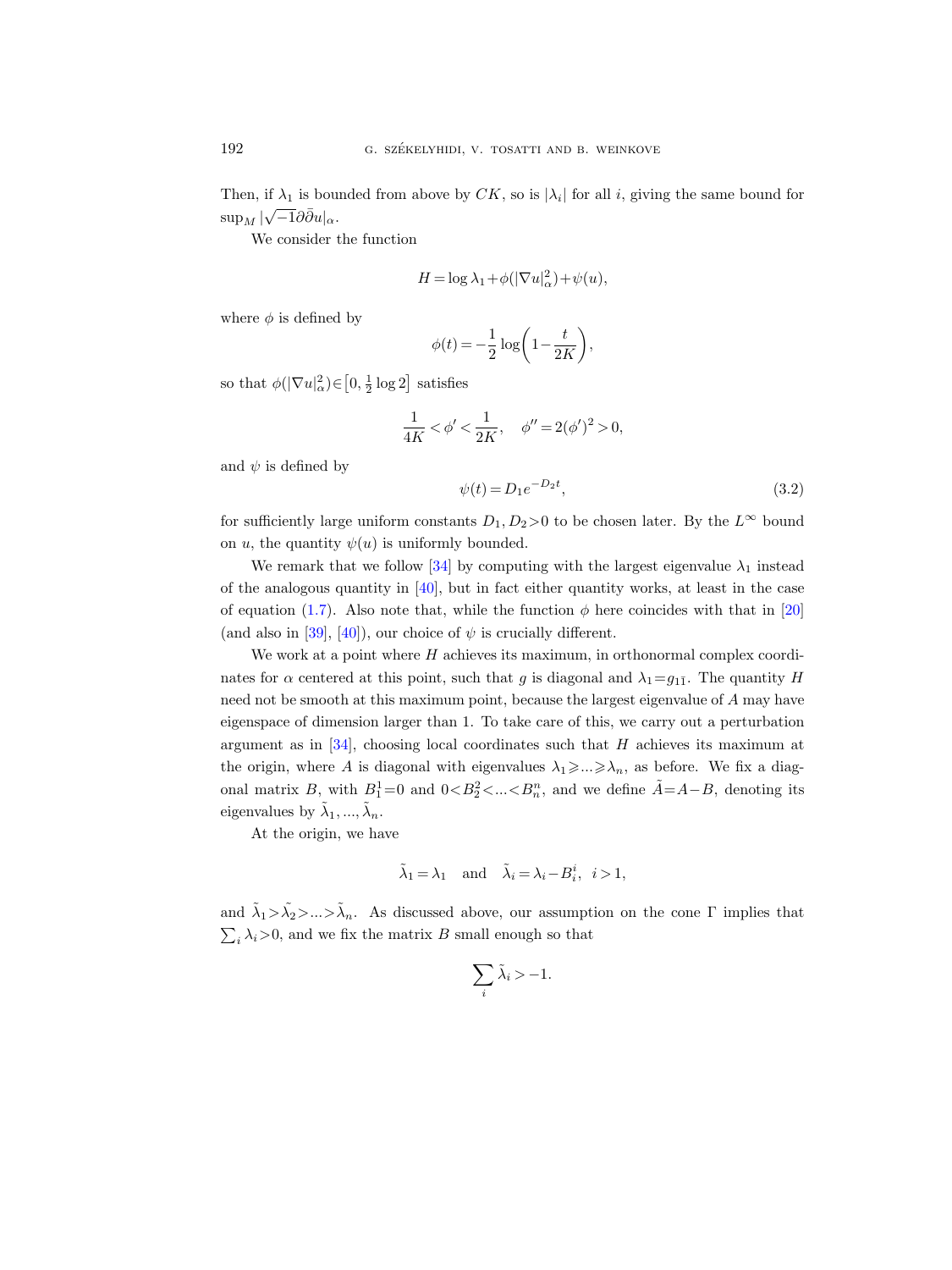We can choose this matrix  $B$  in such a way that, in addition,

<span id="page-12-0"></span>
$$
\sum_{p>1} \frac{1}{\lambda_1 - \tilde{\lambda}_p} \leqslant C,\tag{3.3}
$$

for some fixed constant  $C$  depending on the dimension  $n$ . Now, after possibly shrinking the chart, the quantity

$$
\widetilde{H} = \log \widetilde{\lambda}_1 + \phi(|\nabla u|_{\alpha}^2) + \psi(u)
$$

is smooth on the chart and achieves its maximum at the origin. We will apply the maximum principle to  $\widetilde{H}$ . Our goal is to obtain the bound  $\widetilde{\lambda}_1 \leqslant CK$  at the origin, which will give us the required estimate [\(3.1\)](#page-10-1). Hence, we may and do assume that  $\tilde{\lambda}_1 \gg K$  at this point.

We now differentiate  $\tilde{H}$  at the origin and, as before, we use subscripts k and  $\overline{\ell}$  to denote the partial derivatives  $\partial/\partial z^k$  and  $\partial/\partial \bar{z}^{\ell}$ . We have

<span id="page-12-2"></span>
$$
\widetilde{H}_k = \frac{\widetilde{\lambda}_{1,k}}{\widetilde{\lambda}_1} + \phi'(\alpha^{p\bar{q}}u_p u_{\bar{q}k} + \alpha^{p\bar{q}}u_{pk}u_{\bar{q}} + (\alpha^{p\bar{q}})_{k}u_p u_{\bar{q}}) + \psi'u_k
$$
\n
$$
= \frac{\widetilde{\lambda}_{1,k}}{\widetilde{\lambda}_1} + \phi'(u_p u_{\bar{p}k} + u_{pk}u_{\bar{p}} + (\alpha^{p\bar{q}})_{k}u_p u_{\bar{q}}) + \psi'u_k = \frac{\widetilde{\lambda}_{1,k}}{\widetilde{\lambda}_1} + \phi'V_k + \psi'u_k,
$$
\n(3.4)

where  $V_k := u_p u_{\bar{p}k} + u_{pk} u_{\bar{p}} + (\alpha^{p\bar{q}})_k u_p u_{\bar{q}}$ . Differentiating once more,

$$
\widetilde{H}_{k\bar{k}} = \frac{\widetilde{\lambda}_{1,k\bar{k}}}{\lambda_1} - \frac{|\widetilde{\lambda}_{1,k}|^2}{\lambda_1^2} + \phi' \bigg( u_p u_{\bar{p}k\bar{k}} + u_{\bar{p}} u_{pk\bar{k}} + \sum_p |u_{pk}|^2 + \sum_p |u_{\bar{p}k}|^2
$$
\n
$$
+ (\alpha^{p\bar{q}})_{\bar{k}} u_p u_{\bar{q}k} + (\alpha^{p\bar{q}})_{\bar{k}} u_{pk} u_{\bar{q}} + (\alpha^{p\bar{q}})_{k\bar{k}} u_p u_{\bar{q}} + (\alpha^{p\bar{q}})_{k} (u_p u_{\bar{q}\bar{k}} + u_{p\bar{k}} u_{\bar{q}}) \bigg)
$$
\n
$$
+ \phi'' |V_k|^2 + \psi'' |u_k|^2 + \psi' u_{k\bar{k}},
$$

where we use the convention that we sum in all repeated indices except the free index  $k$ .

Since  $1/4K < \phi' < 1/2K$ , we can absorb all the terms involving  $\alpha$  into the squared terms up to a constant, i.e. we have

<span id="page-12-1"></span>
$$
\widetilde{H}_{k\bar{k}} \geq \frac{\widetilde{\lambda}_{1,k\bar{k}}}{\lambda_1} - \frac{|\widetilde{\lambda}_{1,k}|^2}{\lambda_1^2} + \phi'(u_p u_{\bar{p}k\bar{k}} + u_{\bar{p}} u_{p k\bar{k}}) + \frac{1}{5K} \sum_p (|u_{p k}|^2 + |u_{\bar{p}k}|^2) + \phi'' |V_k|^2 + \psi'' |u_k|^2 + \psi' u_{k\bar{k}} - C.
$$
\n(3.5)

The constant C denotes a constant that may change from line to line, but it does not depend on the parameters  $D_1$  and  $D_2$  that we are yet to choose.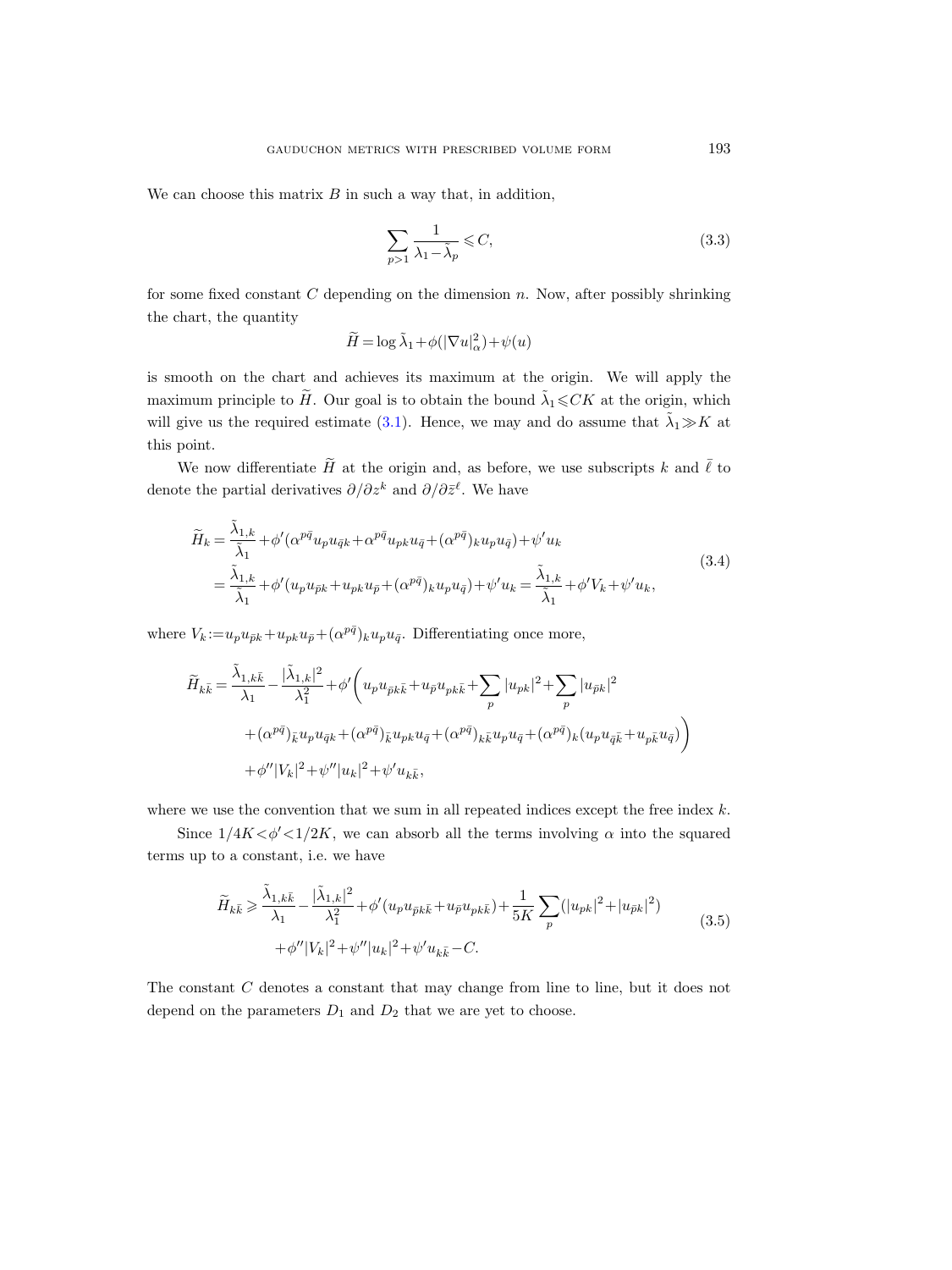# • Calculation of  $\tilde{\lambda}_{1,k\bar{k}}$

Let us now compute the derivatives of  $\tilde{\lambda}_1$ . We have the following general formulas for the derivatives of the eigenvalue  $\lambda_i$  of complex  $n \times n$  matrices at a diagonal matrix with distinct real eigenvalues (see for instance Spruck [\[31\]](#page-29-19) in the case of matrices with real entries):

$$
\lambda_i^{pq} = \delta_{pi} \delta_{qi}
$$
\n
$$
\lambda_i^{pq,rs} = (1 - \delta_{ip}) \frac{\delta_{iq} \delta_{ir} \delta_{ps}}{\lambda_i - \lambda_p} + (1 - \delta_{ir}) \frac{\delta_{is} \delta_{ip} \delta_{rq}}{\lambda_i - \lambda_r},
$$
\n(3.6)

<span id="page-13-0"></span>where  $\lambda_i^{pq}$  denotes the derivative with respect to the  $(p, q)$ -entry  $A_q^p$  of the matrix A, as a complex variable.

Denoting by  $\tilde{\lambda}_1$  the largest eigenvalue of the endomorphism  $\tilde{A}$  again, we have, using  $(3.6),$  $(3.6),$ 

<span id="page-13-3"></span>
$$
\tilde{\lambda}_{1,k} = \tilde{\lambda}_1^{pq} \nabla_k (\tilde{A}_q^p) = \nabla_k (\tilde{A}_1^1) = \nabla_k g_{1\bar{1}} - \nabla_k B_1^1 = g_{1\bar{1}k} + (\alpha^{1\bar{1}})_k g_{1\bar{1}},
$$
\n(3.7)

since  $\nabla_k B_1^1 = 0$  at the origin. Here we computed using covariant derivatives with respect to the Chern connection of  $\alpha$ , which makes the positivity of certain terms more apparent when we take second derivatives:

<span id="page-13-1"></span>
$$
\tilde{\lambda}_{1,k\bar{k}} = \tilde{\lambda}_1^{pq} \nabla_{\bar{k}} \nabla_k \tilde{A}_q^p + \tilde{\lambda}_1^{pq,rs} (\nabla_k \tilde{A}_q^p) (\nabla_{\bar{k}} \tilde{A}_s^r) = \nabla_{\bar{k}} \nabla_k g_{1\bar{1}} + \tilde{\lambda}_1^{pq,rs} (\nabla_k \tilde{A}_q^p) (\nabla_{\bar{k}} \tilde{A}_s^r), \quad (3.8)
$$

where we used [\(3.6\)](#page-13-0) and the fact that  $\nabla_{\bar{k}}\nabla_{k}B_1^1=0$  at the origin. To rewrite this in terms of partial derivatives, note first that

$$
\nabla_k g_{1\bar{1}} = g_{1\bar{1}k} - \Gamma_{k1}^m g_{m\bar{1}} \n\nabla_{\bar{k}} \nabla_k g_{1\bar{1}} = g_{1\bar{1}k\bar{k}} - (\partial_{\bar{k}} \Gamma_{k1}^m) g_{m\bar{1}} - \Gamma_{k1}^m g_{m\bar{1}\bar{k}} - \overline{\Gamma_{k1}^q} g_{1\bar{q}k} + \overline{\Gamma_{k1}^q} \Gamma_{k1}^m g_{m\bar{q}} \n= g_{1\bar{1}k\bar{k}} + O\left(\sum_m |g_{1\bar{m}k}| + \lambda_1\right).
$$
\n(3.9)

<span id="page-13-2"></span>In addition, we have

$$
\tilde{\lambda}_1^{pq,rs}(\nabla_k \tilde{A}_q^p)(\nabla_{\bar{k}} \tilde{A}_s^r) = \sum_{p>1} \frac{(\nabla_k \tilde{A}_1^p)(\nabla_{\bar{k}} \tilde{A}_p^1) + (\nabla_k \tilde{A}_p^1)(\nabla_{\bar{k}} \tilde{A}_1^p)}{\lambda_1 - \tilde{\lambda}_p}
$$
\n
$$
= \sum_{p>1} \frac{(\nabla_k g_{1\bar{p}} + \Gamma_{k1}^q B_q^p)(\nabla_{\bar{k}} g_{p\bar{1}}) + (\nabla_k g_{p\bar{1}} - \Gamma_{kq}^1 B_p^q)(\nabla_{\bar{k}} g_{1\bar{p}})}{\lambda_1 - \tilde{\lambda}_p}
$$
\n
$$
\geq \frac{1}{2} \sum_{p>1} \frac{|\nabla_k g_{1\bar{p}}|^2 + |\nabla_k g_{p\bar{1}}|^2}{\lambda_1 - \tilde{\lambda}_p} - C,
$$
\n(3.10)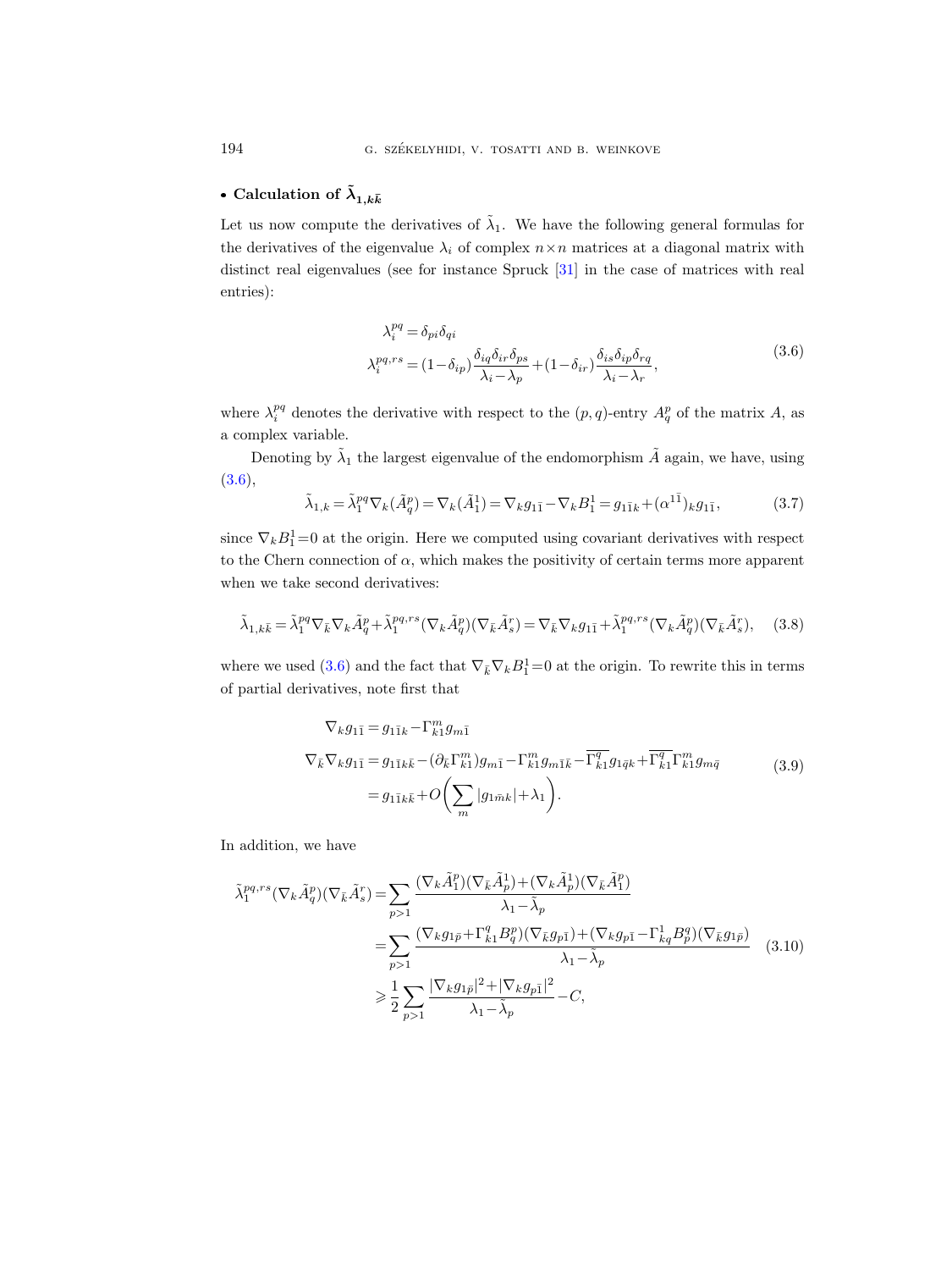where we used [\(3.3\)](#page-12-0) and [\(3.6\)](#page-13-0). Recall that, due to our choice of B, we have  $\sum_i \tilde{\lambda}_i > -1$ , which implies  $1/(\lambda_1 - \tilde{\lambda}_p) \geq 1/(n\lambda_1 + 1)$  for  $p > 1$ , and so

$$
\tilde{\lambda}_1^{pq,rs}(\nabla_k \tilde{A}^p_q)(\nabla_{\bar{k}} \tilde{A}^r_s) \geqslant \frac{1}{2(n\lambda_1+1)} \sum_{p>1}(|\nabla_k g_{1\bar{p}}|^2+|\nabla_k g_{p\bar{1}}|^2)-C.
$$

To rewrite this in terms of partial derivatives, note that

$$
\nabla_k g_{1\bar p}=g_{1\bar pk}-\Gamma_{k1}^\ell g_{\ell\bar p}=g_{1\bar pk}+O(\lambda_1),
$$

where we made use of the fact that  $\sum_i \lambda_i > 0$  to conclude that  $|\lambda_i| \leq (n-1)\lambda_1$  for all *i*. It follows, since we assume  $\lambda_1>1$ , that

$$
\tilde{\lambda}_1^{pq,rs}(\nabla_k \tilde{A}^p_q)(\nabla_{\bar{k}} \tilde{A}^r_s) \geqslant \frac{1}{4n\lambda_1} \sum_{p>1} (|g_{1\bar{p}k}|^2 + |g_{p\bar{1}k}|^2) - C\lambda_1.
$$

Combining this with  $(3.8)$  and  $(3.9)$ , we obtain

$$
\tilde{\lambda}_{1,k\bar{k}} \ge g_{1\bar{1}k\bar{k}} + \frac{1}{4n\lambda_1} \sum_{p>1} (|g_{1\bar{p}k}|^2 + |g_{p\bar{1}k}|^2) - C \left(\sum_m |g_{1\bar{m}k}| + \lambda_1\right)
$$
\n
$$
\ge g_{1\bar{1}k\bar{k}} + \frac{1}{8n\lambda_1} \sum_{p>1} (|g_{1\bar{p}k}|^2 + |g_{p\bar{1}k}|^2) - C(|g_{1\bar{1}k}| + \lambda_1). \tag{3.11}
$$

Rewriting  $g$  in terms of  $u$ , we have

$$
g_{1\bar{1}k\bar{k}} = \chi_{1\bar{1}k\bar{k}} + u_{1\bar{1}k\bar{k}} + W_{1\bar{1}k\bar{k}} = \chi_{1\bar{1}k\bar{k}} + u_{k\bar{k}1\bar{1}} + W_{1\bar{1}k\bar{k}} = \chi_{1\bar{1}k\bar{k}} - \chi_{k\bar{k}1\bar{1}} + g_{k\bar{k}1\bar{1}} - W_{k\bar{k}1\bar{1}} + W_{1\bar{1}k\bar{k}},
$$
\n(3.12)

<span id="page-14-1"></span>and so

$$
F^{kk}\tilde{\lambda}_{1,k\bar{k}} \geq F^{kk}g_{k\bar{k}1\bar{1}} + F^{kk}(W_{1\bar{1}k\bar{k}} - W_{k\bar{k}1\bar{1}}) + \frac{1}{8n\lambda_1} \sum_{p>1} F^{kk}(|g_{1\bar{p}k}|^2 + |g_{p\bar{1}k}|^2) - C(F^{kk}|g_{1\bar{1}k}| + \lambda_1 \mathcal{F}),
$$
(3.13)

where  $F^{pq}$  denotes the partial derivative of the function  $F(A)$  with respect to the  $(p, q)$ entry of the matrix A (as explained earlier), and we have set  $\mathcal{F} = \sum_k F^{kk}$ . Observe that, due to [\(2.7\)](#page-7-1) and [\(3.6\)](#page-13-0), at the origin we have that  $F^{pq}$  vanishes whenever  $p \neq q$ , while on the other hand  $F^{kk} = f_k$ , using the notation from §[2.](#page-5-0) Recall from the last assertion of Proposition [2.3](#page-9-1) that

<span id="page-14-0"></span>
$$
\mathcal{F} \geqslant \varkappa > 0,\tag{3.14}
$$

for a uniform  $\varkappa > 0$ .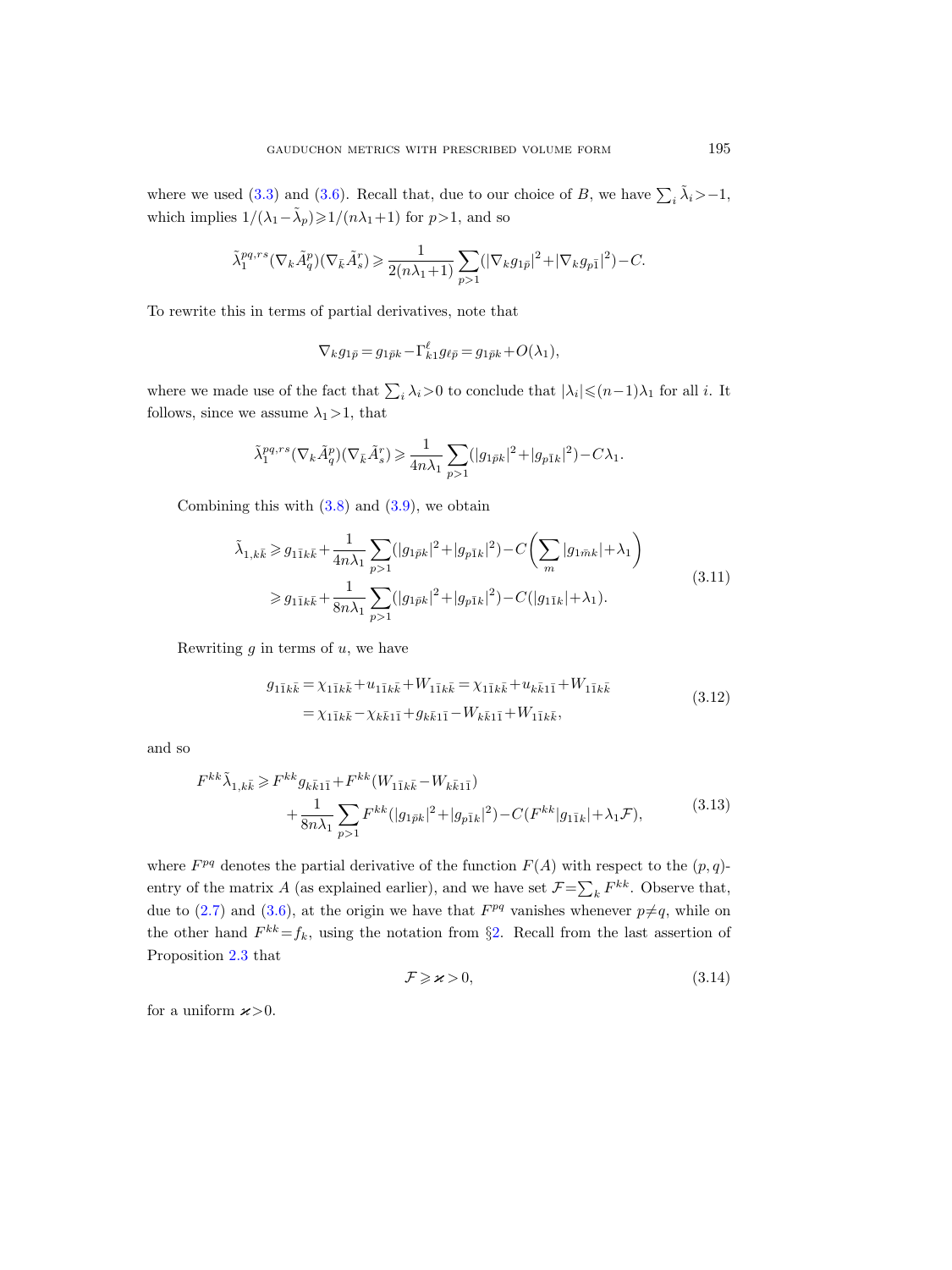# • The term  $F^{kk}g_{k\bar{k}1\bar{1}}$

We now differentiate the equation  $F(A)=h$ , using covariant derivatives to simplify a term that appears below. Applying  $\nabla_i$ , we obtain

$$
F^{pq} \nabla_i g_{q\bar{p}} = h_i,
$$

namely,

<span id="page-15-3"></span>
$$
F^{kk}g_{k\bar{k}i} + F^{kk}(\alpha^{k\bar{k}})_{i}g_{k\bar{k}} = h_{i}.
$$
\n(3.15)

Applying  $\nabla_{\bar{i}}$  and setting  $i=1$ ,

<span id="page-15-0"></span>
$$
F^{pq,rs}\nabla_1 g_{q\bar{p}}\nabla_{\bar{1}}g_{s\bar{r}} + F^{kk}\nabla_{\bar{1}}\nabla_1 g_{k\bar{k}} = h_{1\bar{1}}.
$$
\n(3.16)

To rewrite this using partial derivatives, note that

$$
\nabla_{\bar{1}} \nabla_{1} g_{k\bar{k}} = g_{k\bar{k}1\bar{1}} - (\partial_{\bar{1}} \Gamma^{m}_{1k}) g_{m\bar{k}} - \Gamma^{m}_{1k} g_{m\bar{k}\bar{1}} - \overline{\Gamma^{q}}_{1k} g_{k\bar{q}1} + \overline{\Gamma^{q}}_{1k} \Gamma^{m}_{1k} g_{m\bar{q}}
$$
  
=  $g_{k\bar{k}1\bar{1}} - 2 \operatorname{Re}(\overline{\Gamma^{q}}_{1k} g_{k\bar{q}1}) + O(\lambda_{1}).$  (3.17)

By rewriting  $g$  in terms of  $u$ , we have

$$
g_{k\bar{q}1} = g_{1\bar{q}k} + \chi_{k\bar{q}1} - \chi_{1\bar{q}k} + W_{k\bar{q}1} - W_{1\bar{q}k},
$$

and hence

$$
\nabla_{\bar{1}}\nabla_1 g_{k\bar{k}}=g_{k\bar{k}1\bar{1}}-2\operatorname{Re}(\overline{\Gamma^q_{1k}}(W_{k\bar{q}1}-W_{1\bar{q}k}))+O\bigg(\sum_q |g_{1\bar{q}k}|+\lambda_1\bigg).
$$

<span id="page-15-2"></span>Returning to  $(3.16)$ , and making use of  $(3.14)$ , we obtain

$$
F^{kk}g_{k\bar{k}1\bar{1}} \geqslant -F^{pq,rs}\nabla_{1}g_{q\bar{p}}\nabla_{\bar{1}}g_{s\bar{r}} - CF^{kk}\sum_{q}|g_{1\bar{q}k}| - C\mathcal{F}\lambda_{1}
$$
\n
$$
+2\operatorname{Re}(F^{kk}\overline{\Gamma}^{\bar{q}}_{1k}(W_{k\bar{q}1} - W_{1\bar{q}k})).
$$
\n(3.18)

To bound the term involving  $W_{1\bar{q}k}$ , we observe that

<span id="page-15-1"></span>
$$
|F^{kk}W_{1\bar{q}k}| \leq C\bigg(\mathcal{F}\lambda_1 + \sum_p F^{kk} |u_{pk}|\bigg). \tag{3.19}
$$

To see [\(3.19\)](#page-15-1), we use the fact that  $\lambda_1 > K$  to bound the terms involving the gradient of u that arise from  $W_{1\bar{q}k}$  when taking the  $\partial/\partial z^k$  derivative of  $W_{1\bar{q}}=(\text{tr}_\alpha Z)\alpha_{1\bar{q}}-(n-1)Z_{1\bar{q}}$ . For the term involving  $W_{k\bar{q}1}$ , note that

$$
\begin{split} \nabla_{\bar{1}}\nabla_{1}W_{k\bar{k}}&=\nabla_{\bar{1}}(W_{k\bar{k}1}-\Gamma_{1k}^{q}W_{q\bar{k}})\\ & =W_{k\bar{k}1\bar{1}}-\overline{\Gamma_{1k}^{q}}W_{k\bar{q}1}-\Gamma_{1k}^{q}W_{q\bar{k}\bar{1}}-(\Gamma_{1k}^{q})_{\bar{1}}W_{q\bar{k}}+\overline{\Gamma_{1k}^{p}}\Gamma_{1k}^{q}W_{q\bar{p}}. \end{split}
$$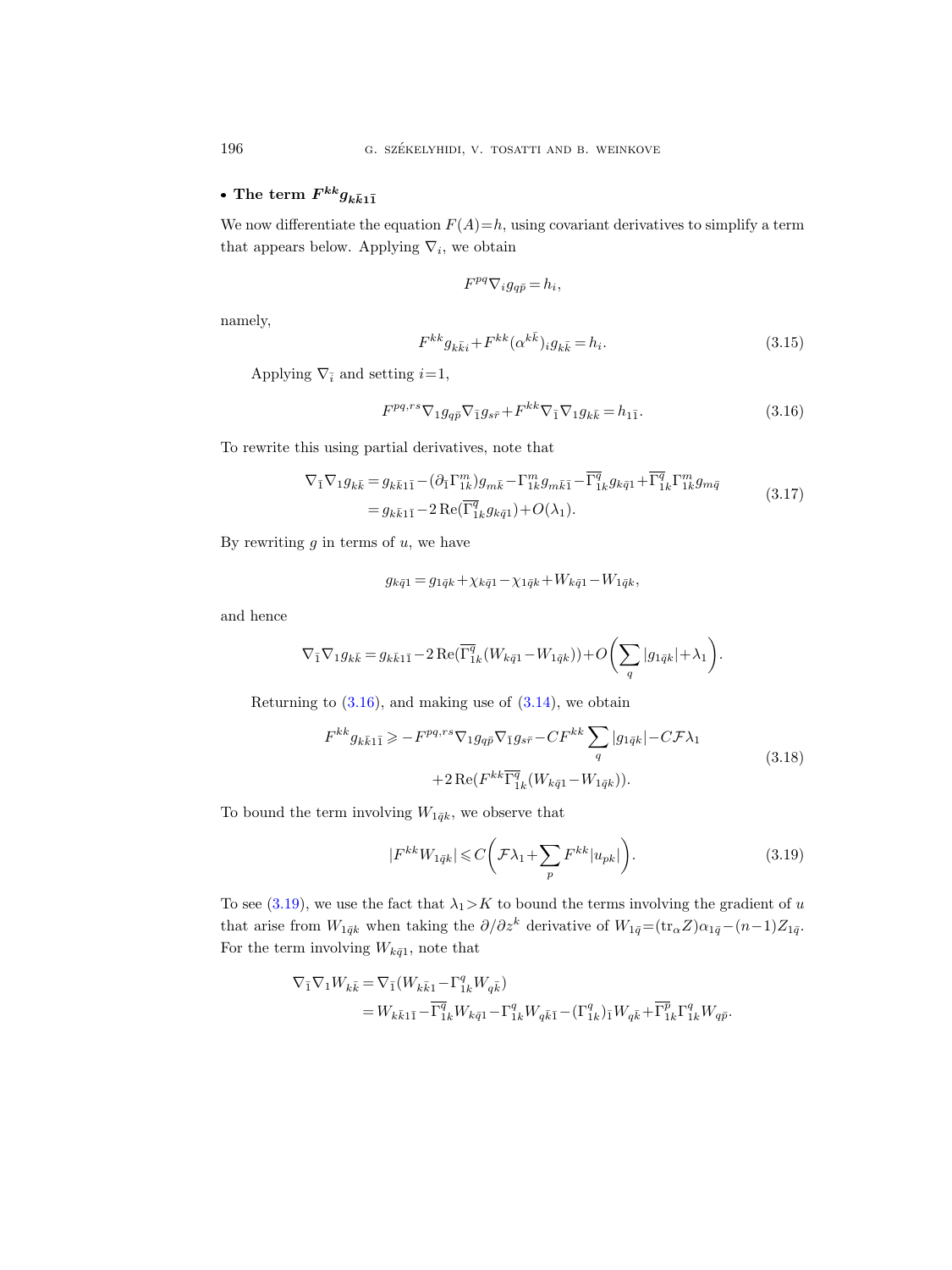In particular,

$$
2 \operatorname{Re}(\overline{\Gamma_{1k}^{q}} W_{k\bar{q}1}) = W_{k\bar{k}1\bar{1}} - \nabla_{\bar{1}} \nabla_{1} W_{k\bar{k}} + O(K^{1/2}).
$$

<span id="page-16-0"></span>Using this (and that we may assume  $\lambda_1 > K$ ), we have

$$
2F^{kk}\operatorname{Re}(\overline{\Gamma_{1k}^{q}}W_{k\bar{q}1}) = F^{kk}W_{k\bar{k}1\bar{1}} - F^{kk}\nabla_{\bar{1}}\nabla_{1}W_{k\bar{k}} + O(\mathcal{F}\lambda_{1}).
$$
\n(3.20)

<span id="page-16-1"></span>Combining  $(3.18)$ – $(3.20)$  gives

$$
F^{kk}g_{k\bar{k}1\bar{1}} \geqslant -F^{pq,rs}\nabla_{1}g_{q\bar{p}}\nabla_{\bar{1}}g_{s\bar{r}} + F^{kk}W_{k\bar{k}1\bar{1}} - F^{kk}\nabla_{\bar{1}}\nabla_{1}W_{k\bar{k}} - C\left(F^{kk}\sum_{q}|g_{1\bar{q}k}| + F^{kk}\sum_{p}|u_{pk}| + \mathcal{F}\lambda_{1}\right).
$$
\n(3.21)

<span id="page-16-4"></span>Going back to  $(3.13)$ , using the square terms there to control the terms in  $(3.21)$  involving  $|g_{1\bar{q}k}|$  for  $q\neq1$ , we obtain

$$
F^{kk}\tilde{\lambda}_{1,k\bar{k}} \geqslant -F^{pq,rs}\nabla_{1}g_{q\bar{p}}\nabla_{\bar{1}}g_{s\bar{r}} + F^{kk}(W_{1\bar{1}k\bar{k}} - \nabla_{\bar{1}}\nabla_{1}W_{k\bar{k}}) - C\left(F^{kk}|g_{1\bar{1}k}| + \sum_{p} F^{kk}|u_{pk}| + \lambda_{1}\mathcal{F}\right).
$$
\n(3.22)

# • The term  $F^{kk}\nabla_{\bar{1}}\nabla_{1}W_{k\bar{k}}$

<span id="page-16-3"></span>Using  $(2.5)$  and  $(2.11)$ , we have

$$
F^{kk}\nabla_{\bar{1}}\nabla_{1}W_{k\bar{k}} = \frac{1}{n-1}\sum_{k}\sum_{i\neq k}\widetilde{F}^{ii}\nabla_{\bar{1}}\nabla_{1}W_{k\bar{k}} = \frac{1}{n-1}\sum_{i}\widetilde{F}^{ii}\sum_{k\neq i}\nabla_{\bar{1}}\nabla_{1}W_{k\bar{k}} = \widetilde{F}^{ii}\nabla_{\bar{1}}\nabla_{1}Z_{i\bar{i}}.
$$
\n(3.23)

Recall from  $(2.12)$  and  $(2.13)$  that  $\widetilde{F}^{11} = \widetilde{f}_1$  is "large", equivalent to  $F^{kk} = f_k$  for any  $k > 1$ , while  $\tilde{F}^{ii} = \tilde{f}_i$  for  $i > 1$ , is "small", bounded by  $F^{11} = f_1$ . We also recall that, as explained earlier, the crucial assumption on  $Z_{i\bar{j}}$  implies that  $\nabla_{\bar{1}}\nabla_{1}Z_{1\bar{1}}$  does not contain the terms  $u_{11\bar{1}}$ ,  $u_{11}$  or their complex conjugates.

Hence, using the fact that  $\sup_{i,j}|u_{i\overline{j}}|\leqslant C\lambda_1$  and  $\lambda_1\geqslant K$ ,

<span id="page-16-2"></span>
$$
F^{kk}\nabla_{\bar{1}}\nabla_{1}W_{k\bar{k}} \leq C\left(\widetilde{F}^{11}\sum_{k>1}(|u_{k1}|+|u_{k\bar{1}1}|)+F^{11}\sum_{k}(|u_{k1}|+|u_{k\bar{1}1}|)+\lambda_{1}\mathcal{F}\right)
$$
  

$$
\leq C\left(F^{11}(|u_{11}|+|u_{1\bar{1}1}|)+\sum_{k>1}F^{kk}(|u_{k1}|+|u_{k\bar{1}1}|)+\lambda_{1}\mathcal{F}\right)
$$
  

$$
\leq C\left(\sum_{p}F^{kk}|u_{pk}|+F^{kk}|u_{1\bar{1}k}|+\lambda_{1}\mathcal{F}\right).
$$
 (3.24)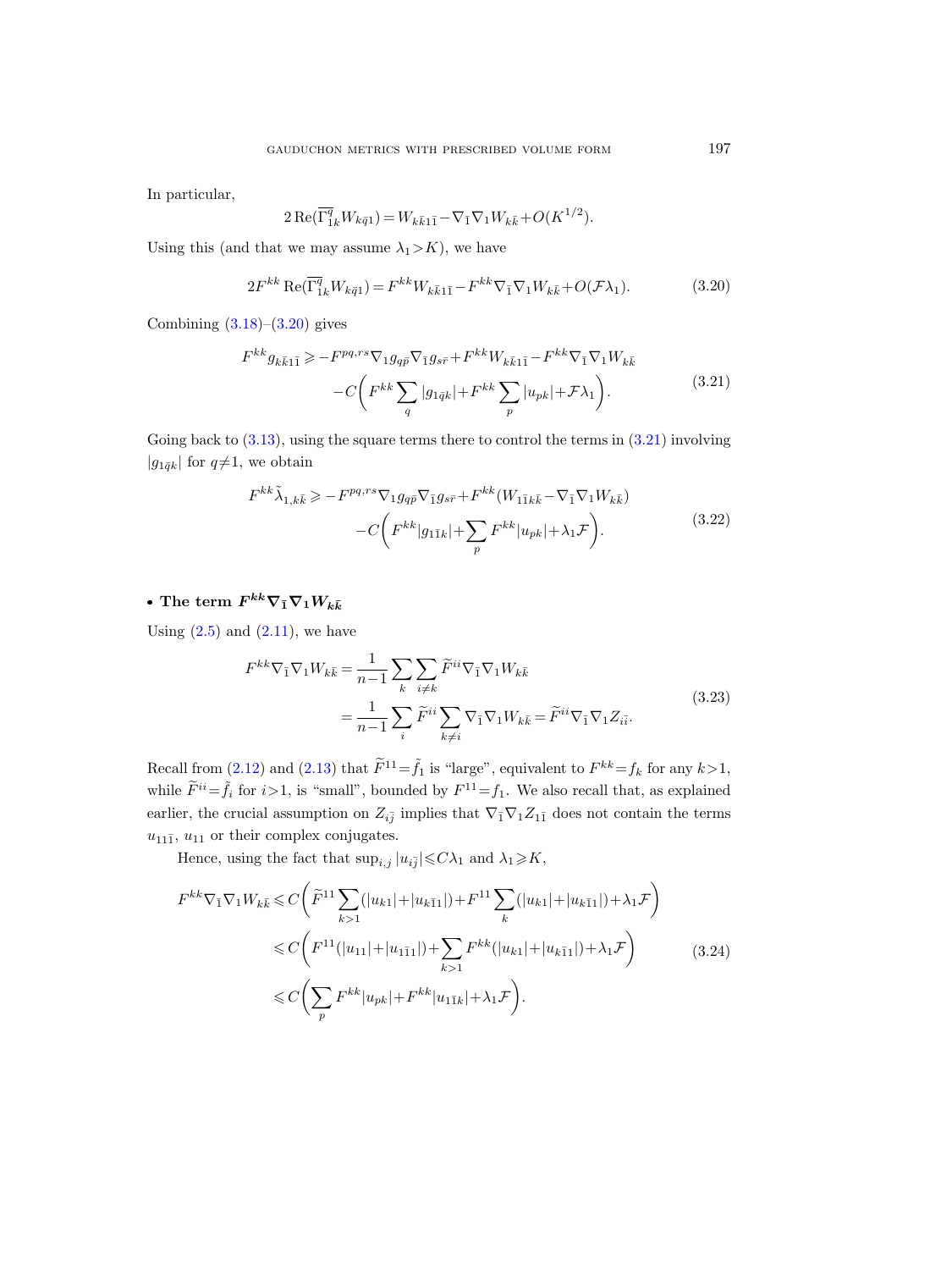We also have

$$
u_{1\bar{1}k} = g_{1\bar{1}k} - \chi_{1\bar{1}k} - W_{1\bar{1}k},
$$

and so

$$
F^{kk} |u_{1\bar{1}k}| \leqslant F^{kk} |g_{1\bar{1}k}| + C \bigg( \sum_p F^{kk} |u_{pk}| + \lambda_1 \mathcal{F} \bigg).
$$

<span id="page-17-1"></span>From  $(3.24)$ , we then obtain

$$
F^{kk}\nabla_{\bar{1}}\nabla_{1}W_{k\bar{k}} \leq C\bigg(\sum_{p} F^{kk}|u_{pk}| + F^{kk}|g_{1\bar{1}k}| + \lambda_{1}\mathcal{F}\bigg). \tag{3.25}
$$

# $\bullet$  The term  $F^{kk}W_{1\bar{1}k\bar{k}}$

Let us write  $W_{1\bar 1}\! =\! W^pu_p\!+\!W^{\bar p}u_{\bar p}.$  We have

$$
(W^pu_p)_{k\bar k}= (W^p)_{k\bar k}u_p + (W^p)_{k}u_{p\bar k} + (W^p)_{\bar k}u_{pk} + W^pu_{pk\bar k},
$$

and so, since we may assume that  $\lambda_1\!\gg\!K,$  it follows that

<span id="page-17-0"></span>
$$
F^{kk}(W^p u_p)_{k\bar{k}} \geqslant W^p F^{kk} u_{k\bar{k}p} - C \left( \sum_p F^{kk} |u_{pk}| + \lambda_1 \mathcal{F} \right). \tag{3.26}
$$

Using  $(3.15)$ , we have

$$
\begin{aligned} |F^{kk}u_{k\bar{k}p}|&=|F^{kk}(g_{k\bar{k}p}-\chi_{k\bar{k}p}-W_{k\bar{k}p})|\leqslant CF^{kk}|g_{k\bar{k}}|+C\mathcal{F}+|F^{kk}W_{k\bar{k}p}|\\ &\leqslant CF^{kk}|u_{k\bar{k}}|+CK^{1/2}\mathcal{F}+|F^{kk}W_{k\bar{k}p}|.\end{aligned}
$$

To deal with this last term, note that, due to  $(2.5)$ , as in  $(3.23)$  we have

$$
F^{kk}W_{k\bar{k}p} = F^{kk}\nabla_p W_{k\bar{k}} + O(K^{1/2}\mathcal{F}) = \widetilde{F}^{ii}\nabla_p Z_{i\bar{i}} + O(K^{1/2}\mathcal{F}),
$$

and using the crucial assumption on  $Z_{i\bar{j}}$ , as explained earlier, we see that  $\nabla_p Z_{1\bar{1}}$  is independent of  $u_{11}$  and  $u_{11}$ . It follows that these Hessian terms can appear only with the "small" coefficients  $\widetilde{F}^{ii}$  with  $i>1$ . We obtain

$$
|F^{kk}W_{k\bar{k}p}| \leq C \left( \tilde{F}^{11} \sum_{k>1} (|u_{kp}| + |u_{\bar{k}p}|) + F^{11} \sum_{k} (|u_{kp}| + |u_{\bar{k}p}|) + K^{1/2} \mathcal{F} \right)
$$
  

$$
\leq C \left( \sum_{p} F^{kk} |u_{pk}| + \sum_{p} F^{kk} |u_{p\bar{k}}| + K^{1/2} \mathcal{F} \right),
$$

and so

<span id="page-17-2"></span>
$$
|F^{kk}u_{k\bar{k}p}| \leq C \bigg(\sum_{p} F^{kk} |u_{pk}| + \sum_{p} F^{kk} |u_{p\bar{k}}| + K^{1/2} \mathcal{F}\bigg). \tag{3.27}
$$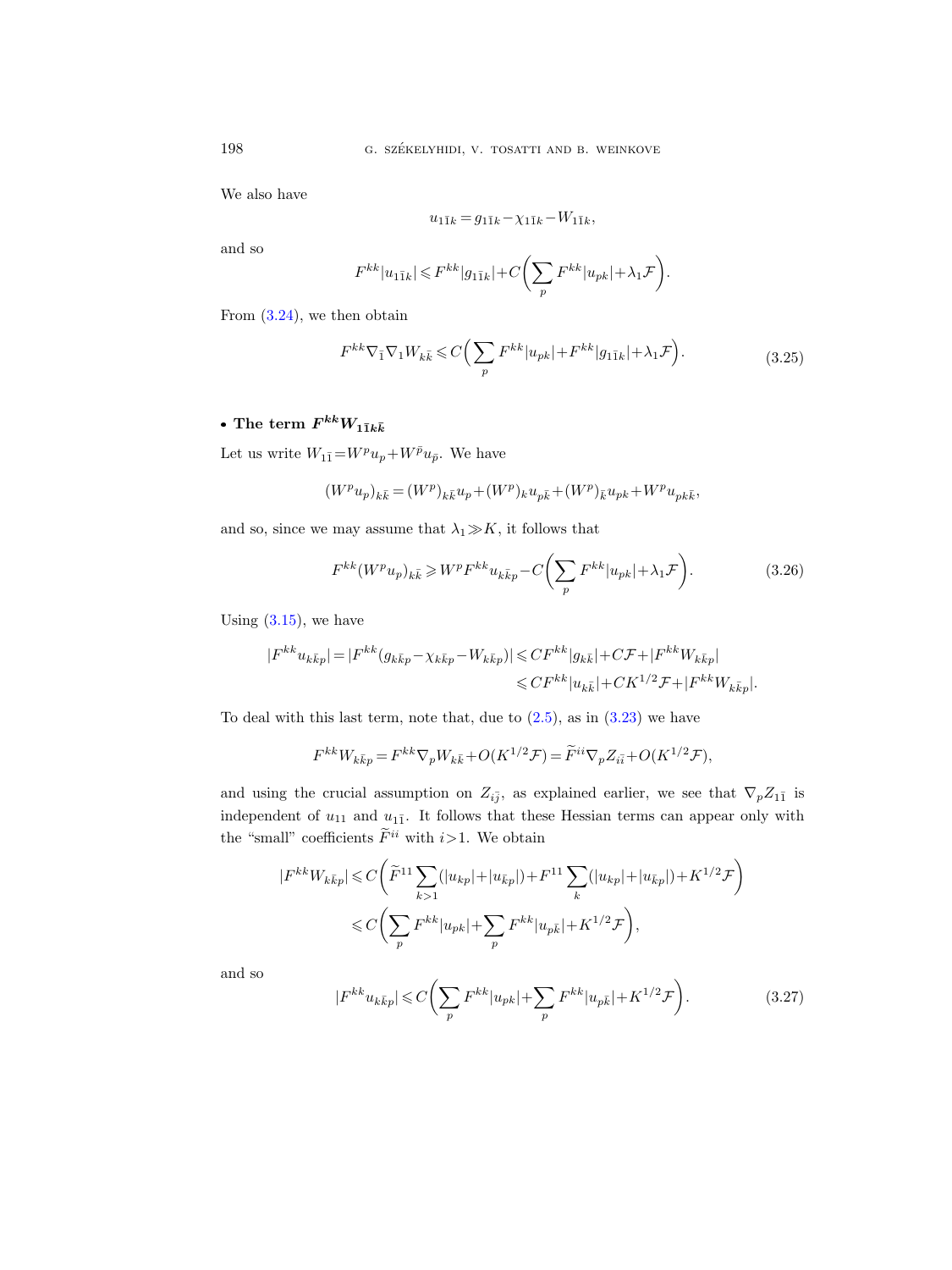From [\(3.26\)](#page-17-0), we then have (using  $\lambda_1 \gg K$ )

$$
F^{kk}(W^pu_p)_{k\bar k}\geqslant -C\biggl(\sum_p F^{kk} |u_{pk}|+\sum_p F^{kk} |u_{p\bar k}|+\lambda_1\mathcal F\biggr).
$$

A similar argument gives the same estimate for  $F^{kk}(W^{\bar{p}}u_{\bar{p}})_{k\bar{k}}$ , and this completes the required estimate for  $F^{kk}W_{1\bar{1}k\bar{k}}$ :

$$
F^{kk}W_{1\bar{1}k\bar{k}} \geqslant -C\bigg(\sum_p F^{kk} |u_{pk}| + \lambda_1 \mathcal{F}\bigg).
$$

Putting together this last inequality and  $(3.25)$  into  $(3.22)$ , we obtain

$$
F^{kk}\tilde{\lambda}_{1,k\bar{k}} \geqslant -F^{pq,rs}\nabla_1 g_{q\bar{p}}\nabla_{\bar{1}}g_{s\bar{r}} - C\bigg(F^{kk}|g_{1\bar{1}k}|+\sum_p F^{kk}|u_{pk}|+\lambda_1\mathcal{F}\bigg).
$$

We now use this in equation  $(3.5)$  to give

$$
F^{kk}\widetilde{H}_{k\bar{k}} \ge -\frac{F^{pq,rs}\nabla_{1}g_{q\bar{p}}\nabla_{\bar{1}}g_{s\bar{r}}}{\lambda_{1}} - \frac{F^{kk}|\widetilde{\lambda}_{1,k}|^{2}}{\lambda_{1}^{2}} + F^{kk}\phi'(u_{p}u_{\bar{p}k\bar{k}} + u_{\bar{p}}u_{p k\bar{k}}) + \sum_{p} \frac{F^{kk}}{5K}(|u_{pk}|^{2} + |u_{\bar{p}k}|^{2}) + \phi''F^{kk}|V_{k}|^{2} + \psi''F^{kk}|u_{k}|^{2} + \psi'F^{kk}u_{k\bar{k}} - C\bigg(F^{kk}\lambda_{1}^{-1}|g_{1\bar{1}k}| + \sum_{p} F^{kk}\lambda_{1}^{-1}|u_{pk}| + \mathcal{F}\bigg).
$$

We can use [\(3.27\)](#page-17-2) and the fact that  $\phi' < 1/2K$  to bound the terms involving  $u_{\bar{p}k\bar{k}}$ and  $u_{pk\bar{k}}$ :

$$
\sum_{p} \phi' F^{kk} |u_p u_{\bar{p} k \bar{k}}| \leqslant C \bigg(\frac{1}{K^{1/2}} \sum_{p} F^{kk} |u_{pk}| + \frac{1}{K^{1/2}} \sum_{p} F^{kk} |u_{p\bar{k}}| + \mathcal{F}\bigg),
$$

which in turn can be controlled by the good squared terms  $|u_{pk}|^2 + |u_{p\bar{k}}|^2$  at the cost of an extra multiple of  $\mathcal F$ . In addition, since we assume  $\lambda_1 \gg K$ , we can control the  $F^{kk}\lambda_1^{-1}|u_{pk}|$  term in the same way. We therefore have

<span id="page-18-0"></span>
$$
0 \geq F^{kk} \widetilde{H}_{k\bar{k}} \geq -\frac{F^{pq,rs} \nabla_1 g_{q\bar{p}} \nabla_{\bar{1}} g_{s\bar{r}}}{\lambda_1} - \frac{F^{kk} |\tilde{\lambda}_{1,k}|^2}{\lambda_1^2} + \sum_{p} \frac{F^{kk}}{6K} (|u_{pk}|^2 + |u_{p\bar{k}}|^2) + \phi'' F^{kk} |V_k|^2 + \psi'' F^{kk} |u_k|^2 + \psi' F^{kk} u_{k\bar{k}} - C(F^{kk} \lambda_1^{-1} |g_{1\bar{1}k}| + \mathcal{F}).
$$
\n(3.28)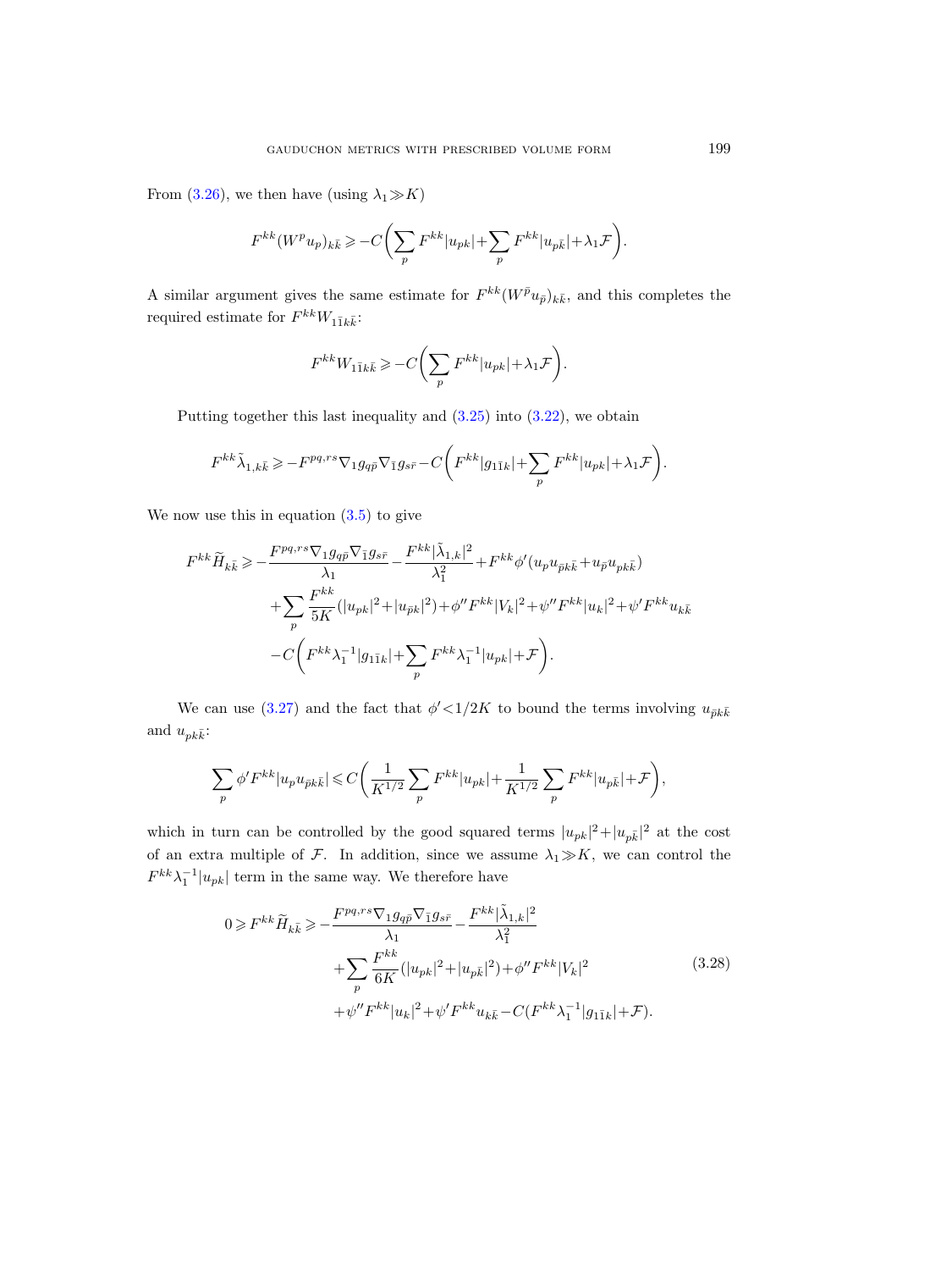We now deal with two cases separately, as was done in Hou–Ma–Wu [\[20\]](#page-29-7), depending on a small constant  $\delta = \delta_{D_1,D_2} > 0$  to be determined shortly, and which will depend on the constants  $D_1$  and  $D_2$ .

*Case* 1. Assume  $\delta \lambda_1 \geqslant -\lambda_n$ . Define the set

$$
I = \{i : F^{ii} > \delta^{-1} F^{11}\}.
$$

<span id="page-19-1"></span>From [\(3.4\)](#page-12-2) and the fact that  $\widetilde{H}_k=0$  at the maximum, we get

$$
-\sum_{k \notin I} \frac{F^{kk}|\tilde{\lambda}_{1,k}|^2}{\lambda_1^2} = -\sum_{k \notin I} F^{kk} |\phi' V_k + \psi' u_k|^2
$$
  
\n
$$
\ge -2(\phi')^2 \sum_{k \notin I} F^{kk} |V_k|^2 - 2(\psi')^2 \sum_{k \notin I} F^{kk} |u_k|^2
$$
  
\n
$$
\ge -\phi'' \sum_{k \notin I} F^{kk} |V_k|^2 - 2(\psi')^2 \delta^{-1} F^{11} K.
$$
\n(3.29)

For  $k \in I$  we have, in the same way,

<span id="page-19-0"></span>
$$
-2\delta \sum_{k\in I} \frac{F^{kk}|\tilde{\lambda}_{1,k}|^2}{\lambda_1^2} \ge -2\delta\phi'' \sum_{k\in I} F^{kk} |V_k|^2 - 4\delta(\psi')^2 \sum_{k\in I} F^{kk} |u_k|^2. \tag{3.30}
$$

We wish to use some of the good  $\psi'' F^{kk} |u_k|^2$  term in  $(3.28)$  to control the last term in [\(3.30\)](#page-19-0). For this, we assume that  $\delta$  is chosen so small (depending on  $\psi$ , i.e. on  $D_1$ ,  $D_2$ and the maximum of  $|u|$ , such that

<span id="page-19-4"></span>
$$
4\delta(\psi')^2 < \frac{1}{2}\psi''.\tag{3.31}
$$

Since  $\psi''$  is strictly positive, such a  $\delta > 0$  exists.

<span id="page-19-2"></span>Using this together with  $(3.29)$  and  $(3.30)$  in  $(3.28)$ , we have

$$
0 \geqslant -\frac{F^{pq,rs}\nabla_{1}g_{q\bar{p}}\nabla_{\bar{1}}g_{s\bar{r}}}{\lambda_{1}} - (1-2\delta)\sum_{k\in I}\frac{F^{kk}|\tilde{\lambda}_{1,k}|^{2}}{\lambda_{1}^{2}} + \sum_{p}\frac{F^{kk}}{6K}(|u_{pk}|^{2}+|u_{p\bar{k}}|^{2}) + \frac{1}{2}\psi''F^{kk}|u_{k}|^{2} + \psi'F^{kk}u_{k\bar{k}} - 2(\psi')^{2}\delta^{-1}F^{11}K - C(F^{kk}\lambda_{1}^{-1}|g_{1\bar{1}k}| + \mathcal{F}).
$$
\n
$$
(3.32)
$$

To deal with the first two terms, note that (as in [\[34,](#page-30-6) equation (67)]) the concavity of the operator  $F$  implies that

<span id="page-19-3"></span>
$$
-F^{pq,rs}\nabla_1 g_{q\bar{p}}\nabla_{\bar{1}}g_{s\bar{r}} \ge \sum_{k\in I} \frac{F^{kk} - F^{11}}{\lambda_1 - \lambda_k} |\nabla_1 g_{k\bar{1}}|^2,\tag{3.33}
$$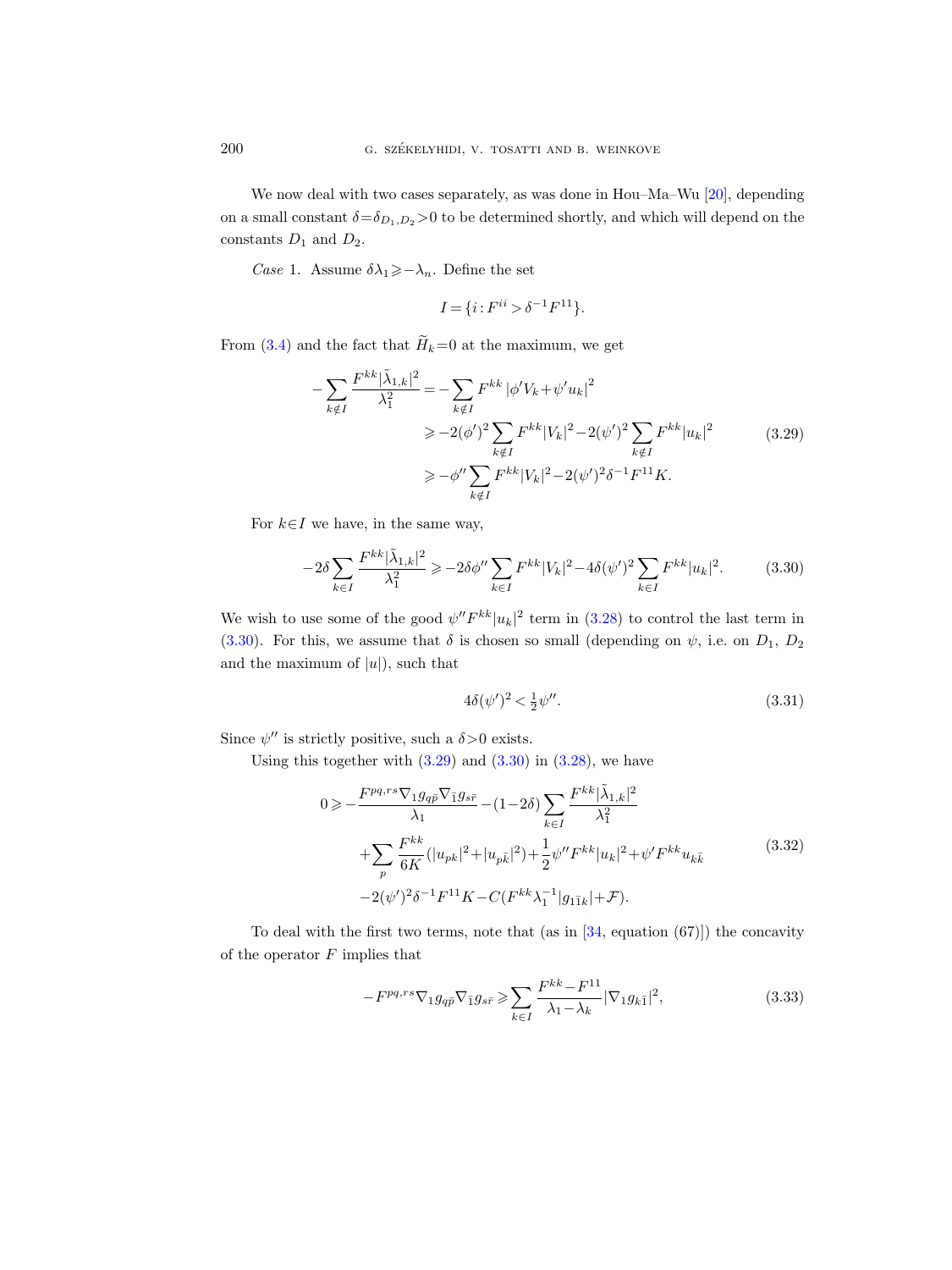where note that the denominator involves  $\lambda_k$  instead of  $\tilde{\lambda}_k$  because we are evaluating F at A. We also remark that the denominator on the right-hand side does not vanish, because the assumption  $k \in I$  implies that  $F^{kk} > F^{11}$ , which in turn implies that  $\lambda_k < \lambda_1$ because f is symmetric. By definition, for  $k \in I$  we have  $F^{11} \leq \delta F^{kk}$ , and the assumption  $\delta \lambda_1\!\geqslant\! -\lambda_n$  implies that

$$
\frac{1-\delta}{\lambda_1-\lambda_k} \geqslant \frac{1-2\delta}{\lambda_1}.
$$

It follows that

$$
\sum_{k \in I} \frac{F^{kk} - F^{11}}{\lambda_1 - \lambda_k} |\nabla_1 g_{k\bar{1}}|^2 \ge \sum_{k \in I} \frac{(1 - \delta)F^{kk}}{\lambda_1 - \lambda_k} |\nabla_1 g_{k\bar{1}}|^2 \ge \frac{1 - 2\delta}{\lambda_1} \sum_{k \in I} F^{kk} |\nabla_1 g_{k\bar{1}}|^2. \tag{3.34}
$$

<span id="page-20-0"></span>Combining this with  $(3.32)$  and  $(3.33)$ , we then obtain

$$
0 \geqslant (1-2\delta) \sum_{k \in I} \frac{F^{kk}(|\nabla_1 g_{k\bar{1}}|^2 - |\tilde{\lambda}_{1,k}|^2)}{\lambda_1^2} + \sum_p \frac{F^{kk}}{6K} (|u_{pk}|^2 + |u_{p\bar{k}}|^2) + \frac{1}{2} \psi'' F^{kk} |u_k|^2 + \psi' F^{kk} u_{k\bar{k}} - 2(\psi')^2 \delta^{-1} F^{11} K - C(F^{kk} \lambda_1^{-1} |g_{1\bar{1}k}| + \mathcal{F}).
$$
\n
$$
(3.35)
$$

We wish to obtain a lower bound for the first term in  $(3.35)$ . We make the following claim.

CLAIM. For any  $\varepsilon > 0$  there exists a constant  $C_{\varepsilon}$  such that

$$
\sum_{k\in I} \frac{F^{kk}|\nabla_1 g_{k\bar{1}}|^2}{\lambda_1^2} \ge \sum_{k\in I} \frac{F^{kk}|\tilde{\lambda}_{1,k}|^2}{\lambda_1^2} - \sum_p \frac{F^{kk}}{12K} (|u_{p\bar{k}}|^2 + |u_{pk}|^2) + C_{\varepsilon} \psi' F^{kk} |u_k|^2 + \varepsilon C \psi' \mathcal{F} - C \mathcal{F},
$$
\n(3.36)

as long as  $\lambda_1/K$  is sufficiently large compared to  $\psi'$  (the constants  $D_1$  and  $D_2$  of  $\psi$  will be chosen uniformly later).

*Proof.* First, we compare  $\nabla_1 g_{k\bar{1}}$  to  $\tilde{\lambda}_{1,k}$ . We have

$$
\nabla_1 g_{k\bar{1}} = g_{k\bar{1}1} - \Gamma_{1k}^p g_{p\bar{1}} = \chi_{k\bar{1}1} + u_{k\bar{1}1} + W_{k\bar{1}1} + O(\lambda_1) = \chi_{k\bar{1}1} + u_{1\bar{1}k} + W_{k\bar{1}1} + O(\lambda_1)
$$
  
=  $g_{1\bar{1}k} - W_{1\bar{1}k} + W_{k\bar{1}1} + O(\lambda_1) = \tilde{\lambda}_{1,k} - W_{1\bar{1}k} + W_{k\bar{1}1} + O(\lambda_1),$ 

absorbing bounded terms into  $O(\lambda_1)$  and using [\(3.7\)](#page-13-3). It follows that for any k, without summing,

<span id="page-20-1"></span>
$$
|\nabla_1 g_{k\bar{1}}|^2 \geqslant |\tilde{\lambda}_{1,k}|^2 - C(|\tilde{\lambda}_{1,k}|(|W_{1\bar{1}k}| + |W_{k\bar{1}1}|) + \lambda_1 |\tilde{\lambda}_{1,k}| + |W_{1\bar{1}k}|^2 + |W_{k\bar{1}1}|^2 + \lambda_1^2). \tag{3.37}
$$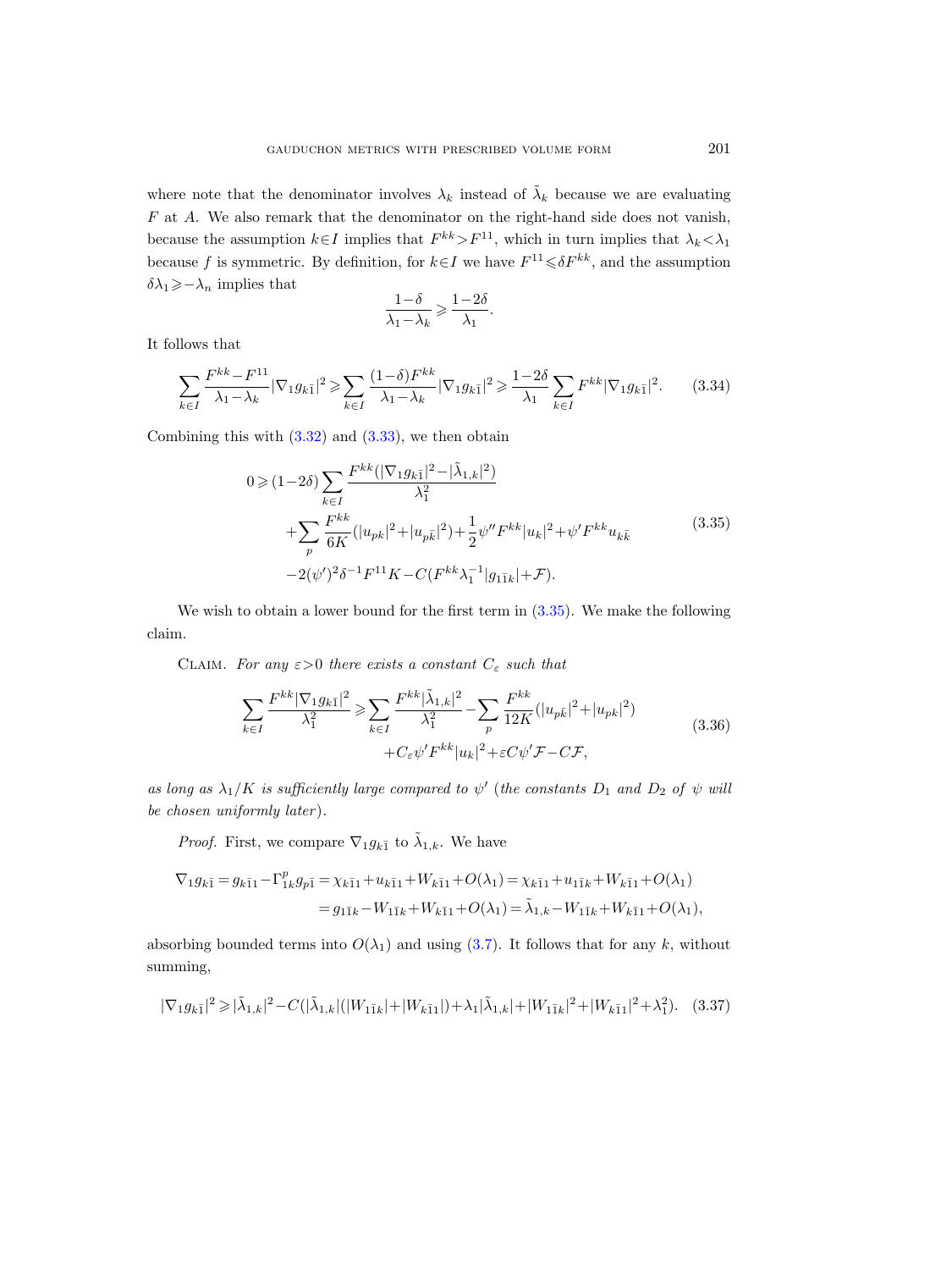#### • The terms in  $(3.37)$  involving W

Note that if  $k\in I$  then  $k\neq 1$ , and so from  $(2.5)$  we have

$$
W_{k\bar{1}1} = (\text{tr}_{\alpha} Z)\alpha_{k\bar{1}1} - (n-1)Z_{k\bar{1}1}.
$$

Our basic assumption for Z implies that  $Z_{k\bar{1}1} = \nabla_1 Z_{k\bar{1}} + O(Z)$  does not contain the Hessian terms  $u_{11}$  and  $u_{\bar{1}\bar{1}}$ . It follows that  $W_{k\bar{1}1}$  and its complex conjugate do not contain these Hessian terms. The term  $W_{1\bar{1}k}$  and its complex conjugate also do not contain the Hessian terms  $u_{11}$  and  $u_{\bar{1}\bar{1}}$ , since each Hessian term must contain a k-derivative. To simplify the formulas, let us write

$$
U = \sum_{\substack{p>1\\q\geqslant 1}} |u_{pq}|.
$$

It follows that

<span id="page-21-0"></span>
$$
|W_{k\bar{1}1}|+|W_{1\bar{1}k}|\leqslant C(\lambda_1+U),\eqno(3.38)
$$

and so the terms  $|W_{k\bar{1}1}|^2 + |W_{1\bar{1}k}|^2$  in [\(3.37\)](#page-20-1) can be bounded by  $C(\lambda_1^2 + U^2)$ .

We now use these to estimate the negative terms in  $(3.37)$ . Using  $\widetilde{H}_k=0$  together with  $(3.38)$ , we have

<span id="page-21-1"></span>
$$
\begin{split}\n|\tilde{\lambda}_{1,k}|(|W_{1\bar{1}k}|+|W_{k\bar{1}1}|) \\
&= \lambda_1 |\phi'(u_r u_{\bar{r}k} + u_{r\bar{k}} u_{\bar{r}} + (\alpha^{r\bar{s}})_{k} u_{r} u_{\bar{s}}) + \psi' u_k |(|W_{1\bar{1}k}| + |W_{k\bar{1}1}|) \\
&\leq \frac{C\lambda_1}{2K^{1/2}} \left(\sum_r |u_{\bar{r}k}| + \sum_r |u_{r\bar{k}}| + K^{1/2}\right) (\lambda_1 + U) + C\lambda_1 |\psi'| |u_k| (\lambda_1 + U).\n\end{split} \tag{3.39}
$$

We have

<span id="page-21-2"></span>
$$
\frac{C\lambda_1}{2K^{1/2}}\left(\sum_r |u_{\overline{r}k}| + \sum_r |u_{rk}| + K^{1/2}\right)\lambda_1 \leq \frac{C\lambda_1^2}{2K^{1/2}}\sum_r |u_{\overline{r}k}| + \frac{C\lambda_1^2}{2K^{1/2}}U + C\lambda_1^2\tag{3.40}
$$

and

$$
\frac{C\lambda_1}{2K^{1/2}} \left( \sum_r |u_{\overline{r}k}| + \sum_r |u_{rk}| + K^{1/2} \right) U \leqslant \frac{C\lambda_1^2}{K^{1/2}} U + \frac{C\lambda_1}{K^{1/2}} U^2 + C\lambda_1 U
$$
\n
$$
\leqslant \frac{C\lambda_1^2}{K^{1/2}} U + \frac{C\lambda_1}{K^{1/2}} U^2. \tag{3.41}
$$

Next, for any  $\varepsilon > 0$ , there exists a constant  $C_{\varepsilon}$  such that

$$
\lambda_1 |\psi'| |u_k| \lambda_1 \leqslant -\varepsilon \lambda_1^2 \psi' - \lambda_1^2 C_\varepsilon \psi' |u_k|^2,
$$
\n(3.42)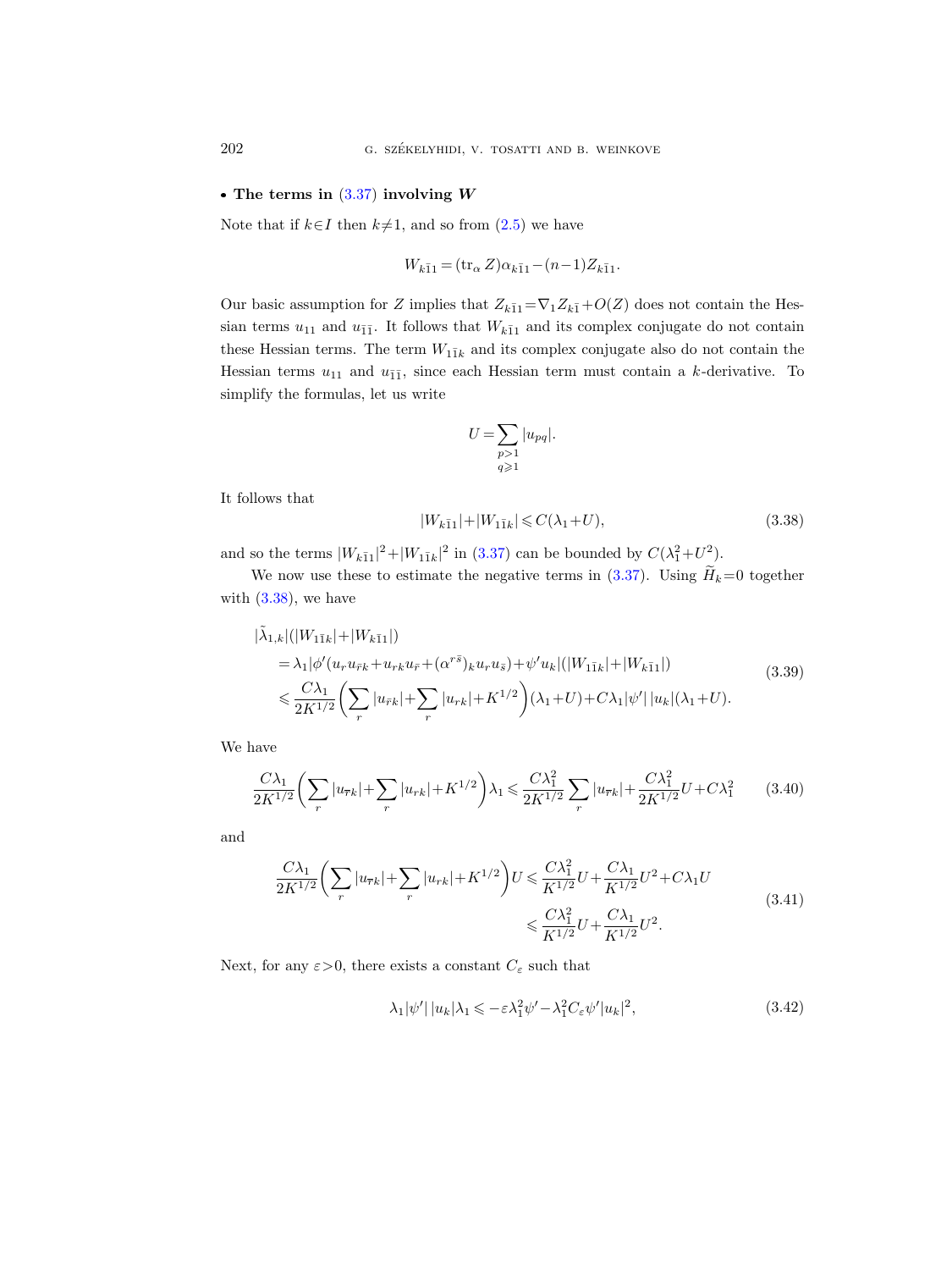where we have used the fact that  $\psi' < 0$ . Also,

<span id="page-22-0"></span>
$$
\lambda_1 |\psi'| |u_k | U \leqslant -\lambda_1 \psi' U^2 - \lambda_1 \psi' |u_k|^2. \tag{3.43}
$$

Combining  $(3.39)$  with  $(3.40)$ – $(3.43)$ , we obtain

$$
|\tilde{\lambda}_{1,k}|(|W_{1\bar{1}k}|+|W_{k\bar{1}1}|) \leq C \bigg(\frac{\lambda_1^2}{2K^{1/2}} \sum_r |u_{\bar{r}k}| + \frac{\lambda_1^2}{K^{1/2}} U + \frac{\lambda_1}{K^{1/2}} U^2 + \lambda_1^2
$$
\n
$$
-\lambda_1^2 C_\varepsilon \psi' |u_k|^2 - \varepsilon \lambda_1^2 \psi' - \lambda_1 \psi' |u_k|^2 - \lambda_1 \psi' U^2 \bigg). \tag{3.44}
$$

<span id="page-22-3"></span>Using  $\widetilde{H}_k=0$  again,

$$
\frac{|\tilde{\lambda}_{1,k}|}{\lambda_1} = |\phi'(u_p u_{\bar{p}k} + u_{pk} u_{\bar{p}} + (\alpha^{p\bar{q}})_k u_p u_{\bar{q}}) + \psi' u_k|
$$
\n
$$
\leq \frac{1}{2K^{1/2}} \sum_p |u_{\bar{p}k}| + \frac{1}{2K^{1/2}} U - C_{\varepsilon} \psi' |u_k|^2 - \varepsilon \psi' + C.
$$
\n(3.45)

We then obtain

$$
\label{eq:11} \begin{split} \frac{|\nabla_1 g_{k\bar{1}}|^2}{\lambda_1^2} &\geqslant \frac{|\tilde{\lambda}_{1,k}|^2}{\lambda_1^2} - C\bigg(\frac{1}{K^{1/2}}\sum_p |u_{p\bar{k}}| + \frac{1}{K^{1/2}}U \\ &\qquad\qquad + \frac{1}{\lambda_1 K^{1/2}}U^2 + 1 - \varepsilon\psi' - \frac{1}{\lambda_1}\psi'|u_k|^2 - \frac{1}{\lambda_1}\psi'U^2\bigg) + C_\varepsilon\psi'|u_k|^2. \end{split}
$$

Summing over  $k \in I$ , we have

<span id="page-22-2"></span>
$$
\sum_{k \in I} \frac{F^{kk} |\nabla_1 g_{k\bar{1}}|^2}{\lambda_1^2} \ge \sum_{k \in I} \frac{F^{kk} |\tilde{\lambda}_{1,k}|^2}{\lambda_1^2} - C \left( \frac{1}{K^{1/2}} \sum_p F^{kk} |u_{p\bar{k}}| + \frac{1}{K^{1/2}} \mathcal{F}U + \frac{1}{\lambda_1 K^{1/2}} \mathcal{F}U^2 + \mathcal{F} - \varepsilon \mathcal{F}\psi' - \frac{1}{\lambda_1} \psi' F^{kk} |u_k|^2 - \frac{1}{\lambda_1} \psi' \mathcal{F}U^2 \right) \tag{3.46}
$$
  
+  $C_{\varepsilon} \psi' F^{kk} |u_k|^2$ .

First, we use

<span id="page-22-1"></span>
$$
\frac{C}{K^{1/2}} \sum_{p} F^{kk} |u_{p\bar{k}}| \leq \frac{1}{12K} \sum_{p} F^{kk} |u_{p\bar{k}}|^2 + C\mathcal{F}.
$$
 (3.47)

Note that all  $F^{kk}$ , with  $k>1$ , are comparable to F. It follows that

$$
\frac{C}{K^{1/2}}\mathcal{F}U \le \frac{1}{50K} \sum_{p} F^{kk} |u_{pk}|^2 + C\mathcal{F}
$$
\n(3.48)

and

$$
\frac{C}{\lambda_1 K^{1/2}} \mathcal{F} U^2 \leqslant \frac{C}{\lambda_1 K^{1/2}} \sum_p F^{kk} |u_{pk}|^2 \leqslant \frac{1}{50K} \sum_p F^{kk} |u_{pk}|^2. \tag{3.49}
$$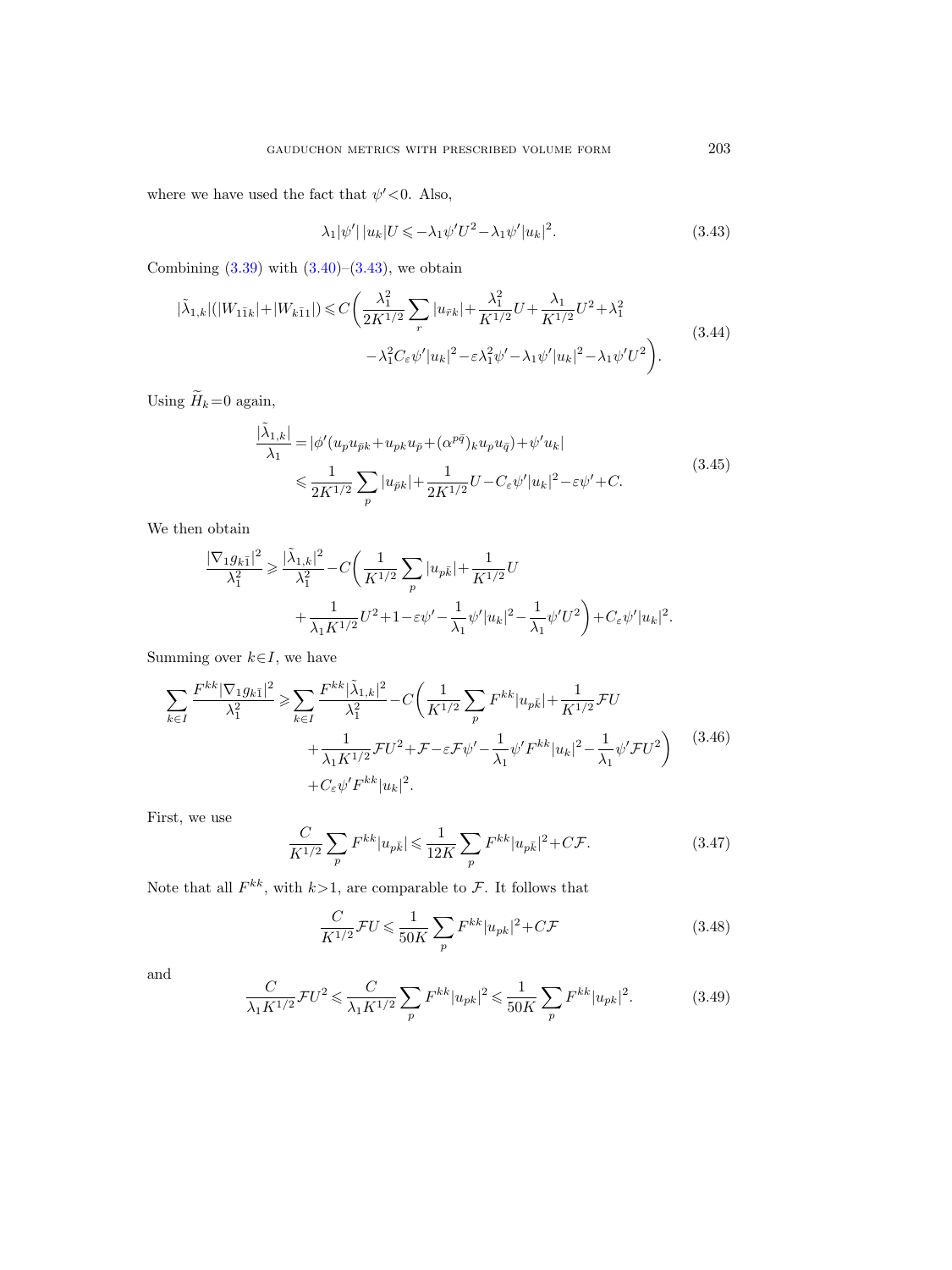As long as  $\lambda_1/K$  is sufficiently large depending on  $\psi'$  (i.e. depending on  $D_1$  and  $D_2$ , which will be chosen later), we have

<span id="page-23-0"></span>
$$
\frac{C}{\lambda_1} \psi' \mathcal{F} U^2 \leqslant \frac{1}{50K} \sum_p F^{kk} |u_{pk}|^2.
$$
\n(3.50)

and using  $(3.47)$ – $(3.50)$  in  $(3.46)$ , we finally obtain

$$
\begin{split} \sum_{k\in I}\frac{F^{kk}|\nabla_1 g_{k\bar{1}}|^2}{\lambda_1^2}\geqslant&\sum_{k\in I}\frac{F^{kk}|\tilde{\lambda}_{1,k}|^2}{\lambda_1^2}-\sum_{p}\frac{F^{kk}}{12K}(|u_{p\bar{k}}|^2+|u_{pk}|^2)\\ &+C_\varepsilon\psi'F^{kk}|u_k|^2+\varepsilon C\psi'\mathcal{F}-C\mathcal{F}. \end{split}
$$

This completes the proof of the claim.

We now use the claim in [\(3.35\)](#page-20-0) to obtain

<span id="page-23-1"></span>
$$
0 \geqslant \sum_{p} \frac{F^{kk}}{12K} (|u_{pk}|^2 + |u_{p\bar{k}}|^2) + \frac{1}{2} \psi'' F^{kk} |u_k|^2 + \psi' F^{kk} u_{k\bar{k}} - 2(\psi')^2 \delta^{-1} F^{11} K - C(F^{kk} \lambda_1^{-1} |g_{1\bar{1}k}| + \mathcal{F}) + C_{\varepsilon} \psi' F^{kk} |u_k|^2 + \varepsilon C \psi' \mathcal{F}.
$$
\n
$$
(3.51)
$$

# • The terms involving  $|g_{1\bar{1}k}|$  and  $F^{kk}u_{k\bar{k}}$

From [\(3.7\)](#page-13-3) we know that

$$
g_{1\bar{1}k} = \tilde{\lambda}_{1,k} + O(\lambda_1),
$$

and so using  $(3.45)$  we get

$$
F^{kk}\lambda_1^{-1}|g_{1\bar{1}k}| \leq \frac{1}{2K^{1/2}} \sum_p F^{kk}(|u_{\bar{p}k}| + |u_{pk}|) - C_{\varepsilon}\psi'F^{kk}|u_k|^2 - \varepsilon\psi'\mathcal{F} + C\mathcal{F}.
$$
 (3.52)

The terms involving  $|u_{\bar{p}k}|$  and  $|u_{pk}|$  can be absorbed by the squared terms  $|u_{p\bar{k}}|^2$  and  $|u_{pk}|^2$  in [\(3.51\)](#page-23-1), and so we obtain

$$
0 \geqslant \sum_{p} \frac{F^{kk}}{20K} (|u_{pk}|^2 + |u_{p\bar{k}}|^2) + \frac{1}{2} \psi'' F^{kk} |u_k|^2 + \psi' F^{kk} u_{k\bar{k}} - 2(\psi')^2 \delta^{-1} F^{11} K - C \mathcal{F} + C_{\varepsilon} \psi' F^{kk} |u_k|^2 + \varepsilon C \psi' \mathcal{F}.
$$
 (3.53)

<span id="page-23-2"></span>As for the term involving  $u_{k\bar{k}}$ , we have

$$
\psi' F^{kk} u_{k\bar{k}} = \psi' F^{kk} (g_{k\bar{k}} - \chi_{k\bar{k}} - W_{k\bar{k}}).
$$

 $\Box$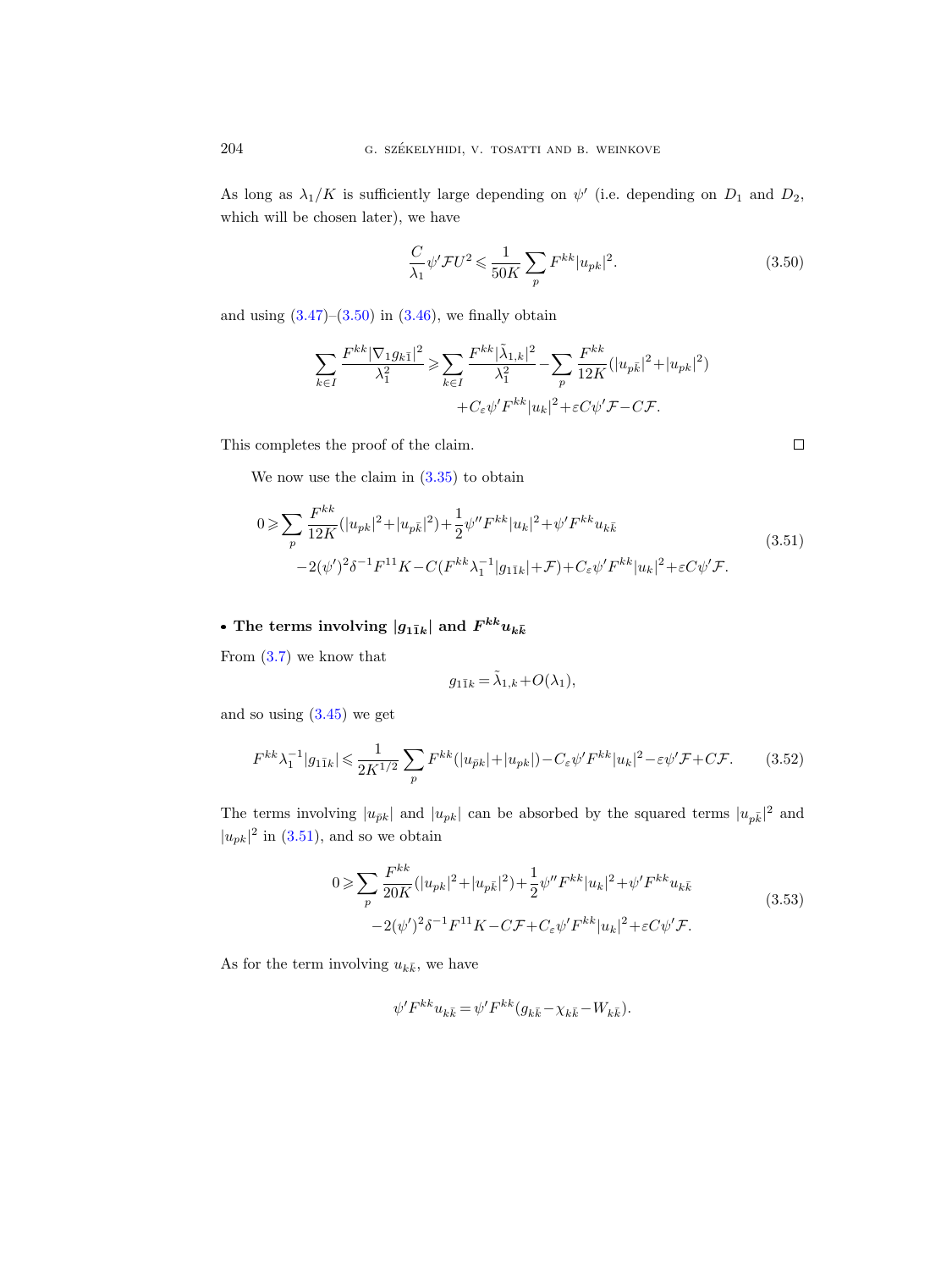As in  $(3.23)$ , we have

$$
\sum_{k} F^{kk} W_{k\bar{k}} = \sum_{i} \widetilde{F}^{ii} Z_{i\bar{i}}
$$

Recall that  $Z_{1\bar{1}}$  does not contain  $u_1$  and  $u_{\bar{1}}$ , and  $\tilde{F}^{11}$  is the only "large" coefficient of order  $F^{kk}$  for  $k>1$ . It follows that

$$
|F^{kk}W_{k\bar k}|\leqslant CF^{kk}|u_k|\leqslant C_\varepsilon F^{kk}|u_k|^2+\varepsilon\mathcal F,
$$

and so

$$
\psi' F^{kk} u_{k\bar{k}} \geqslant \psi' F^{kk} (g_{k\bar{k}} - \chi_{k\bar{k}}) + C_{\varepsilon} \psi' F^{kk} |u_k|^2 + \varepsilon \psi' \mathcal{F}.
$$
\n
$$
(3.54)
$$

.

From [\(3.53\)](#page-23-2), we then finally obtain (if necessary replacing  $C_{\varepsilon}$  by another constant depending only on  $\varepsilon$  and the allowed data), that

$$
0 \geq F^{11}\left(\frac{\lambda_1^2}{40K} - 2(\psi')^2 \delta^{-1} K\right) + \left(\frac{1}{2}\psi'' + C_{\varepsilon}\psi'\right) F^{kk} |u_k|^2
$$
  

$$
-C_0 \mathcal{F} + \varepsilon C_0 \psi' \mathcal{F} - \psi' F^{kk} (\chi_{k\bar{k}} - g_{k\bar{k}}),
$$
 (3.55)

<span id="page-24-0"></span>for a uniform  $C_0$ . We have used the fact that  $|u_{1\bar{1}}|^2 \geq \frac{1}{2}\lambda_1^2 - CK$ .

Under the assumption that the function  $\underline{u}=0$  is a C-subsolution, and that  $\lambda_1 \gg 1$ , we may apply Proposition [2.3](#page-9-1) and see that there is a uniform positive number  $\varkappa > 0$  such that one of two possibilities occurs:

(a) We have  $F^{kk}(\chi_{k\bar{k}}-g_{k\bar{k}}) > \varkappa \mathcal{F}$ . In this case we have

$$
0 \geqslant F^{11}\bigg(\frac{\lambda_1^2}{40K}-2(\psi')^2\delta^{-1}K\bigg)+\bigg(\frac{1}{2}\psi''+C_\varepsilon\psi'\bigg)F^{kk}|u_k|^2-C_0\mathcal{F}+\varepsilon C_0\psi'\mathcal{F}-\psi'\varkappa\mathcal{F}.
$$

We first choose  $\varepsilon > 0$  such that  $\varepsilon C_0 < \frac{1}{2}\varkappa$ . We then choose the parameter  $D_2$  in the definition of  $\psi(t) = D_1 e^{-D_2 t}$  to be large enough so that

$$
\frac{1}{2}\psi'' > C_{\varepsilon}|\psi'|.
$$

At this point, we have

$$
0 \geq F^{11}\left(\frac{\lambda_1^2}{40K} - 2(\psi')^2 \delta^{-1} K\right) - C_0 \mathcal{F} - \frac{1}{2} \psi' \varkappa \mathcal{F}.
$$

We now choose  $D_1$  so large that  $-\frac{1}{2}\psi' \varkappa > C_0$ , which implies

$$
\frac{\lambda_1^2}{40K} \leqslant 2(\psi')^2 \delta^{-1} K.
$$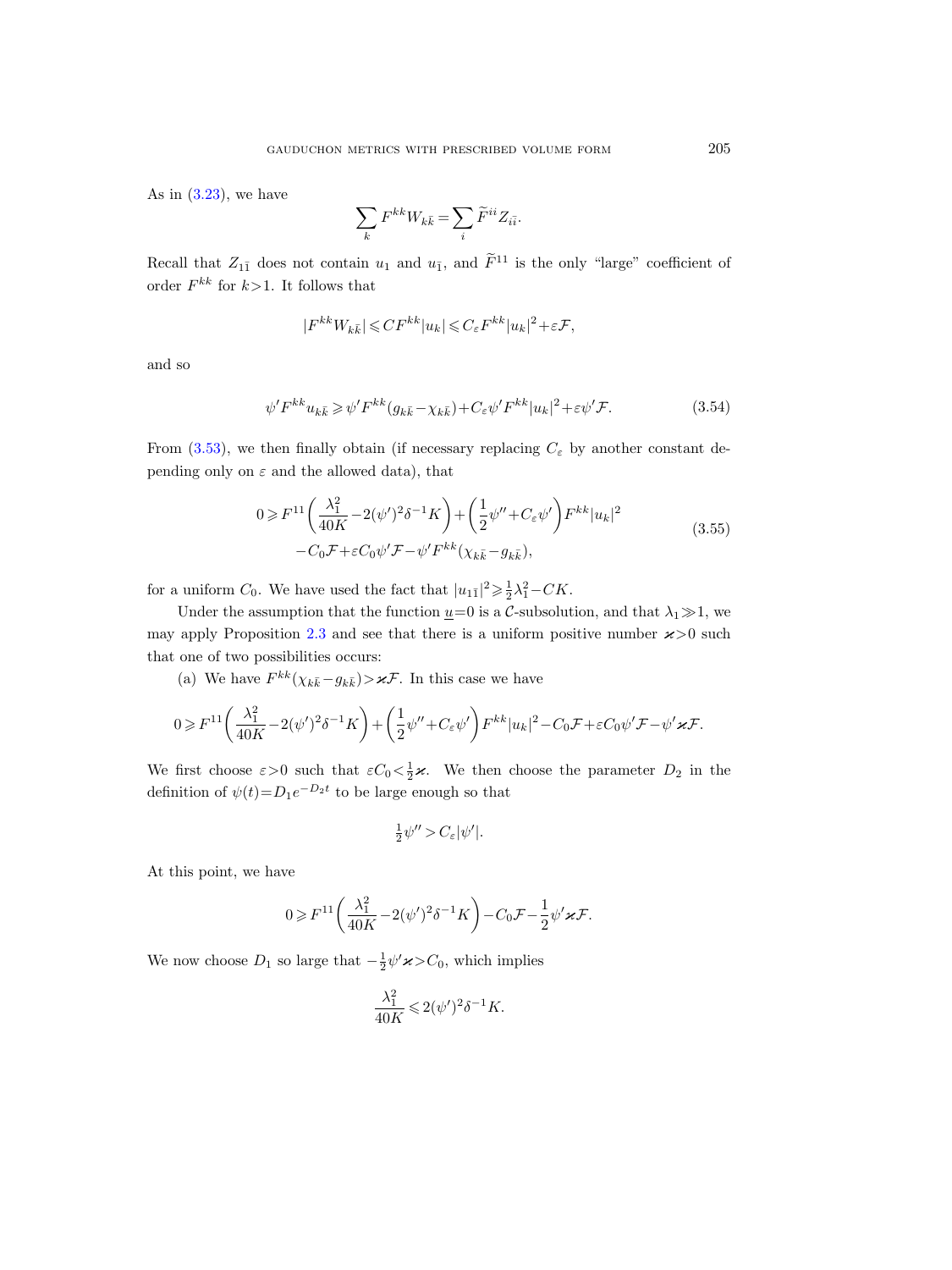Note that  $\delta$  is determined by the choices of  $D_1$  and  $D_2$ , according to [\(3.31\)](#page-19-4), so we obtain the required upper bound for  $\lambda_1/K$ .

(b) We have  $F^{11} > \varkappa \mathcal{F}$ . With the choices of constants made above, [\(3.55\)](#page-24-0) implies that

$$
0 \geqslant \varkappa \mathcal{F}\left(\frac{\lambda_1^2}{40K} - 2(\psi')^2 \delta^{-1} K\right) - C_0 \mathcal{F} + \varepsilon C_0 \psi' \mathcal{F} + C_1 \psi' \mathcal{F} + \psi' F^{kk} g_{k\bar{k}},
$$

for another uniform constant  $C_1$ . Since  $F^{kk}g_{k\bar{k}} \leq \mathcal{F}\lambda_1$ , we can divide through by  $\mathcal{F}K$  and obtain

$$
0\geqslant \frac{\varkappa \lambda_1^2}{40K^2}-C_2(1+K^{-1}+\lambda_1 K^{-1}),
$$

for a uniform  $C_2$ . The required upper bound for  $\lambda_1/K$  follows from this.

Case 2. We now assume that  $\delta \lambda_1 \langle -\lambda_n$ , with all the constants  $D_1$ ,  $D_2$  and  $\delta$  fixed as in the previous case. We first use that  $F^{nn} \geqslant \mathcal{F}/n$ , as well as  $\lambda_n^2 > \delta^2 \lambda_1^2$ , to bound

$$
\sum_{p} \frac{F^{kk}}{6K} (|u_{pk}|^2 + |u_{p\bar{k}}|^2) \geq \frac{F^{nn}}{6K} |u_{n\bar{n}}|^2 \geq \frac{\mathcal{F}}{6nK} |\lambda_n - \chi_{n\bar{n}} - W_{n\bar{n}}|^2
$$

$$
\geq \frac{\mathcal{F}}{10nK} |\lambda_n|^2 - \frac{C\mathcal{F}}{K} (1+K) \geq \frac{\delta^2}{10nK} \mathcal{F} \lambda_1^2 - C\mathcal{F}.
$$

In  $(3.28)$  we now discard the positive first term and the term involving  $\psi''$ , and use this to obtain

$$
0\geqslant -\frac{F^{kk}|\tilde{\lambda}_{1,k}|^2}{\lambda_{1}^{2}}+\frac{\delta^{2}}{10nK}\mathcal{F}\lambda_{1}^{2}+\phi''F^{kk}|V_{k}|^2+\psi'F^{kk}u_{k\bar{k}}-C(F^{kk}\lambda_{1}^{-1}|g_{1\bar{1}k}|+\mathcal{F}).
$$

To deal with the terms involving  $F^{kk}u_{k\bar{k}}$  and  $|g_{1\bar{1}k}|$ , we note that

$$
F^{kk} |u_{k\bar{k}}| \leqslant C \mathcal{F} \lambda_1
$$

and, since  $g_{1\bar{1}k} = \tilde{\lambda}_{1,k} + O(\lambda_1)$ ,

$$
CF^{kk}\lambda_1^{-1}|g_{1\bar{1}k}|\leqslant CF^{kk}\lambda_1^{-1}|\tilde{\lambda}_{1,k}|+C\mathcal{F}\leqslant \frac{1}{2}\frac{F^{kk}|\tilde{\lambda}_{1,k}|^2}{\lambda_1^2}+C\mathcal{F}.
$$

Then, we obtain

<span id="page-25-0"></span>
$$
0 \geqslant -\frac{3}{2} \frac{F^{kk} |\tilde{\lambda}_{1,k}|^2}{\lambda_1^2} + \frac{\delta^2}{10nK} \mathcal{F} \lambda_1^2 + F^{kk} \phi'' |V_k|^2 - C \mathcal{F} \lambda_1. \tag{3.56}
$$

Using  $\widetilde{H}_k=0$  we have, since  $\psi'$  is fixed now and bounded,

$$
\frac{3}{2}\frac{F^{kk}|\tilde{\lambda}_{1,k}|^2}{\lambda_1^2} = \frac{3}{2}F^{kk}|\phi'V_k + \psi'u_k|^2 \leq 2F^{kk}(\phi')^2|V_k|^2 + CF^{kk}(\psi')^2|u_k|^2
$$
  

$$
\leq F^{kk}\phi''|V_k|^2 + C\mathcal{F}K.
$$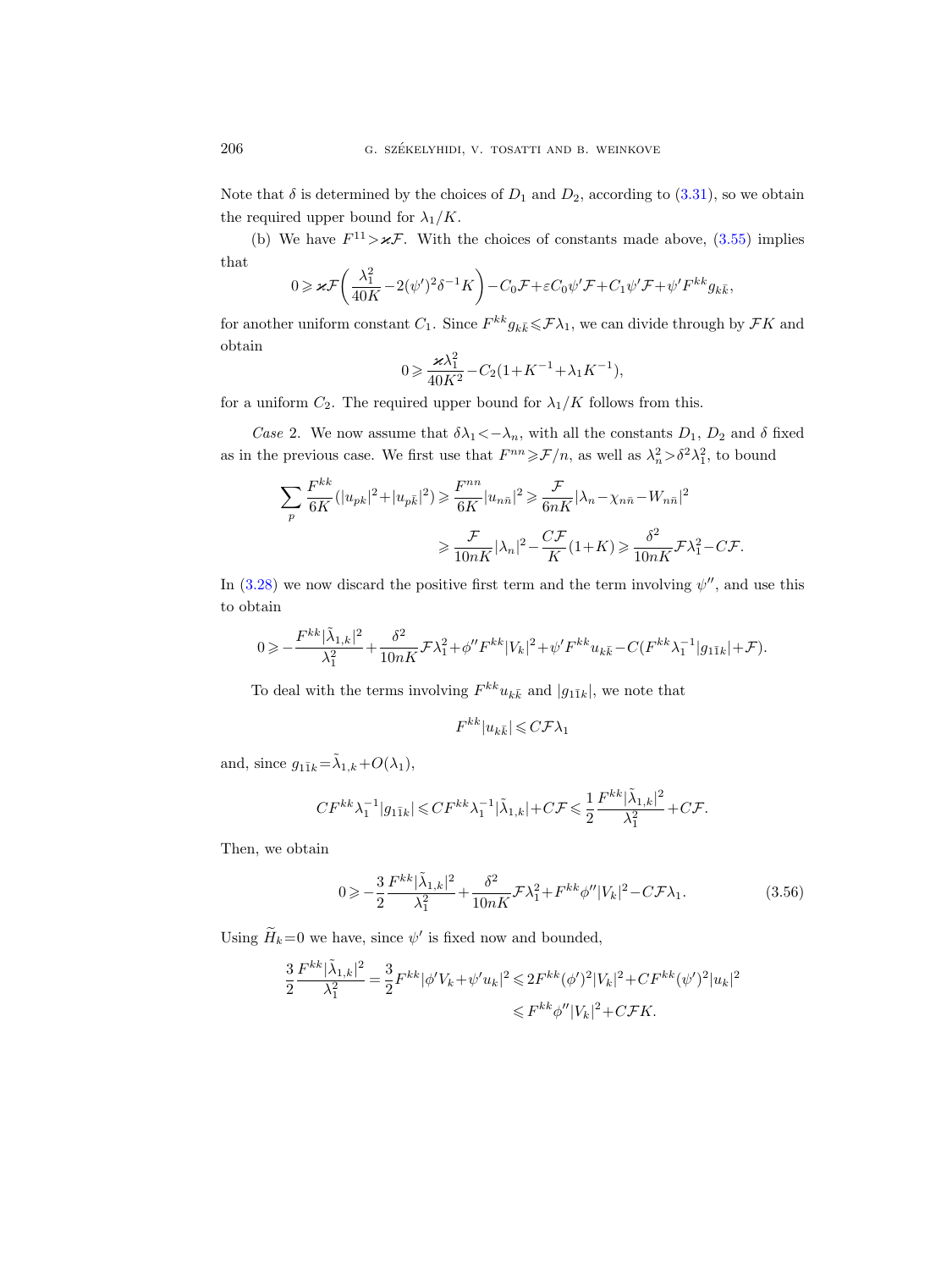Returning to [\(3.56\)](#page-25-0), we obtain, since we may assume  $\lambda_1 \geq K$ ,

$$
0 \geqslant \frac{\delta^2 \lambda_1^2}{10nK} \mathcal{F} - C\lambda_1 \mathcal{F}.
$$

Dividing by  $\lambda_1 \mathcal{F}$  gives the required bound for  $\lambda_1/K$ .

Then, we immediately deduce the bound [\(3.1\)](#page-10-1), namely

<span id="page-26-1"></span>
$$
\sup_{M} |\sqrt{-1}\partial \bar{\partial} u|_{\alpha} \leqslant C \Big(\sup_{M} |\nabla u|_{\alpha}^{2} + 1\Big). \tag{3.57}
$$

A blow-up argument as in [\[34,](#page-30-6) §6] combined with a Liouville theorem [\[34,](#page-30-6) §5] (see also [\[8\]](#page-28-5), [\[39\]](#page-30-5), [\[40\]](#page-30-2)), shows that  $\sup_M |\nabla u|_\alpha^2 \leqslant C$ , and so we get a uniform bound  $|\Delta u| \leqslant C$ . Here we remark that in the blow-up argument the only difference from the setup here (compared to [\[34\]](#page-30-6)) is the presence of the term  $W_{i\bar{j}}$ . However, this term is linear in  $\nabla u$ and so converges to zero uniformly on compact sets under the rescaling procedure of [\[34\]](#page-30-6) (compare [\[40,](#page-30-2) §6]).

We can then apply the Evans–Krylov-type result in [\[36,](#page-30-11) Theorem 1.1] and deduce a uniform bound

$$
||u||_{C^{2,\beta}(M,\alpha)} \leqslant C
$$

for a uniform  $0 < \beta < 1$ . Differentiating the equation and applying a standard bootstrapping argument, we finally obtain uniform higher-order estimates.

#### 4. Proof of Theorem [1.4](#page-3-0)

<span id="page-26-0"></span>In this section, we explain how Theorem [1.4](#page-3-0) follows from Theorem [2.2.](#page-8-0)

Write  $*$  for the Hodge star operator with respect to  $\alpha$ . This acts on real  $(n-1, n-1)$ forms as follows. Consider a real  $(n-1, n-1)$ -form  $\Theta$  given by

$$
\Theta = (\sqrt{-1})^{n-1} \sum_{i,j} \text{sgn}(i,j) \Theta_{i\overline{j}} dz^1 \wedge d\overline{z}^1 \wedge \dots \wedge \widehat{dz}^i \wedge d\overline{z}^i \wedge \dots \wedge dz^j \wedge \widehat{d\overline{z}}^j \wedge \dots \wedge dz^n \wedge d\overline{z}^n,
$$

with

$$
\mathrm{sgn}(i,j) = \begin{cases} 1, & \text{if } i \leq j, \\ -1, & \text{if } i > j. \end{cases}
$$

If we are computing at a point in coordinates so that  $\alpha_{i\bar{j}}=\delta_{ij}$ , then

$$
*\Theta = \sqrt{-1} \sum_{i,j} \Theta_{i\bar{j}} dz^j \wedge d\bar{z}^i.
$$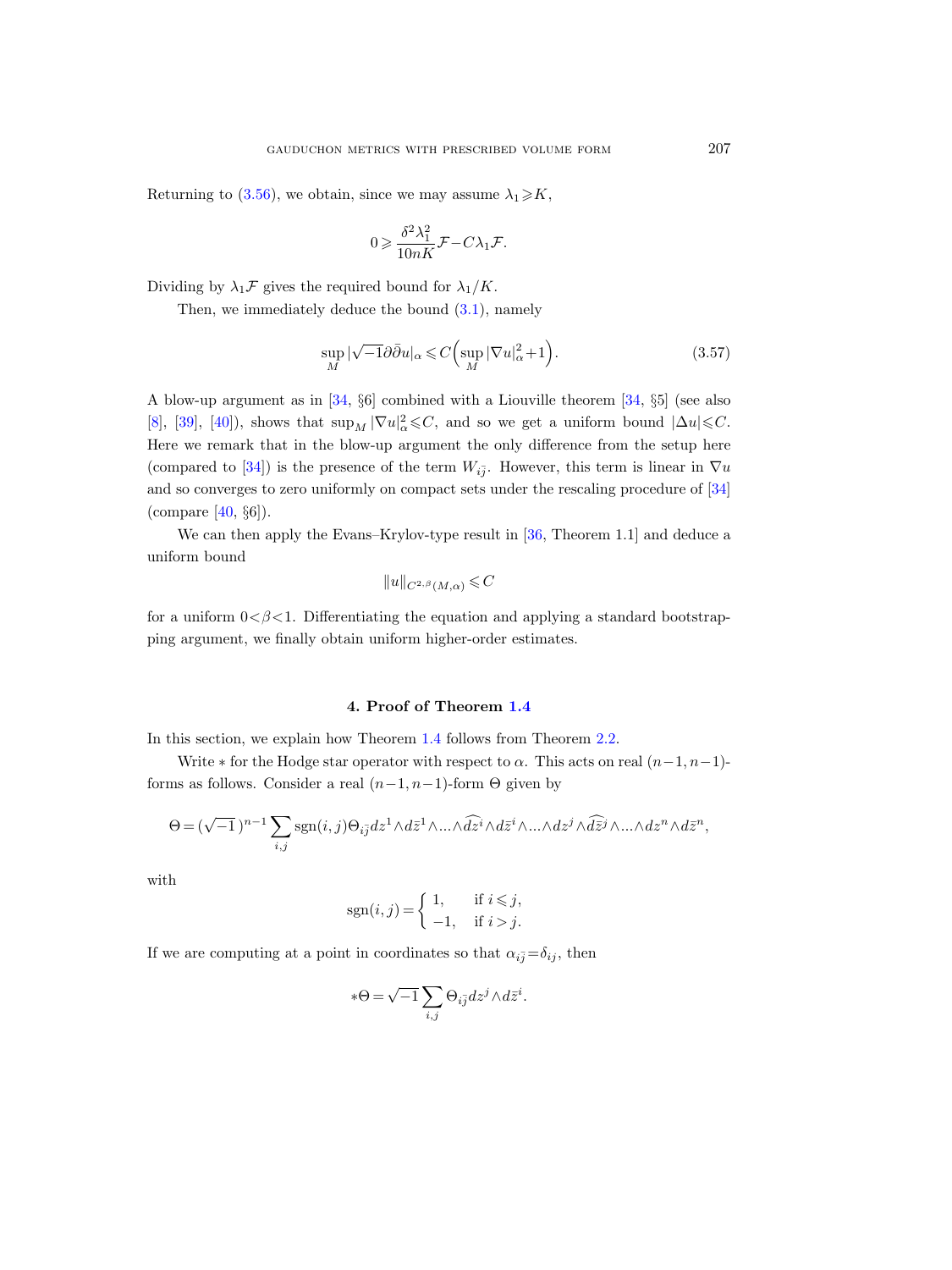A basic property is that for any Hermitian metric  $\omega$  we have (see [\[39,](#page-30-5) §2], for example)

$$
\left(\frac{\omega^n}{\alpha^n}\right)^{n-1} = \frac{(*(\omega^{n-1}))^n}{(*(\alpha^{n-1}))^n} = \frac{(*(\omega^{n-1}))^n}{((n-1)!\alpha)^n}.
$$

Then, taking  $\omega$  as in Theorem [1.4,](#page-3-0) we see that equation [\(1.7\)](#page-3-1) is equivalent to

<span id="page-27-1"></span>
$$
\log \frac{(* (\omega^{n-1}))^n}{((n-1)!\alpha)^n} = h,
$$
\n(4.1)

with  $h=(n-1)(F+b)$  being a smooth function. Recall that

$$
\omega^{n-1} = \alpha_0^{n-1} + \sqrt{-1}\partial\bar{\partial}_u \wedge \alpha^{n-2} + \text{Re}(\sqrt{-1}\partial u \wedge \bar{\partial}(\alpha^{n-2})).
$$

As in  $[39]$ , we have

$$
\frac{1}{(n-1)!} * (\sqrt{-1}\partial \bar{\partial}u \wedge \alpha^{n-2}) = \frac{1}{n-1} ((\Delta u)\alpha - \sqrt{-1}\partial \bar{\partial}u).
$$

Define

$$
Z_{i\overline{j}} = \left(\frac{1}{(n-1)!} * \text{Re}(\sqrt{-1}\partial u \wedge \overline{\partial}(\alpha^{n-2}))\right)_{i\overline{j}}.
$$
\n(4.2)

<span id="page-27-0"></span>A straightforward but long calculation gives

$$
Z_{i\bar{j}} = \frac{1}{2(n-1)} (\alpha^{p\bar{q}} \alpha^{k\bar{\ell}} u_p \overline{T}_{q\ell\bar{k}} \alpha_{i\bar{j}} - \alpha^{k\bar{\ell}} u_i \overline{T}_{j\ell\bar{k}} - \alpha^{k\bar{\ell}} u_k \overline{T}_{\ell j\bar{i}} + \alpha^{p\bar{q}} \alpha^{k\bar{\ell}} u_{\bar{q}} T_{pk\bar{\ell}} \alpha_{i\bar{j}} - \alpha^{k\bar{\ell}} u_{\bar{j}} T_{ik\bar{\ell}} - \alpha^{k\bar{\ell}} u_{\bar{\ell}} T_{ki\bar{j}}),
$$
\n(4.3)

where we are writing  $T_{ij}^k$  for the torsion of  $\alpha$ , and  $T_{ij\bar{\ell}}=T_{ij}^k\alpha_{k\ell}$ . An important point to note is that, since the torsion is skew-symmetric  $(T_{ij\bar{\ell}}=-T_{ji\bar{\ell}})$ , in orthonormal coordinates for  $\alpha$  we see that  $Z_{i\bar{j}}$  is independent of  $u_i$  and  $u_j$ , and that  $\nabla_i Z_{i\bar{i}}$  is independent of  $u_{\overline{i}}$ . Indeed, in local orthonormal coordinates for  $\alpha$ , we have

$$
Z_{i\bar{i}} = \frac{1}{2(n-1)} \bigg( \sum_{p \neq i} \sum_{k \neq i} u_p \overline{T}_{pk\bar{k}} + \sum_{p \neq i} \sum_{k \neq i} u_{\bar{p}} T_{pk\bar{k}} \bigg)
$$

and, for  $i\neq j$ ,

$$
Z_{i\bar{j}} = \frac{1}{2(n-1)} \left( -\sum_{k \neq j} (u_i \bar{T}_{jk\bar{k}} + u_k \bar{T}_{kj\bar{i}}) - \sum_{k \neq i} (u_{\bar{j}} T_{ik\bar{k}} + u_{\bar{k}} T_{ki\bar{j}}) \right),
$$

using the skew-symmetry of the torsion. Also,

$$
\nabla_i Z_{i\bar{i}} = \frac{1}{2(n-1)} \bigg( \sum_{p \neq i} \sum_{k \neq i} (u_p \nabla_i \overline{T}_{pk\bar{k}} + \nabla_i u_p \overline{T}_{pk\bar{k}}) + \sum_{p \neq i} \sum_{k \neq i} (u_{\bar{p}} \nabla_i T_{pk\bar{k}} + \nabla_i u_{\bar{p}} T_{pk\bar{k}}) \bigg),
$$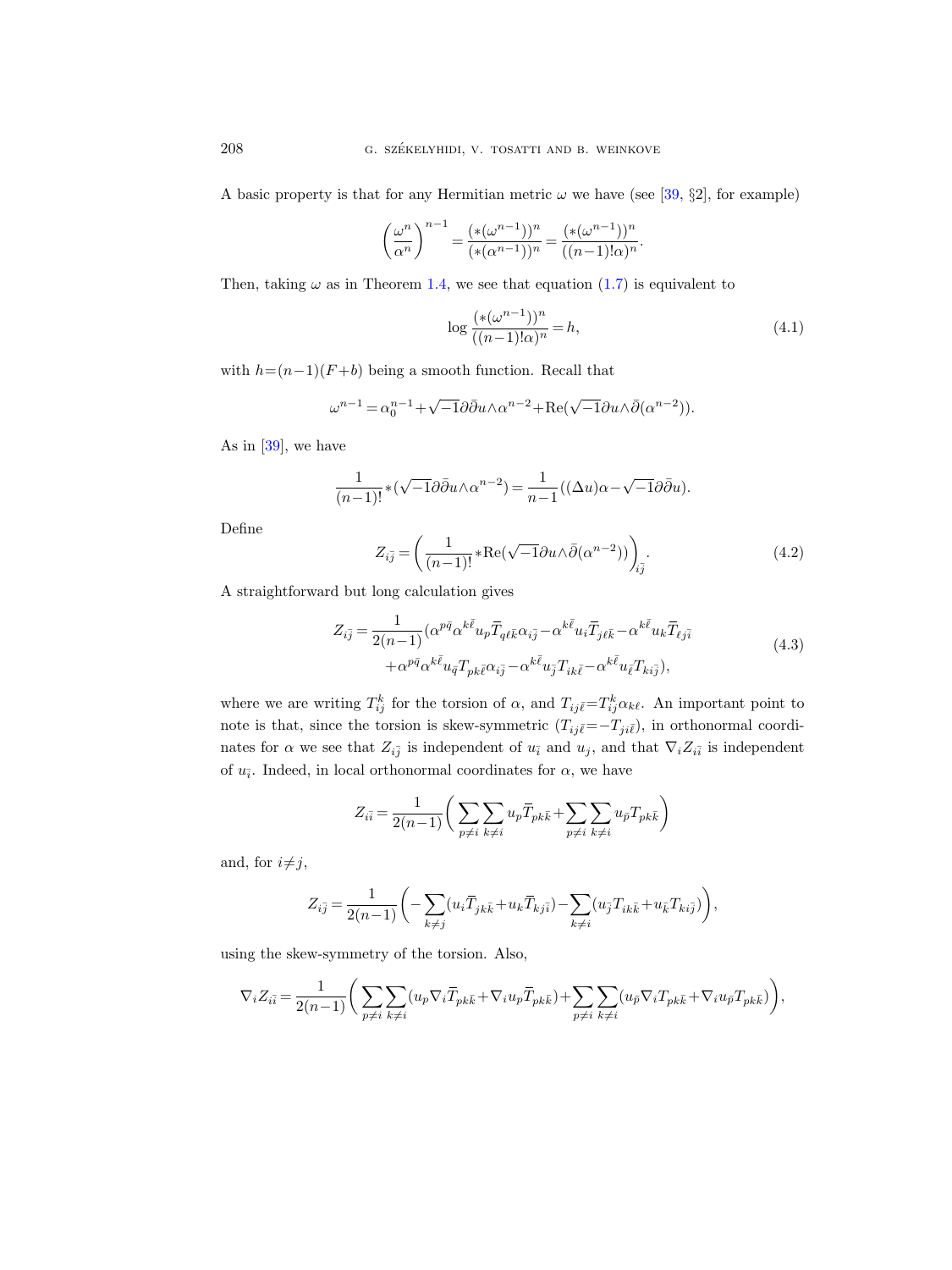and the statement follows. We also define

$$
\widetilde{\chi}_{i\overline{j}} = \left(\frac{1}{(n-1)!} * (\alpha_0^{n-1})\right)_{i\overline{j}}.
$$

Given this, we see that  $(4.1)$  is equivalent to

$$
\log(\mu_1 \dots \mu_n) = h,
$$

where  $\mu_i$  are the eigenvalues of  $\alpha^{i\bar{p}}\tilde{g}_{j\bar{p}},$  for  $\tilde{g}$  given by

$$
\tilde{g}_{i\bar{j}}=\widetilde{\chi}_{i\bar{j}}+\frac{1}{n-1}\big((\Delta u)\alpha_{i\bar{j}}-u_{i\bar{j}}\big)+Z_{i\bar{j}}.
$$

Since  $\tilde{\chi}_{i\bar{j}}$  is positive definite, we have that 0 is a C-subsolution. From the discussion in §[2,](#page-5-0) it is now immediate to see that this equation falls into the setup of Theorem [2.2,](#page-8-0) and so we obtain the uniform a-priori estimate  $(3.57)$ . Therefore, Theorem [1.4](#page-3-0) follows from [\[40,](#page-30-2) Theorem 1.7].

#### References

- <span id="page-28-1"></span>[1] ANGELLA, D., Cohomological Aspects in Complex Non-Kähler Geometry. Lecture Notes in Mathematics, 2095. Springer, Cham, 2014.
- <span id="page-28-9"></span>[2] BŁOCKI, Z., On uniform estimate in Calabi–Yau theorem. Sci. China Ser. A, 48 (2005), 244–247.
- <span id="page-28-6"></span>[3] Caffarelli, L., Nirenberg, L. & Spruck, J., The Dirichlet problem for nonlinear second-order elliptic equations. III. Functions of the eigenvalues of the Hessian. Acta Math., 155 (1985), 261–301.
- <span id="page-28-0"></span>[4] CHERRIER, P., Équations de Monge–Ampère sur les variétés hermitiennes compactes. Bull. Sci. Math., 111 (1987), 343–385.
- <span id="page-28-10"></span>[5] CHOU, K.-S. & WANG, X.-J., A variational theory of the Hessian equation. Comm. Pure Appl. Math., 54 (2001), 1029–1064.
- <span id="page-28-7"></span>[6] CHU, J., The complex Monge–Ampère equation on some compact Hermitian manifolds. Pacific J. Math., 276 (2015), 369–386.
- <span id="page-28-8"></span>[7] COLLINS, T.C. & SZÉKELYHIDI, G., Convergence of the J-flow on toric manifolds. J. Differential Geom., 107 (2017), 47–81.
- <span id="page-28-5"></span>[8] DINEW, S. & KOLODZIEJ, S., Liouville and Calabi–Yau type theorems for complex Hessian equations. Amer. J. Math., 139 (2017), 403–415.
- <span id="page-28-4"></span>[9] Fino, A., Grantcharov, G. & Vezzoni, L., Astheno–K¨ahler and balanced structures on fibrations. To appear in Int. Math. Res. Not.
- <span id="page-28-2"></span>[10] Fu, J., Wang, Z. & Wu, D., Form-type Calabi–Yau equations. Math. Res. Lett., 17 (2010), 887–903.
- <span id="page-28-3"></span> $[11]$  — Form-type equations on Kähler manifolds of nonnegative orthogonal bisectional curvature. Calc. Var. Partial Differential Equations, 52 (2015), 327–344.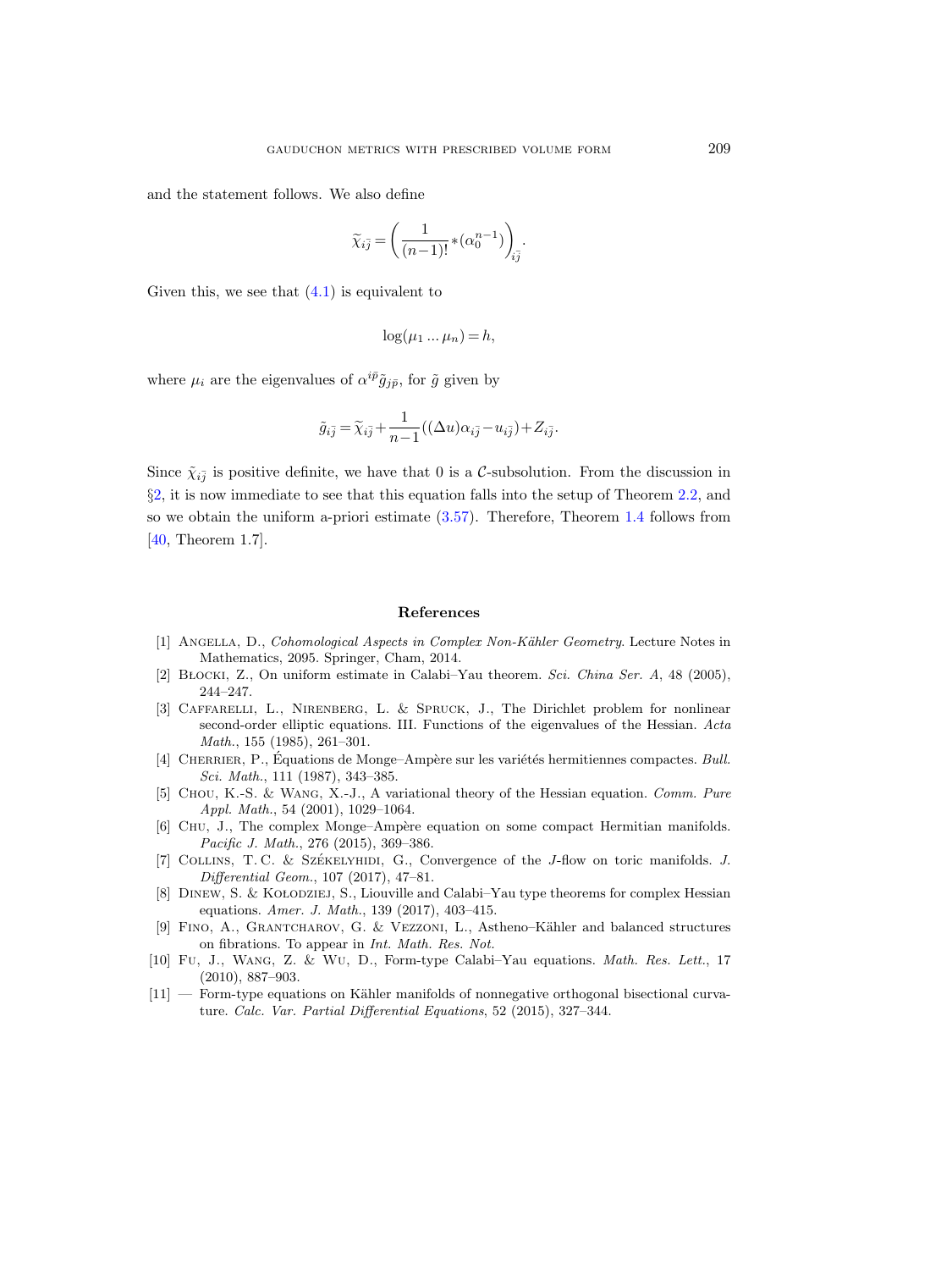- <span id="page-29-0"></span>[12] GAUDUCHON, P., Le théorème de l'excentricité nulle. C. R. Acad. Sci. Paris Sér. A-B, 285 (1977), A387–A390.
- <span id="page-29-1"></span> $[13]$  — La 1-forme de torsion d'une variété hermitienne compacte. Math. Ann., 267 (1984), 495–518.
- <span id="page-29-12"></span>[14] Guan, B., Second-order estimates and regularity for fully nonlinear elliptic equations on Riemannian manifolds. Duke Math. J., 163 (2014), 1491–1524.
- [15] The Dirichlet problem for fully nonlinear elliptic equations on Riemannian manifolds. Preprint, 2014. [arXiv:1403.2133 \[math.AP\]](http://arxiv.org/abs/1403.2133).
- <span id="page-29-11"></span>[16] Guan, B. & Jiao, H., Second order estimates for Hessian type fully nonlinear elliptic equations on Riemannian manifolds. Calc. Var. Partial Differential Equations, 54 (2015), 2693–2712.
- <span id="page-29-2"></span>[17] GUAN, B. & LI, Q., Complex Monge–Ampère equations and totally real submanifolds. Adv. Math., 225 (2010), 1185–1223.
- <span id="page-29-5"></span>[18] HARVEY, F. R. & LAWSON, H. B., JR., Dirichlet duality and the nonlinear Dirichlet problem on Riemannian manifolds. J. Differential Geom., 88 (2011), 395–482.
- <span id="page-29-6"></span>[19] — Geometric plurisubharmonicity and convexity: an introduction. Adv. Math., 230 (2012), 2428–2456.
- <span id="page-29-7"></span>[20] Hou, Z., Ma, X.-N. & Wu, D., A second order estimate for complex Hessian equations on a compact Kähler manifold. Math. Res. Lett., 17 (2010), 547-561.
- <span id="page-29-3"></span>[21] Jost, J. & Yau, S.-T., A nonlinear elliptic system for maps from Hermitian to Riemannian manifolds and rigidity theorems in Hermitian geometry. Acta Math., 170 (1993), 221– 254. Correction in Acta Math., 173 (1994), 307.
- <span id="page-29-10"></span>[22] LATORRE, A. & UGARTE, L., On non-Kähler compact complex manifolds with balanced and astheno-Kähler metrics. C. R. Math. Acad. Sci. Paris, 355 (2017), 90–93.
- <span id="page-29-13"></span>[23] Li, Y., A priori estimates for Donaldson's equation over compact Hermitian manifolds. Calc. Var. Partial Differential Equations, 50 (2014), 867–882.
- $[24]$  LI, Y. Y., Some existence results for fully nonlinear elliptic equations of Monge–Ampère type. Comm. Pure Appl. Math., 43 (1990), 233–271.
- <span id="page-29-14"></span>[25] Li, S.-Y., On the Dirichlet problems for symmetric function equations of the eigenvalues of the complex Hessian. Asian J. Math., 8 (2004), 87–106.
- <span id="page-29-9"></span>[26] MICHELSOHN, M. L., On the existence of special metrics in complex geometry. Acta Math., 149 (1982), 261–295.
- <span id="page-29-15"></span>[27] NIE, X., Regularity of a complex Monge–Ampère equation on Hermitian manifolds. Comm. Anal. Geom., 22 (2014), 833–856.
- <span id="page-29-16"></span>[28] PHONG, D. H., SONG, J. & STURM, J., Complex Monge–Ampère equations, in Surveys in Differential Geometry. Vol. XVII, Surv. Differ. Geom., 17, pp. 327–410. Int. Press, Boston, MA, 2012.
- <span id="page-29-8"></span>[29] Popovici, D., Deformation limits of projective manifolds: Hodge numbers and strongly Gauduchon metrics. Invent. Math., 194 (2013), 515–534.
- <span id="page-29-4"></span>[30] — Aeppli cohomology classes associated with Gauduchon metrics on compact complex manifolds. Bull. Soc. Math. France, 143 (2015), 763–800.
- <span id="page-29-19"></span>[31] SPRUCK, J., Geometric aspects of the theory of fully nonlinear elliptic equations, in Global Theory of Minimal Surfaces, Clay Math. Proc., 2, pp. 283–309. Amer. Math. Soc., Providence, RI, 2005.
- <span id="page-29-17"></span>[32] Sun, W., On a class of fully nonlinear elliptic equations on closed Hermitian manifolds. J. Geom. Anal., 26 (2016), 2459–2473.
- <span id="page-29-18"></span>[33] — On a class of fully nonlinear elliptic equations on closed Hermitian manifolds II:  $L^{\infty}$ estimate. Comm. Pure Appl. Math., 70 (2017), 172–199.